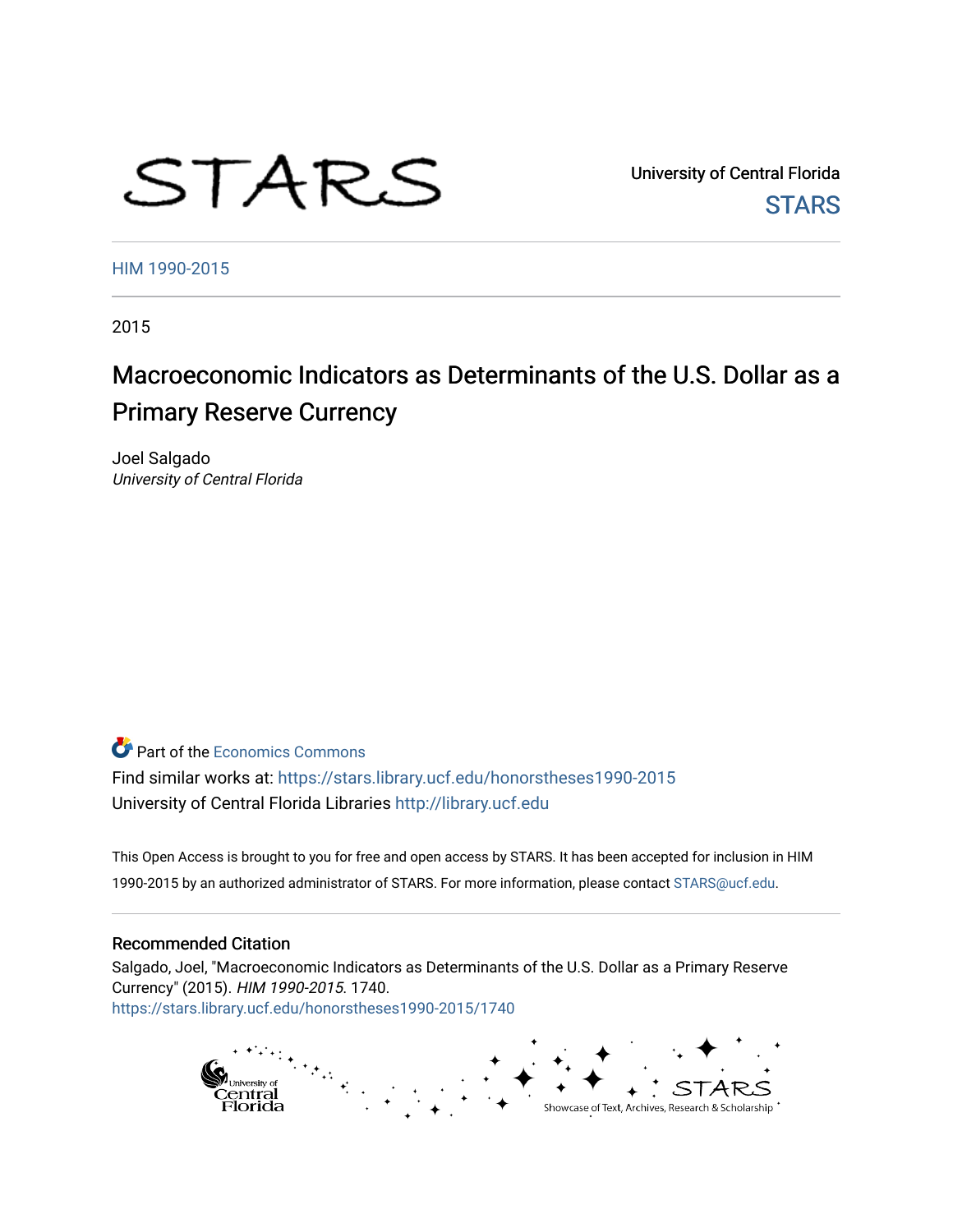# MACROECONOMIC INDICATORS AS DETERMINANTS OF THE U.S. DOLLAR AS A PRIMARY RESERVE CURRENCY

by

# JOEL G. SALGADO

A thesis in partial fulfillment of the requirements for the Honors in the Major Program in Economics in the College of Business Administration and in The Burnett Honors College at the University of Central Florida Orlando, Florida

Spring Term 2015

Thesis Chair: Dr. Uluc Aysun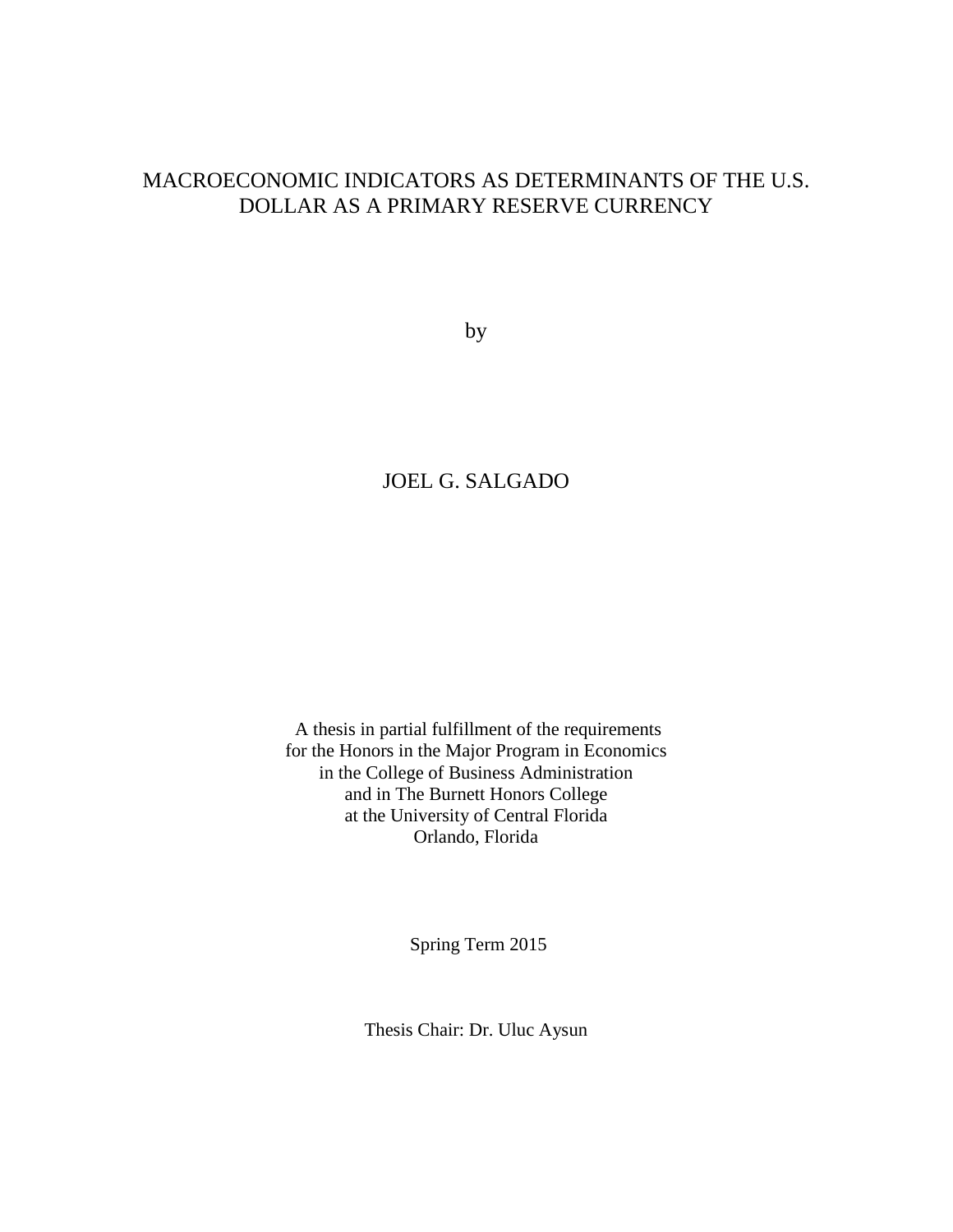# **ABSTRACT**

Several currencies have arisen as credible competitors for the dollar's primary reserve currency position in central banks around the globe, and many wonder how long the dollar can maintain its position. Reserve currency usage is dependent relative to the size of the home economy, openness to trade, and prosperous and stable growth, including an inertial bias. This paper utilizes econometric methods to examine the significance of macroeconomic indicators of the U.S. dollar's reserve currency status. The dataset is gathered from the IMF's COFER database using a time period from 2000 to 2013 in order to capture the most relevant reserve levels post-euro adoption. The estimated coefficient values indicate a significant inertial bias. This result implies that we can expect the dollar to hold the primary reserve currency position for the near future.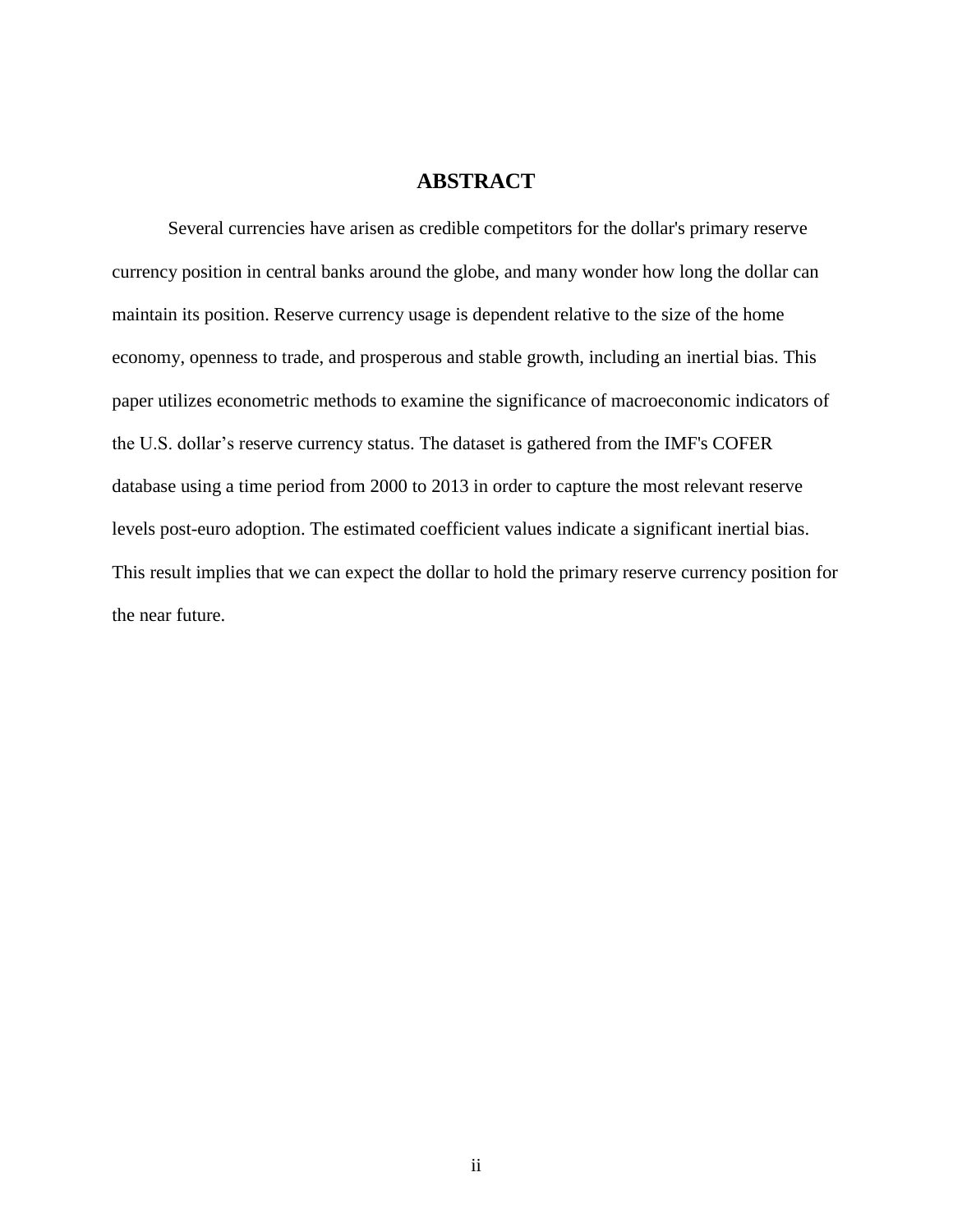# **ACKNOWLEDGEMENTS**

I would like to take this opportunity to thank my Thesis Chair, Dr. Uluc Aysun, for inspiring me to pursue this research topic and providing plenty of assistance along the way. I would also like to thank Dr. Mark Dickie, Professor and Chair for the Department of Economics, and Dr. Richard A. Ajayi, Professor for the Department of Finance, for serving on my thesis committee and providing their expertise on refining my research topic.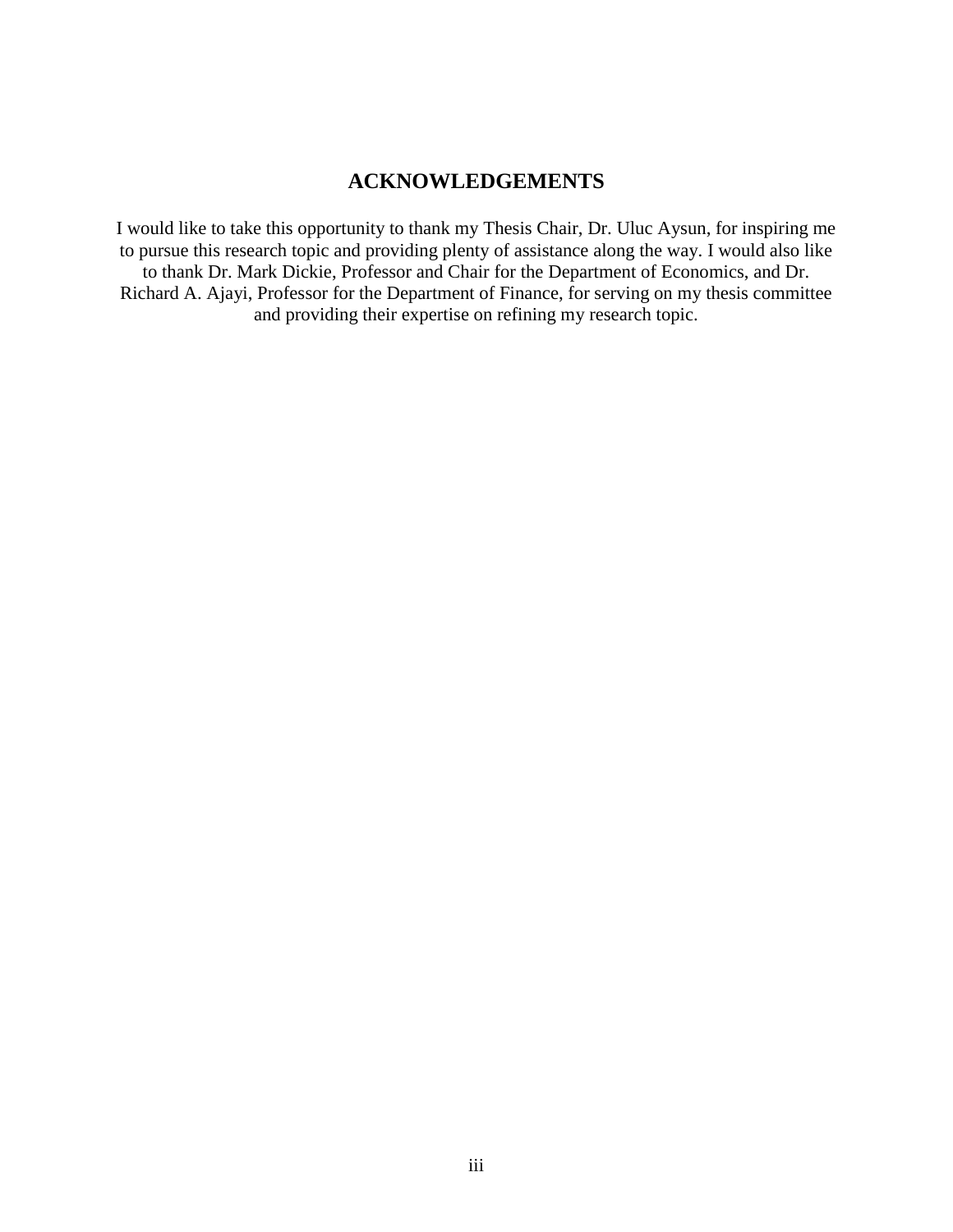# **TABLE OF CONTENTS**

| 1.                        |        |  |
|---------------------------|--------|--|
|                           | 1.1.   |  |
|                           | 1.2.   |  |
|                           | 1.3.   |  |
|                           | 1.4.   |  |
|                           | 1.5.   |  |
|                           | 1.6.   |  |
| 2.                        |        |  |
|                           | 2.1.   |  |
| 3.                        |        |  |
|                           | 3.1.   |  |
|                           | 3.2.   |  |
| $\mathbf{4}_{\mathbf{1}}$ |        |  |
|                           | 4.1.   |  |
|                           | 4.2.   |  |
|                           | 4.2.1. |  |
|                           | 4.2.2. |  |
|                           | 4.2.3. |  |
|                           | 4.3.   |  |
| 5.                        |        |  |
|                           |        |  |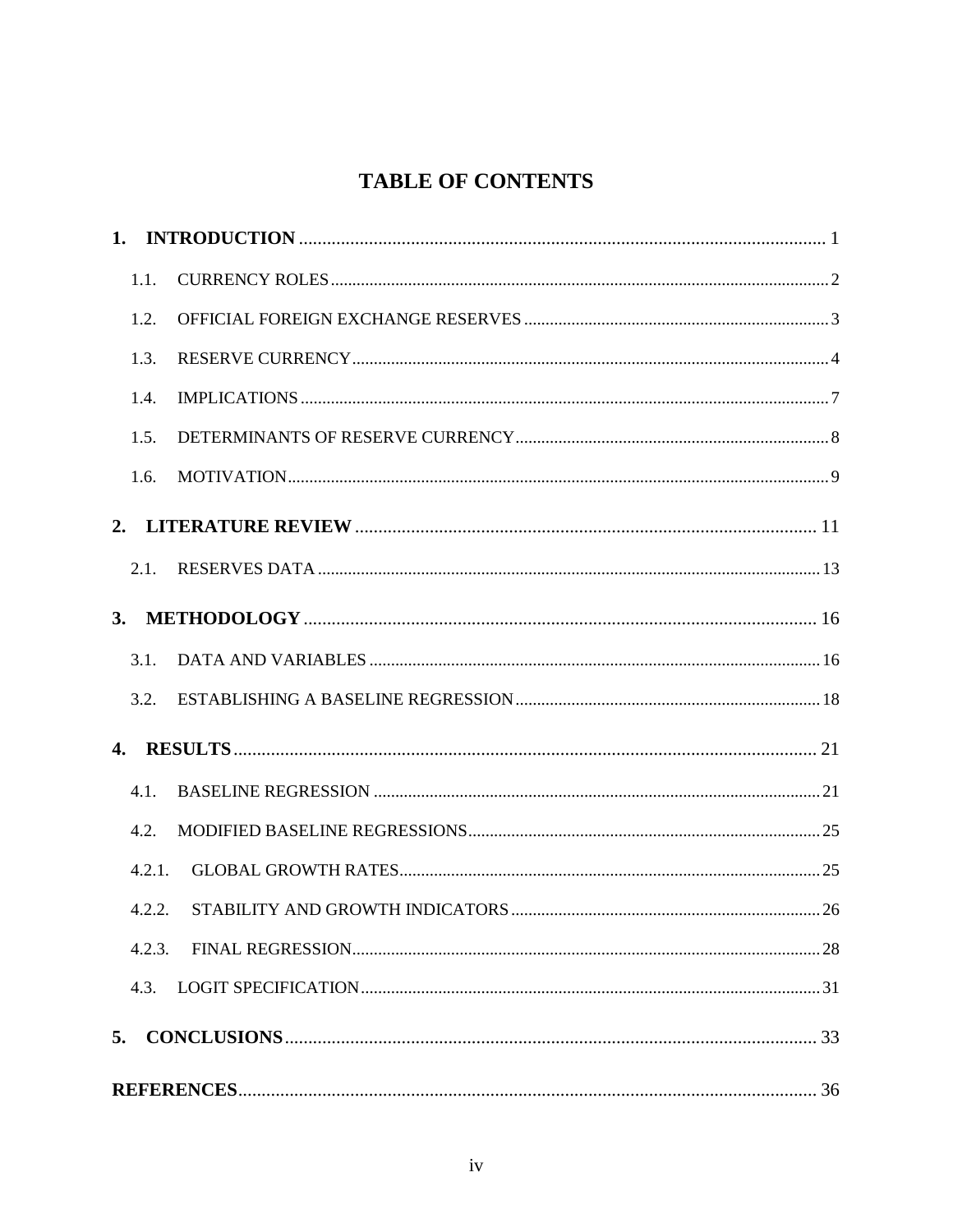# **LIST OF FIGURES**

FIGURE 1: REAL GDP GROWTH VS. % CHANGE OF CLAIMED DOLLAR SHARE ....... [10](#page-16-0)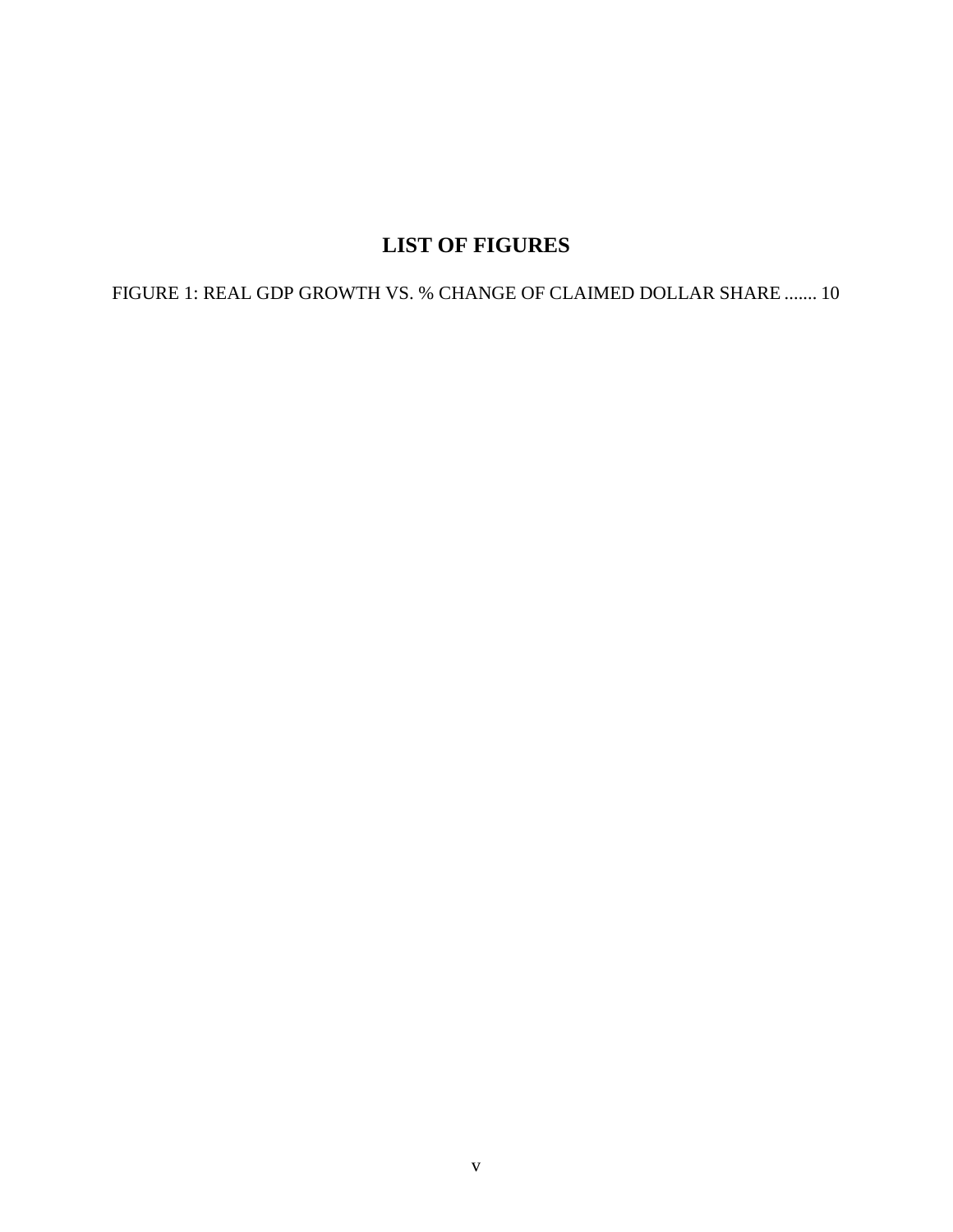# **LIST OF TABLES**

| TABLE 5: BASELINE REGRESSION, ROBUST STANDARD ERROR COMPARISON  21 |
|--------------------------------------------------------------------|
|                                                                    |
|                                                                    |
|                                                                    |
|                                                                    |
|                                                                    |
|                                                                    |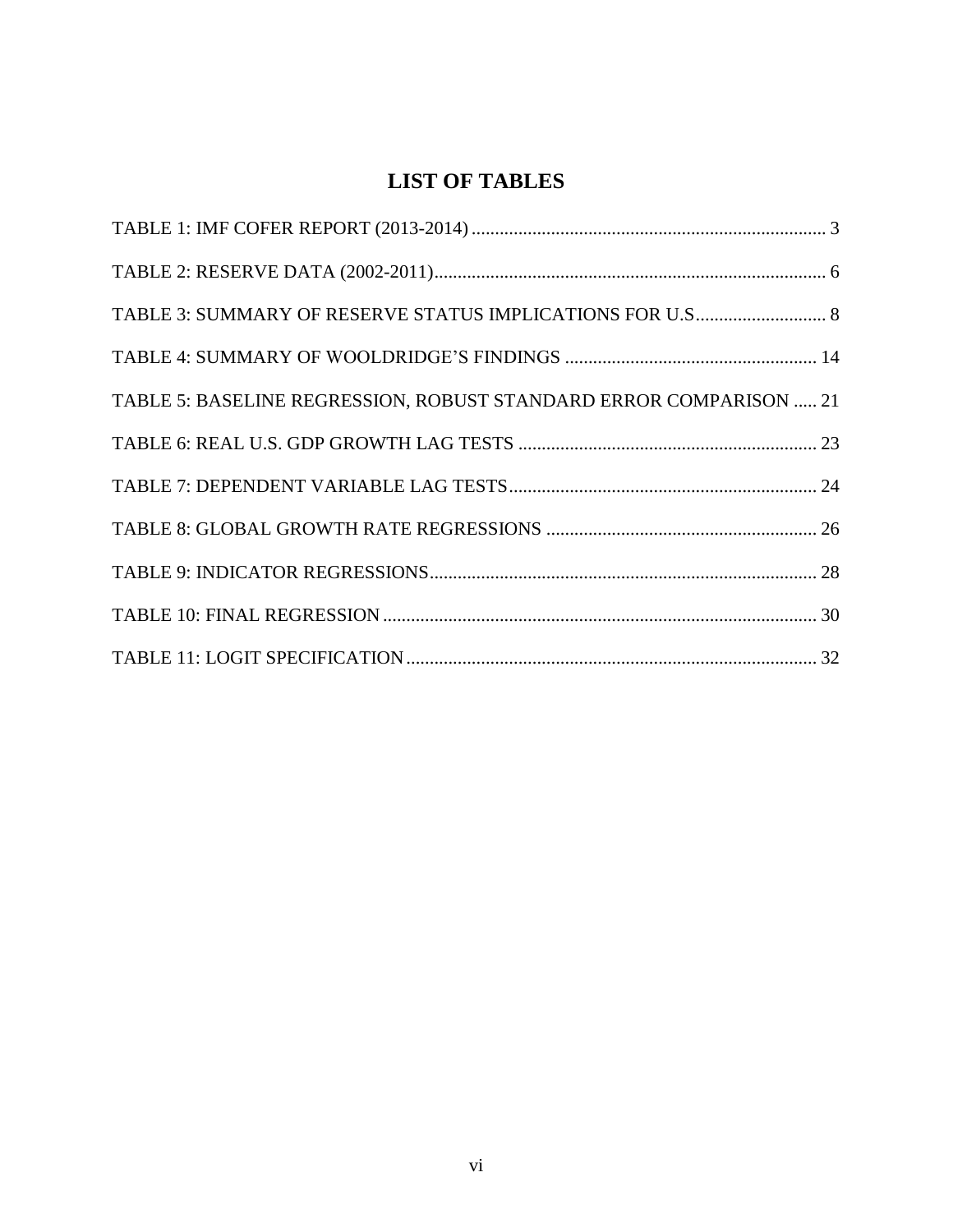## **1. INTRODUCTION**

<span id="page-7-0"></span>The Great Recession of 2008 brought about many concerns in regards to the future of our evolving global economy. Roles of key economic players in the international monetary system like the United States have been under tremendous scrutiny and media coverage. Long-standing confidence in the U.S. dollar as a reserve currency has been doubted as international policymakers seek security and stability in the aftermath of widespread economic crisis. Doubts arise even from within the United States; former Federal Reserve Chairman Alan Greenspan has gone on record to say, "[It is] absolutely conceivable that the euro will replace the dollar as reserve currency, or will be traded as an equally important reserve currency (Reuters 2007)." The immense size of the quantitative easing program by the Federal Reserve raises many concerns about possible inflation, debasing of the dollar, and resulting capital losses of foreign-exchange reserves. Considering the size of the largely Chinese financed U.S. trade deficit, speculators worry about the dollar's dominant position over rising currency contenders like the renminbi (Mauldin 2013). The continuance of the U.S. dollar's dominant reserve share is questionable when considering the international roles of other widely used currencies like the euro, renminbi, pound sterling, franc, or yen.

One must wonder about the reason for all this talk about the dollar's status as reserve currency. From a general overview, COFER (Currency Composition of Official Foreign Exchange Reserves) estimates of the allocated reserve claims in dollars were about 72% in Q2 1999. Yet, as of Q4 2013 the allocated reserve claims in dollars are down to less than 62%; meaning there was a 10% drop in the use of the dollar as a reserve currency by central banks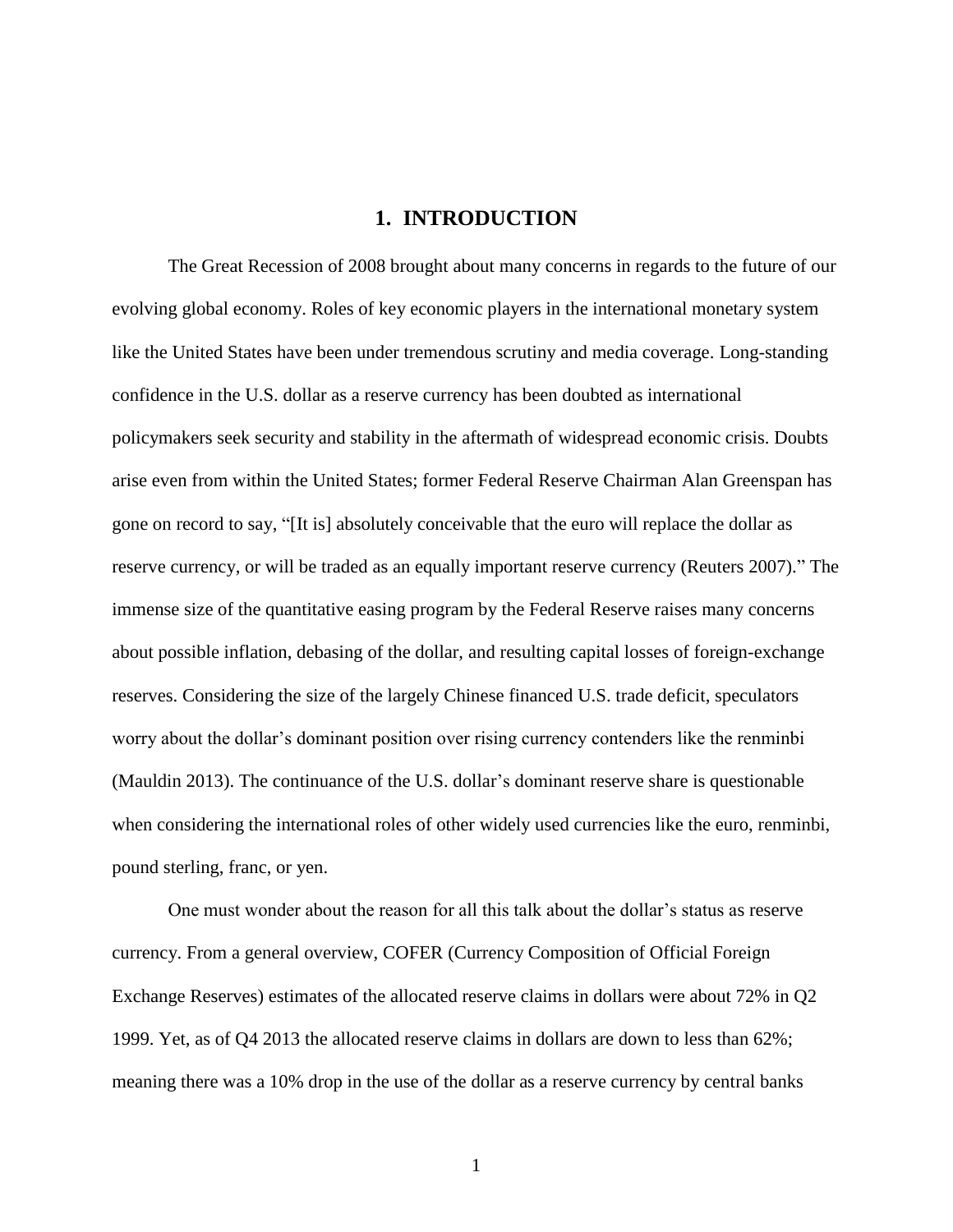<span id="page-8-0"></span>worldwide. The large drop is what has many economists, policy makers, and citizens alike concerned about the implications of the trending decline of the dollar and why? Some of these implications include reduced shock insulation, constrained fiscal policy, and a reduction in global influence (Goldberg 2011). Before I can answer why, I should ask what are the determinants of demand for international reserves in the first place? By discovering what these determinants are, we can obtain a better idea of what could be causing this situation to occur and where it is likely headed. In order to proceed further however, several terms and concepts shall be defined when dealing with reserve currencies.

#### 1.1. Currency Roles

Economic principles concur that a currency has three primary roles: being a store of value, unit of account, and medium of exchange (Mankiw 2013). These roles become very clear in the domestic scope of the definition. A dollar kept today is a store of value that is retained for consumption tomorrow and further on. Prices seen across the store shelves are denominated in dollar units, and when a transaction is completed the dollar is used to exchange its stored value for a product or service. However, it is also important to mention that a currency itself usually has little to no intrinsic value as fiat money; fiat money instead derives its value from a trust that the issuing government or central bank has the ability to pay back its financial obligation. It is through mutual trust of its backing that enables a currency to take on its primary roles (Lascaux 2012).

Currency roles expand in an international scope to become "primary currency in official foreign exchange reserves; a transaction currency in foreign exchange and international capital markets; and an invoicing and settlement currency in international trade (Goldberg 2011)."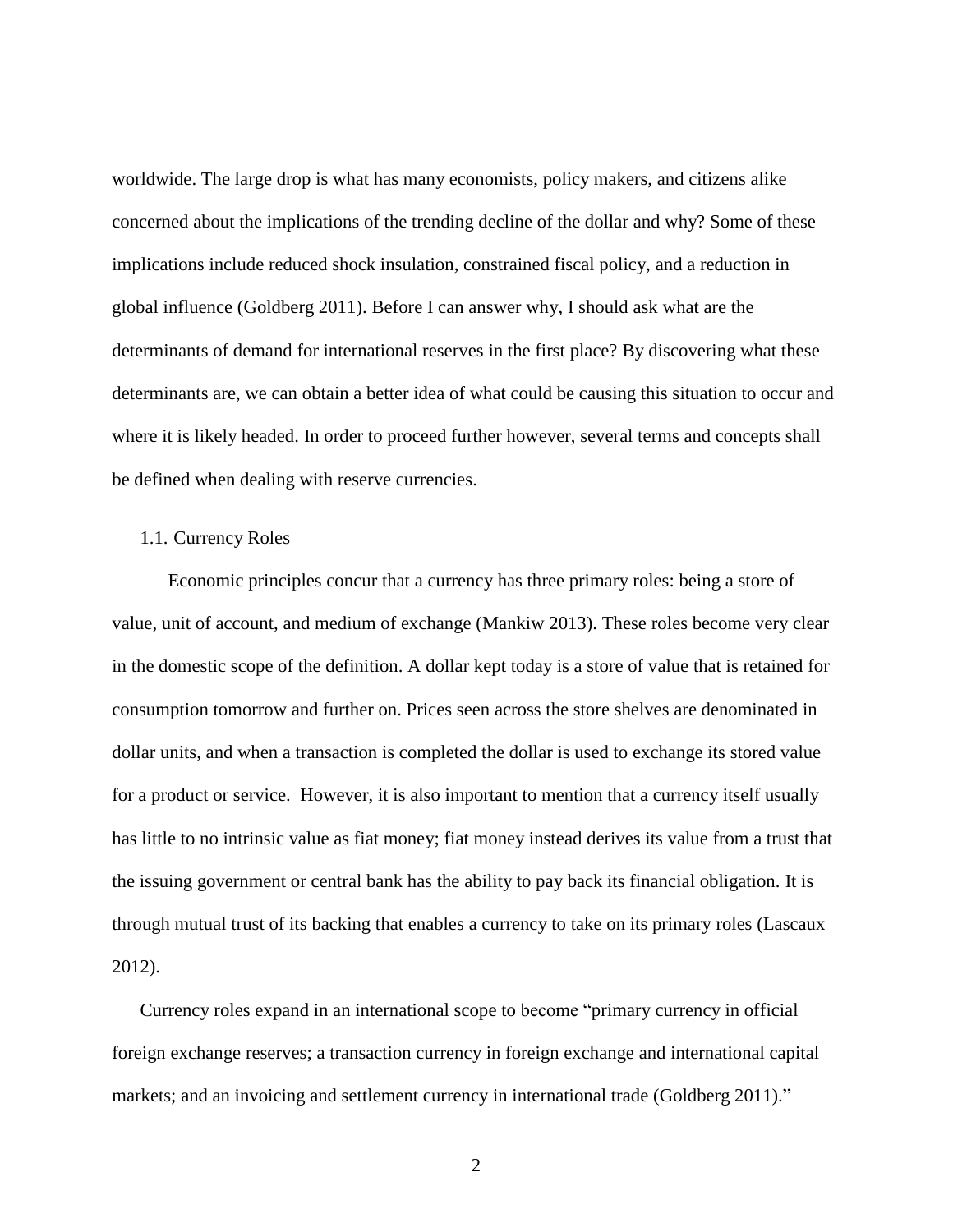<span id="page-9-0"></span>While all these currency roles are important for the dollar, one of the most visible and often estimated roles is that of the dollar as a primary currency in official foreign exchange reserves.

#### 1.2. Official Foreign Exchange Reserves

Official foreign exchange reserves are a broad figure, the sum of "foreign banknotes, bank deposits, treasury bills, short- and long-term government securities, and other claims usable in the event of balance of payments needs" according to IMF statistical definition (2013). Official foreign exchange reserves are composed of specific denominated claims including U.S dollars, Japanese yen, and so on (See Table 1). About half of all U.S. currency was held abroad in end 2011 (Judson 2012), and a portion of currency ends up as central bank reserves.

| World                         |            | 2013       | 2014       |            |            |            |
|-------------------------------|------------|------------|------------|------------|------------|------------|
| (In millions of U.S. dollars) |            | П          | Ш          | IV         |            | П          |
| <b>Total Holdings</b>         | 11,089,871 | 11,131,969 | 11,442,197 | 11,685,791 | 11,859,244 | 12,001,163 |
| <b>Allocated reserves</b>     | 6,083,317  | 6,076,458  | 6,190,092  | 6,224,671  | 6,327,393  | 6,314,175  |
| Claims in U.S. dollars        | 3,763,002  | 3,758,855  | 3,803,375  | 3,792,551  | 3,817,909  | 3,830,349  |
| Claims in pounds sterling     | 235,512    | 232,002    | 242,905    | 248,992    | 242,357    | 244,996    |
| Claims in Japanese yen        | 236,159    | 233,389    | 235,226    | 239,712    | 246,879    | 254,663    |
| Claims in Swiss francs        | 15,830     | 15,648     | 16,287     | 16,741     | 16,677     | 17,081     |
| Claims in Canadian dollars    | 96,031     | 108,992    | 113,752    | 116,039    | 119,441    | 127,309    |
| Claims in Australian dollars  | 101,077    | 102,460    | 103,975    | 113,221    | 117,377    | 120,096    |
| Claims in euros               | 1,432,685  | 1,449,645  | 1,493,474  | 1,522,124  | 1,582,094  | 1,527,400  |
| Claims in other currencies    | 203,021    | 175,467    | 181,098    | 175,292    | 184,658    | 192,282    |
| <b>Unallocated reserves</b>   | 5,006,554  | 5,055,512  | 5,252,105  | 5,461,120  | 5,531,852  | 5,686,988  |

*Table 1: IMF COFER Report (2013-2014)*

*Source: IMF Statistics Department COFER database and International Financial Statistics*

The Currency Composition of Official Foreign Exchange Reserves (COFER) database of the International Monetary Fund presents an estimate of official foreign exchange reserves.

Allocated reserves are voluntarily reported to the IMF by 138 member countries, and aggregate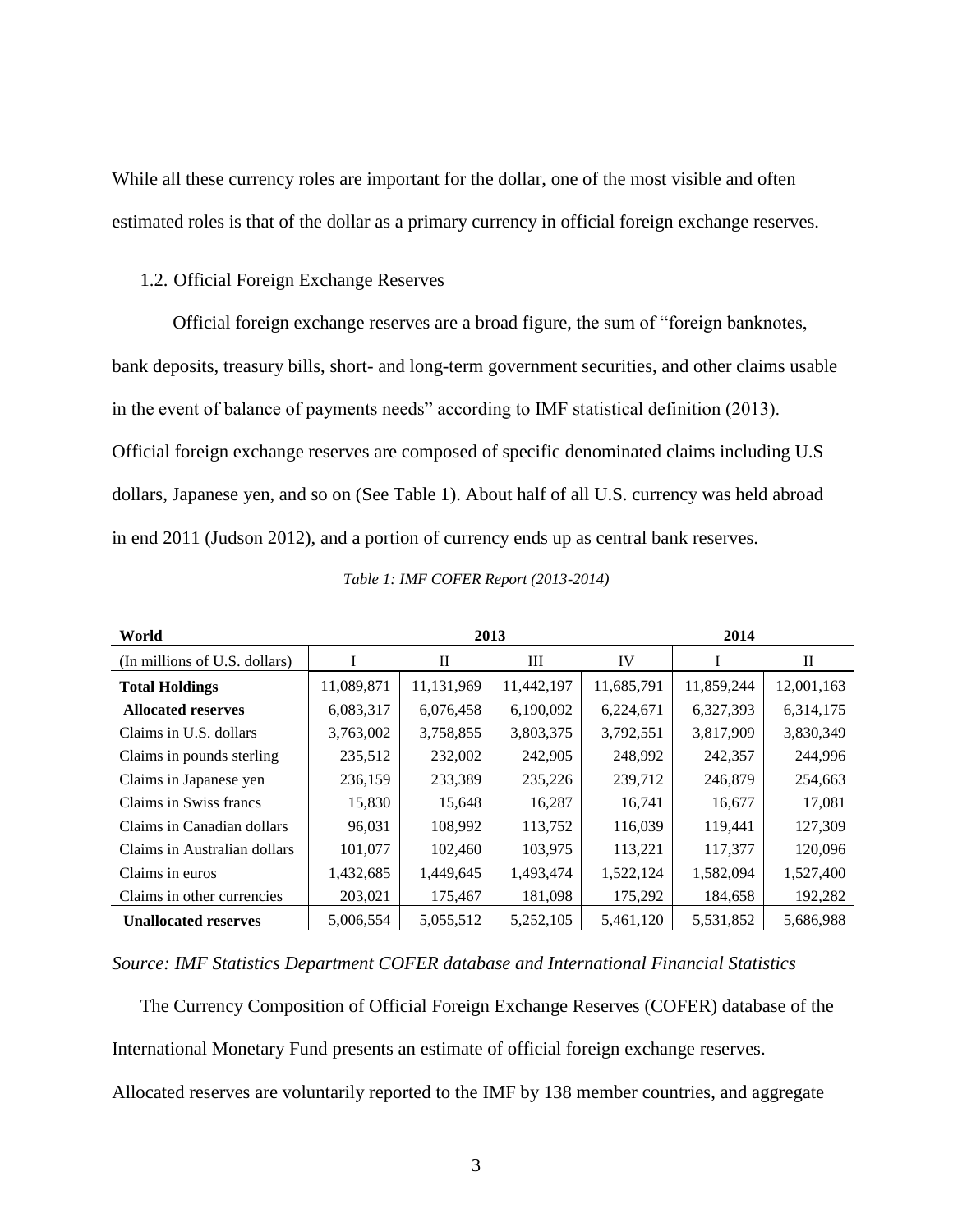<span id="page-10-0"></span>all items listed in the definition of official foreign exchange reserves. Unallocated reserves simply consist of the difference between the total foreign exchange reserves and the total allocated reserves reported in COFER.

#### 1.3. Reserve Currency

Now, in regards to a specific currency denomination of official foreign exchange reserve claims, we arrive at answering what reserve currencies are and their purpose. A reserve currency is, "foreign currency held by central banks and other major financial institutions as a means to pay off international debt obligations, or to influence their domestic exchange rate (Investopedia)." The global financial system is sustained by the use of reserve currency that is liquid and easily convertible in order to settle debt obligations or influence the exchange rates. Central banks and financial institutions favor the use of a reserve currency from a country or economic union that exhibits factors including: a large economy, significant openness to international trade, creditworthiness, stable and sound political and economic institutions (Goldberg 2011). There are many currencies that display none, one, or all of these factors, and reserve managers generally develop preferences based on how a currency measures up accordingly.

It is important to analyze the history and context of major reserve currency changes that exemplify the theory behind reserve currency usage. As Goldberg (2011) explains, "international currency usage is a market driven decision." Market preferences toward a reserve currency exhibiting ideal factors can explain why the dollar has not always held the dominant reserve currency position. For example, foreign exchange reserves of 1899 held by central banks worldwide were dominated by the British pound sterling even until as late as 1940. However, the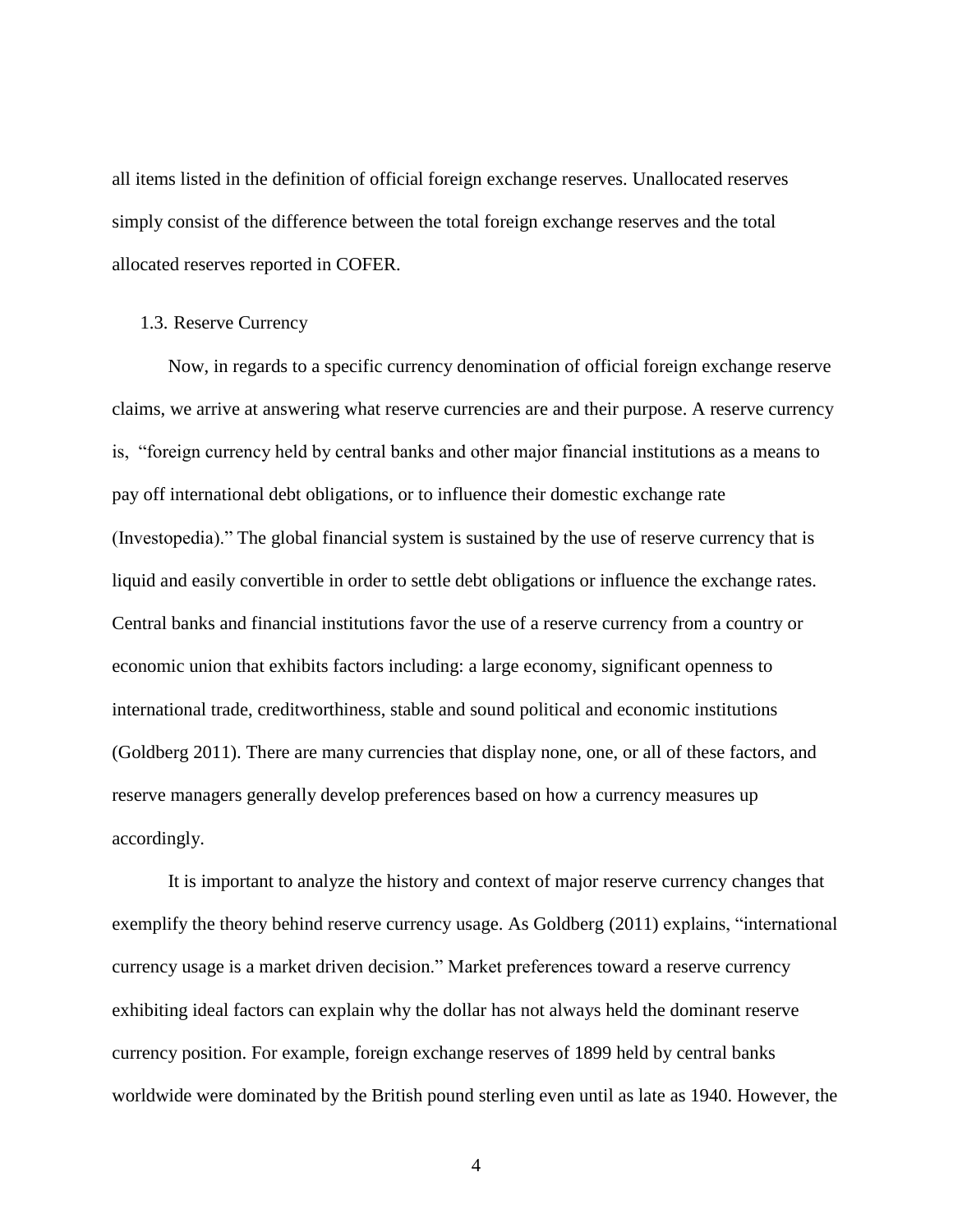reserve currency role of the pound sterling and U.S. dollar became reversed after World War II's impact on the global financial status (Aliber 1964). The United Kingdom and much of the modern world had encountered tremendous amounts of debt in order to finance the wars; therefore, these currencies began to lack trust of creditworthiness, stability, and soundness. Meanwhile, the United States became a huge international player after the success of the allies in defeating Nazi Germany. The United States exemplified great strength in regards to the size of its economy, creditworthiness, and stability during post–World War II economic expansion (Goldberg 2011). Despite the cancellation of the direct convertibility of the dollar to gold in 1971, many central banks continued to hold dollar reserves. Economic growth coupled with the newfound international financer status of the United States quickly caused the dollar's ascendance as the primary reserve currency (Chinn, Frankel 2008).

However, in the 1990's economists began to really take notice of what seemed to be a decline of the importance of the dollar over the past twenty years. A widely circulated article in *The Economist* pointed out a waning of the dollar in response to the Deutsche mark (Chinn, Frankel 2008). With the adoption of the euro in 1999 and the expansion of Asian markets, speculation about the dollar reserve currency status came into more discussion. Although real GDP climbed up to above 5% in Q2 2000 for the United States, the current account deficit widened to about 4.25% in Q1 2002. Yet, Euro Area and East Asian countries were showing comparable or even greater growth at the same time. For example, Korea saw 8.8% real GDP growth from 1999 to 2000 and Euro Area real exports approached 10% growth rates (WEO 2002). At this time, the world saw other major currencies exhibiting those ideal factors that motivated a reserve manager's preference for a certain reserve currency. As a result, the last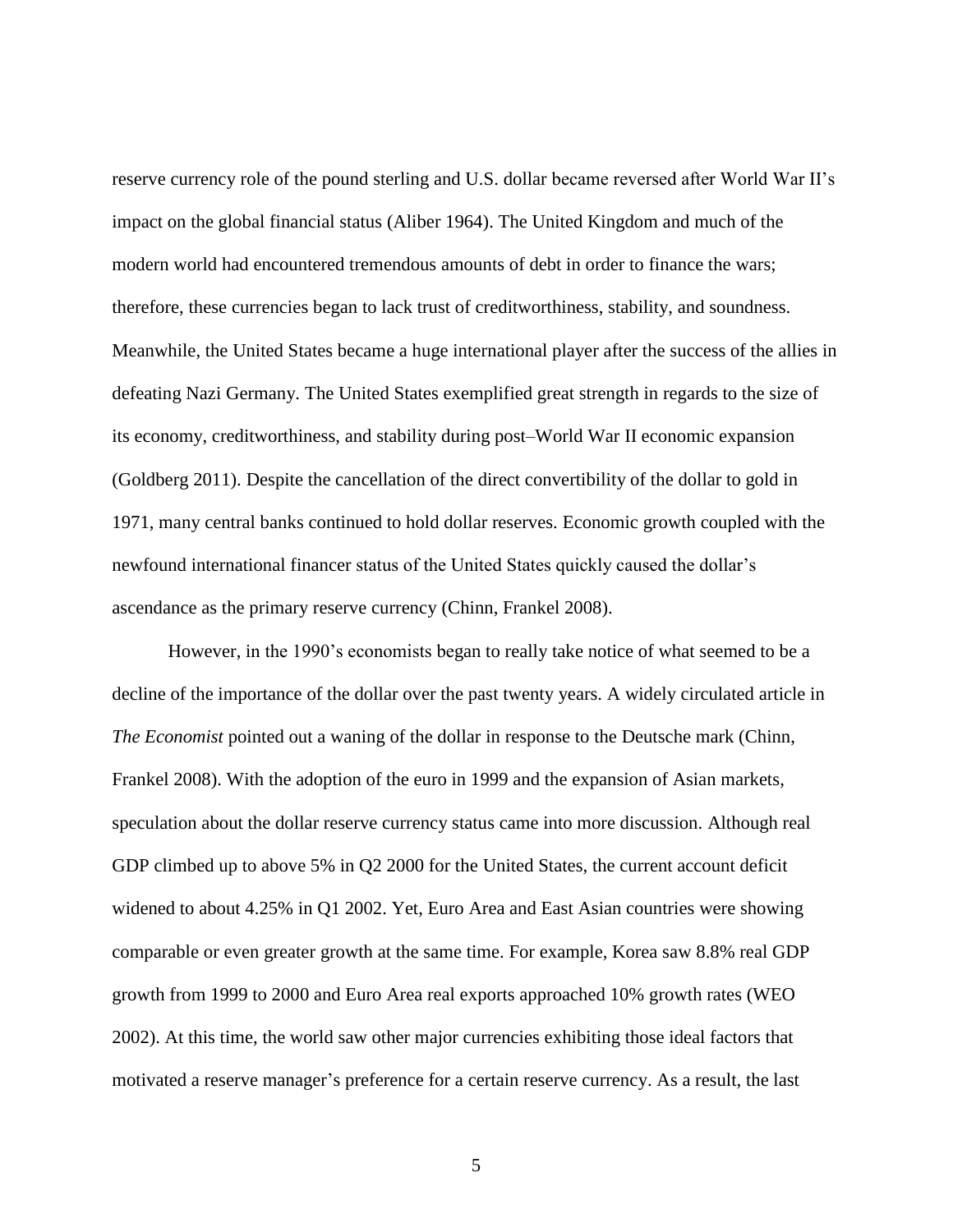<span id="page-12-0"></span>decade or so has seen substantial change in the realm of official foreign exchange reserves as

exhibited in Table 2.

| <b>All Countries</b>      | 2002 | 2003 | 2004 | 2005 | 2006 | 2007 | 2008 | 2009 | 2010 | 2011 |
|---------------------------|------|------|------|------|------|------|------|------|------|------|
| <b>Total Holdings</b>     | 100% | 100% | 100% | 100% | 00%  | 100% | 100% | 100% | 100% | 100% |
| <b>Allocated Reserves</b> | 75%  | 73%  | 71%  | 66%  | 63%  | 61%  | 57%  | 56%  | 56%  | 55%  |
| Claims in $\mathcal S$    | 67%  | 65%  | 66%  | 67%  | 65%  | 64%  | 64%  | 62%  | 62%  | 62%  |
| Unallocated               | 25%  | 27%  | 29%  | 34%  | 37%  | 39%  | 43%  | 44%  | 44%  | 45%  |

*Table 2: Reserve Data (2002-2011)*

## **Advanced**

| Share of Total            | 60%   | 58% | 55%   | 48% | 43% | 36%   | 34% | 34% | 33% | 33% |
|---------------------------|-------|-----|-------|-----|-----|-------|-----|-----|-----|-----|
| <b>Allocated Reserves</b> | 89%   | 88% | 88%   | 88% | 88% | 89%   | 88% | 87% | 88% | 89% |
| Claims in $\$$            | 66%   | 67% | 67%   | 69% | 68% | 66%   | 67% | 65% | 65% | 66% |
| Jnallocated               | $1\%$ | 2%  | $2\%$ | 12% | 2%  | $1\%$ | 2%  | '3% | 12% | 1%  |

# **Emerging & Developing**

| Share of Total            | 40% | 42% | 45% | 52% | 57% | 64% | 66% | 66% | 67% | 67% |
|---------------------------|-----|-----|-----|-----|-----|-----|-----|-----|-----|-----|
| <b>Allocated Reserves</b> | 54% | 53% | 49% | 46% | 44% | 46% | 41% | 40% | 40% | 39% |
| Claims in \$              | 67% | 62% | 62% | 62% | 61% | 62% | 60% | 59% | 58% | 58% |
| Unallocated               | 46% | 47% | 51% | 54% | 56% | 54% | 59% | 60% | 60% | 61% |

*Source: International Monetary Fund, Currency Composition of Official Foreign Exchange* 

*Reserves (COFER) data.*

Overall, a nominal value of total holdings for all countries increased 324% from 2002 to 2011. Emerging and developing countries drove the growth of total holdings at a substantial rate of 606% versus 136% of advanced countries from 2002 to 2011. Advanced countries used to account for the larger share of official foreign exchange reserves, but now emerging and developing countries have reversed that role. While allocated reserves held a majority share, unallocated reserves have almost closed the gap in 2011. In fact, unallocated reserves as a share of total have almost doubled from 2002 to 2011. The identities of holding countries and the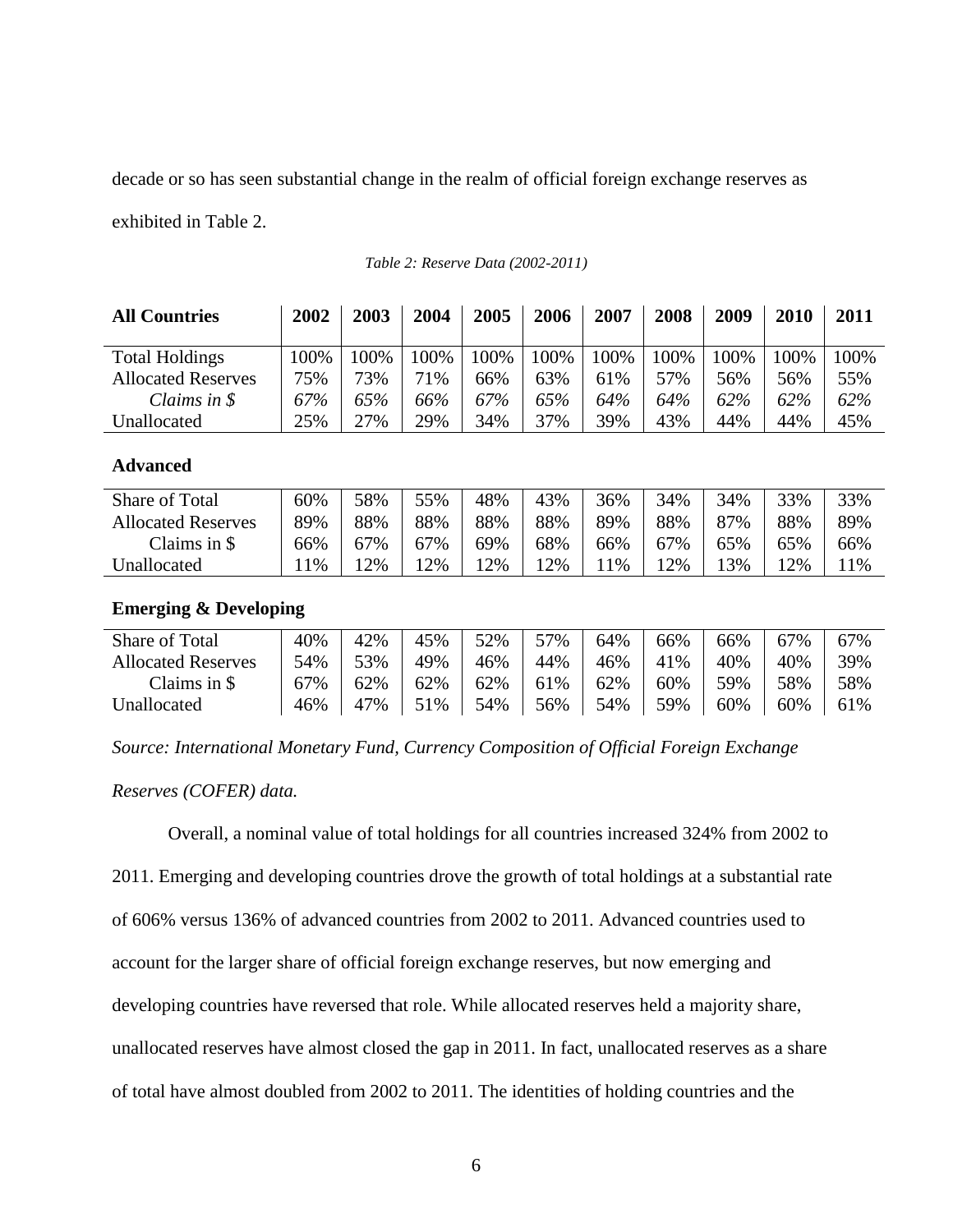<span id="page-13-0"></span>composition of these unallocated reserves are unknown; however, it can be inferred from the absence from the list of reporting countries that China accounts for a large portion due their crawling peg. Interestingly enough, allocated reserve claims in dollars have been relatively stable for an "Advanced Countries" aggregate despite concern about the dollar losing its prominence as a reserve currency. However, the data does show a minor trending decline in dollar claims for "All Countries" over the last decade, more so in the developing and emerging countries.

#### 1.4. Implications

A changing role of the dollar from a primary reserve currency to a lesser reserve currency has many implications for the United States. Although these implications are not the focus of this paper, they provide us motivation to discover the determinants of reserve currency allocation. For example, a primary benefit of being a reserve currency allows for reduced transaction costs in the foreign exchange markets. "According to a 2008 survey about the average daily global turnover in traditional foreign exchange markets, 89% of trading involved the dollar on one side of the transaction or the other (Frankel 2008)." Because the dollar is so often traded, the cost of exchanging dollars for other currencies is far less than exchanging less often traded currencies. There are many other implications for a decline in dollar prominence as summarized in Table 3, of which the literature on reserve status loss concurs.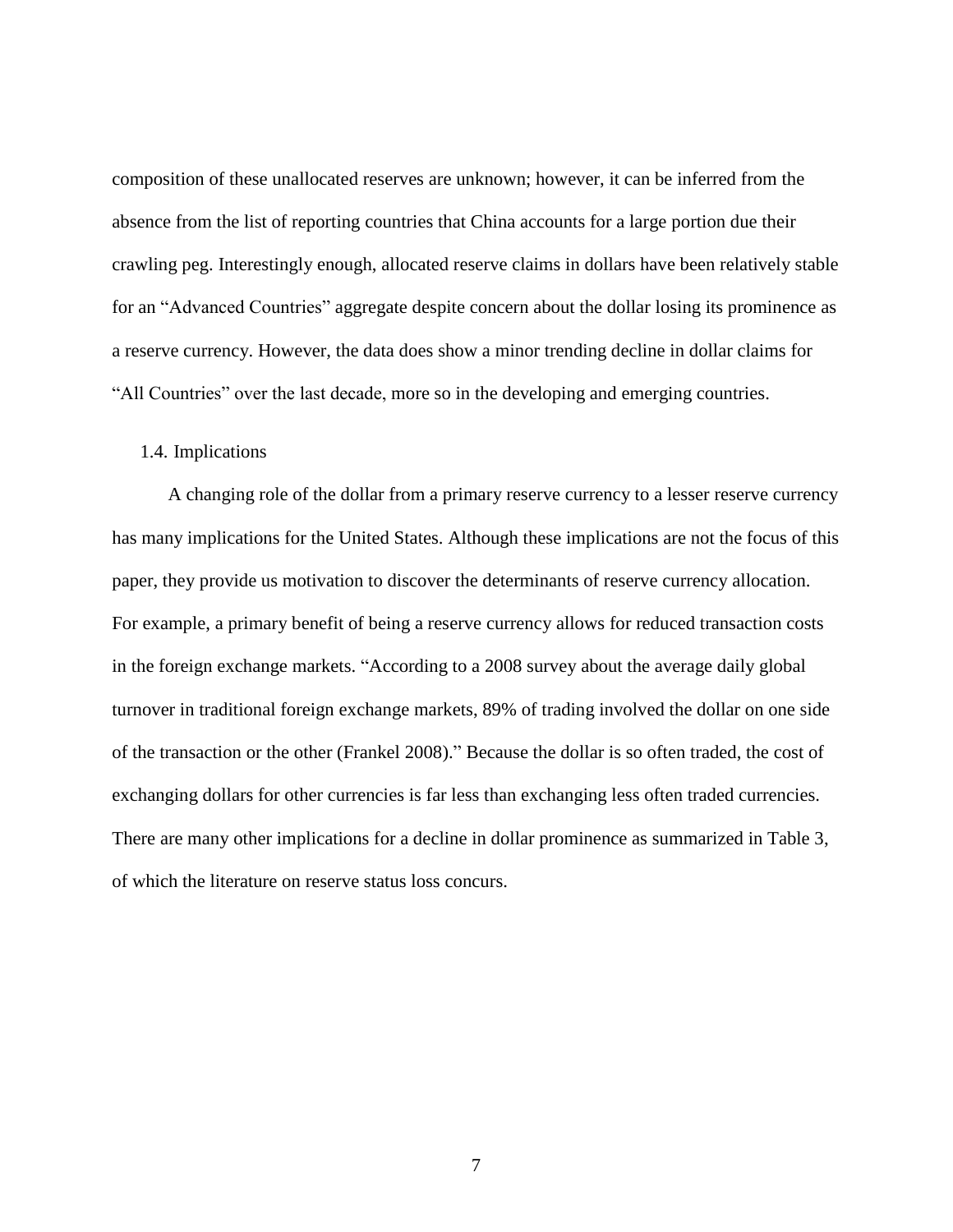#### *Table 3: Summary of Reserve Status Implications for U.S*

<span id="page-14-0"></span>

| <b>IMPLICATION</b>      | <b>EFFECT</b> | <b>NOTE</b>                                                                       |
|-------------------------|---------------|-----------------------------------------------------------------------------------|
| <b>Seignorage</b>       | Reduced       | Small impact                                                                      |
| <b>Funding Costs</b>    | Increased     | Reduced demand increases transaction costs                                        |
| <b>Dollar Value</b>     | Depreciation  | Due to lower demand as well                                                       |
| <b>Shock Insulation</b> | Decreased     | Change in invoice pricing and import prices may<br>spillover into monetary policy |
| <b>Fiscal Policy</b>    | Constrained   | Crowding out of domestic expenditure                                              |
| <b>Global Influence</b> | Reduced       | Flight to quality role is affected                                                |

*Source: (Table 3) Goldberg, Linda. "The International Role of the Dollar: Does it Matter if this Changes?" Federal Reserve Bank of New York, Staff Reports: 522, 2011*

As previously mentioned, COFER statistics indicate a minor decline within the total allocated reserve claims in dollars for all countries. The decline of the dollar as a primary reserve currency could potentially follow some serious implications for the U.S. economy and international policy.

# 1.5. Determinants of Reserve Currency

"As the sterling fell in the past, so too can the dollar lose its dominant position in the future. Its reserve currency status is attributed to the vibrant US economy, liquidity of financial markets, and stability in US monetary policy (Lee 2014)." Lee summarizes why central banks choose the dollar as the primary reserve currency in the above quote. Yet more formally, Chinn and Frankel (2008) explicitly listed the four determinants of a currency's suitability as the primary reserve currency: (1) output and trade, (2) financial markets, (3) confidence, and (4)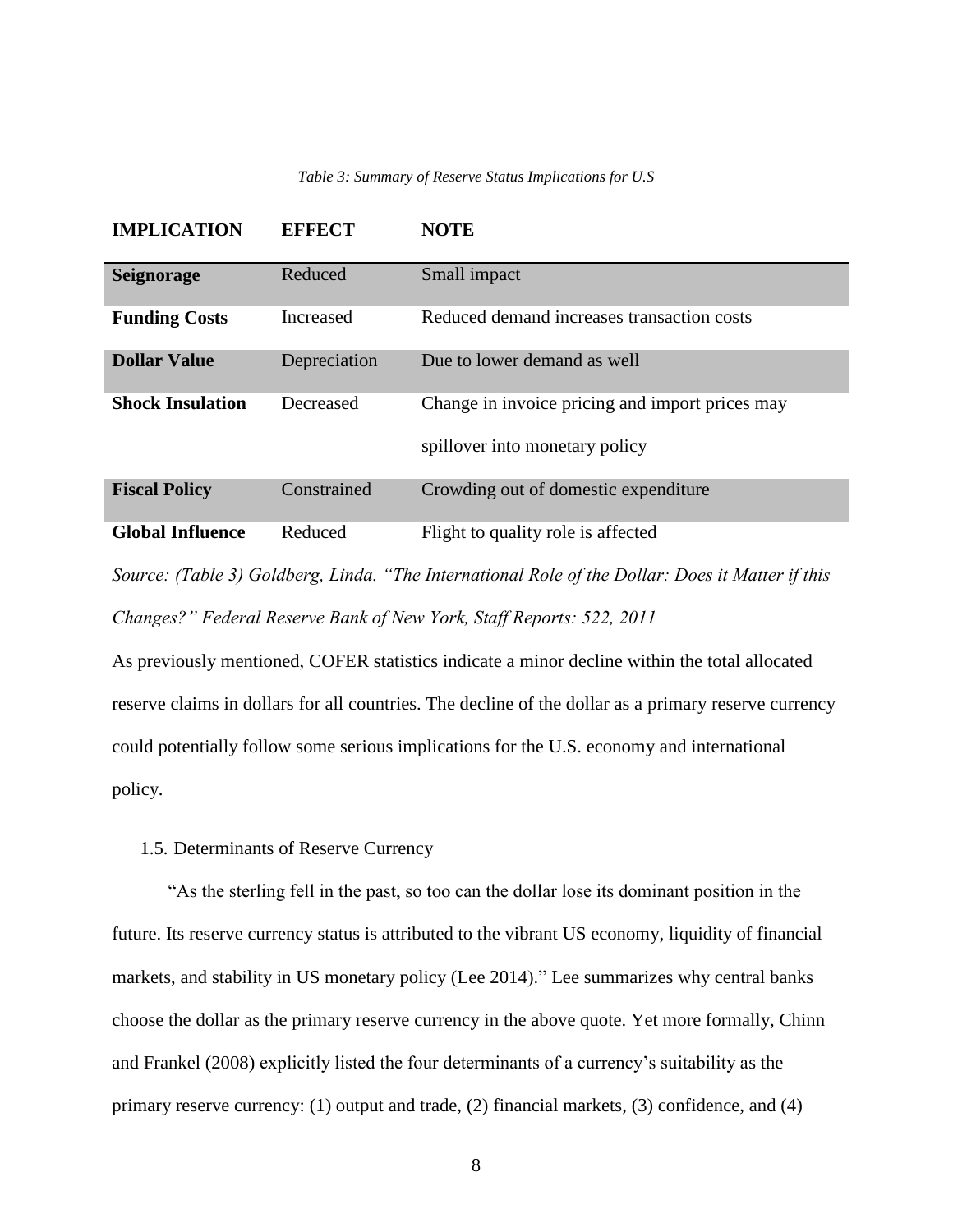<span id="page-15-0"></span>network externalities. Output and trade are measured as a country's GDP share of world GDP. This first determinant is most easily understood; the country with the largest economy and trade will be changing hands with more countries than a country with a smaller trading economy, and thus will acquire a natural placing in official reserves. "A country's financial market must be open, unrestricted, deep, and developed for its currency to attain international currency status (Lee, 2014)." As a proxy to measure openness and depth of the second determinant, foreign exchange turnover in the respective country's financial centers is often used. A primary reserve currency must be stable in order to ensure confidence for holders; therefore inflation and exchange rate volatility are used to measure the third determinant of stability. Finally, network externalities are understood to be the fourth determinant and defined as the continued use of a currency based on the principle that others are using it as well. The inertial bias to use a popular currency achieves economies of scale and scope for the primary currency, however it is not enough to maintain the primary position (Chinn, Frankel 2008).

### 1.6. Motivation

Chinn and Frankel have provided some good proxies for reserve currency determinants that have shown significance through empirical testing. However, an initial look at real GDP growth with changes in the percent of dollars claimed as allocated reserves showed an interesting relationship and possibility as another reserve currency determinant. Figure 1 plots a relationship in which real GDP growth and changes in the percent of dollars claimed seem to follow each other with differing magnitudes; in addition, dollar claims seem to follow a lagged relationship to real GDP growth.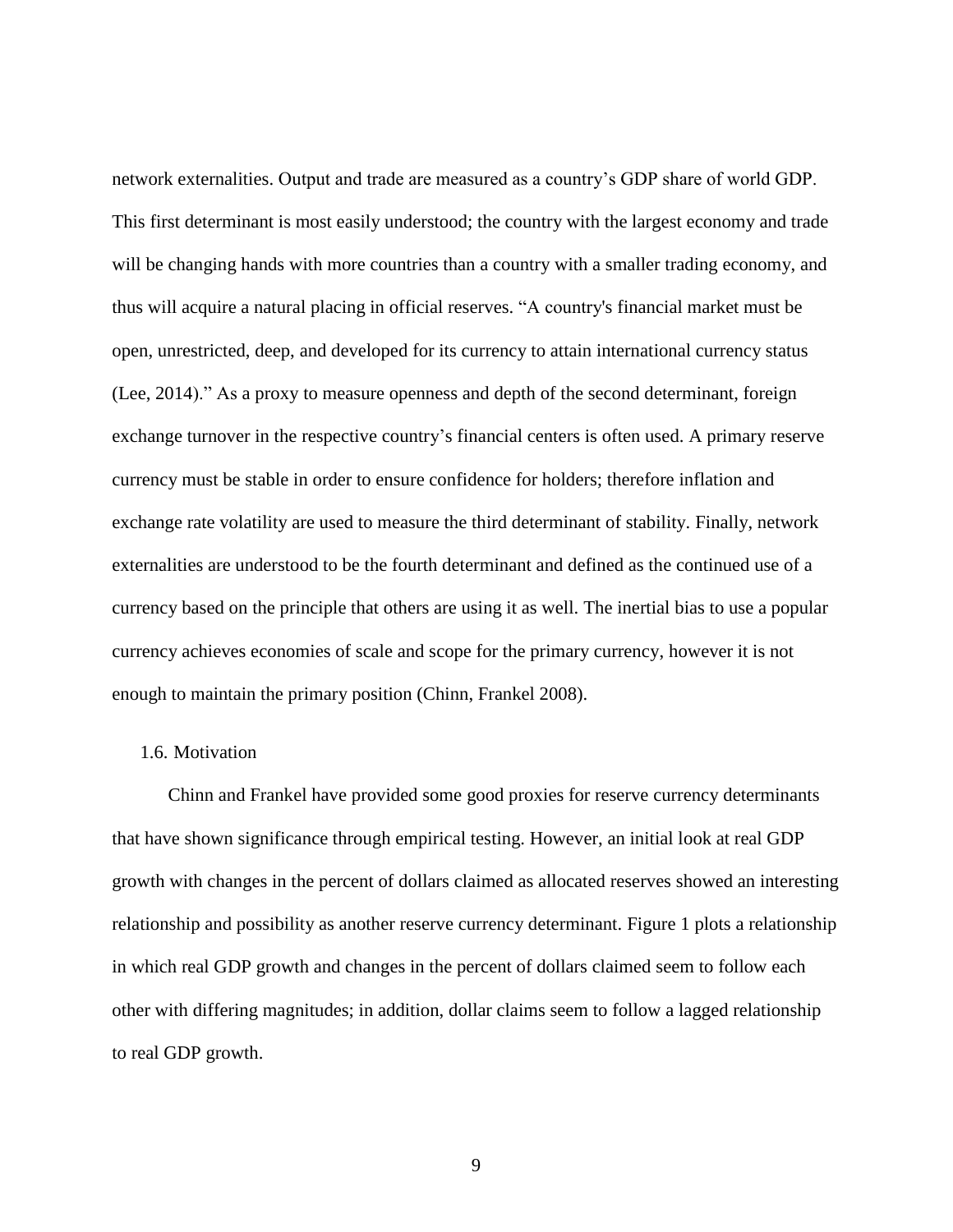<span id="page-16-0"></span>

*Figure 1: Real GDP Growth vs. % Change of Claimed Dollar Share*

An initial look at this relationship provided motivation to proceed with further research to determine if real GDP growth and other macroeconomic indicators could be significant in determining the percentage of dollars claimed as allocated reserves. The literature on international reserves tends to follow the Chinn and Frankel (2008) model, and little has been done to test the explanatory power of macroeconomic indicators as measures of growth, stability, and creditworthiness. If these macroeconomic indicators as dollar determinants prove to be significant, then we may have another viable way to predict the dollar's future status as a primary reserve currency.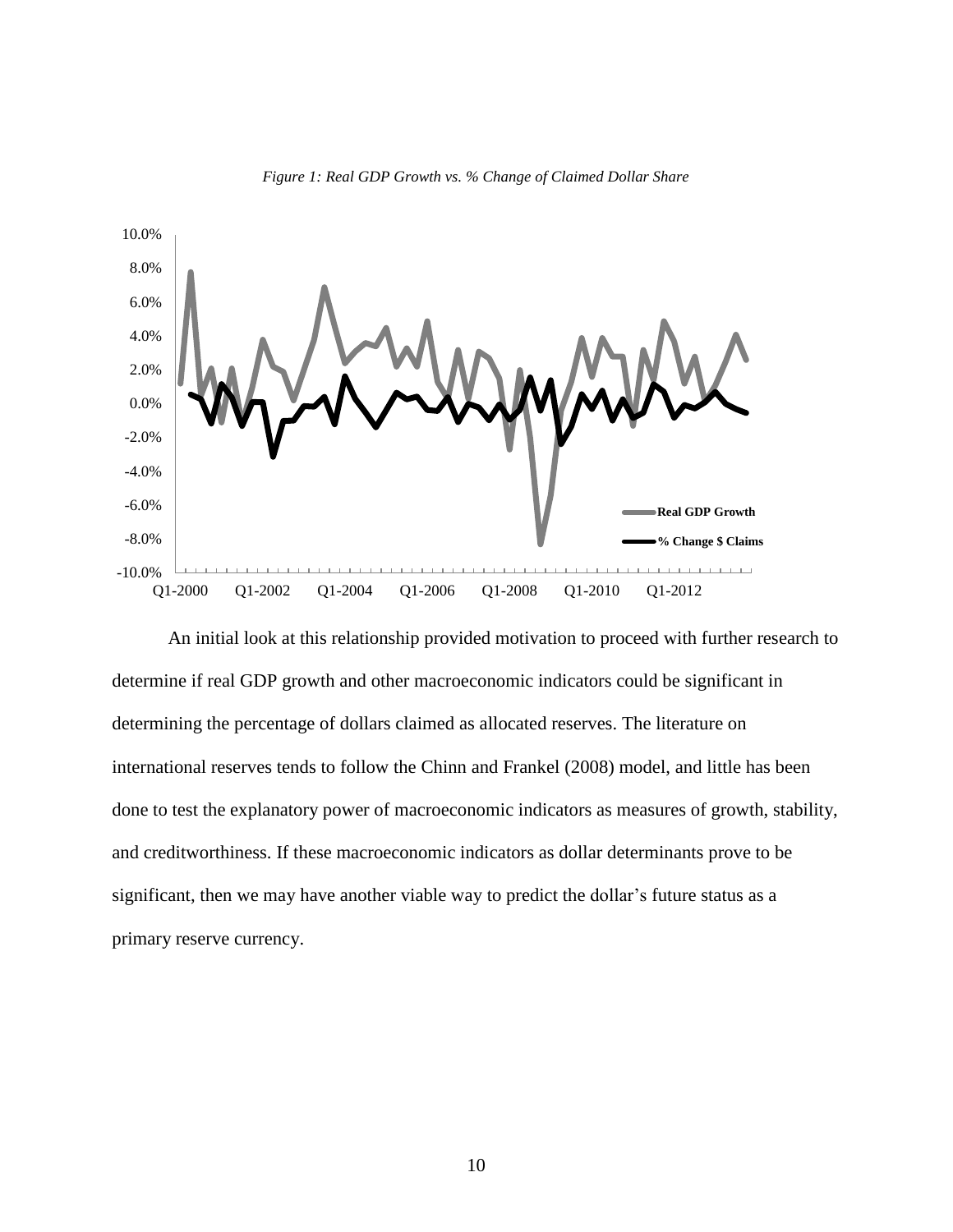# **2. LITERATURE REVIEW**

<span id="page-17-0"></span>Under the Bretton Woods system, the rule of thumb for optimal reserve holdings was generally three to four months of import coverage (Aizenman, Genberg 2012). Heller (1966) first thought of international reserves as a buffer stock, in order to manage pegs or floating exchange systems; reserve managers used a cost-benefit analysis when managing the optimal level of reserves. For a large portion of time after Heller, the majority of researchers supported this buffer stock theory until key economists began to take note of the variation of reserves between countries of differing regimes (Flood, Marion 2002) and the anomalous expansion of reserves in Asia (Edison 2000).

Furthermore, Edwards (2004) simultaneously investigated the idea of sudden stops, capital reversals, and the threat they posed even to developed economies. The East Asian Financial Crises were motivational examples for economists to further consider optimal reserve levels to prevent further crisis. Out of fear and protection came the "Guidotti-Greenspan rule of thumb—that countries should hold liquid reserves equal to their foreign liabilities coming due within a year (Aizenman, Genberg 2012)." Jeanne and Rancière (2011) provided a utility estimation approach to determine the optimal level of reserves; a reserve-to-GDP ratio of 10% was deemed as the long run average and therefore the optimal level of reserves.

Another different and more recent approach to optimal reserve policy was the view that the choice was mercantilist based: reserves accumulation was the result of export promotion, which created more plentiful jobs in traditional sectors (Dooley, Folkerts-Landau, and Garber, 2003). What's more intellectually interesting was the thought that countries accumulated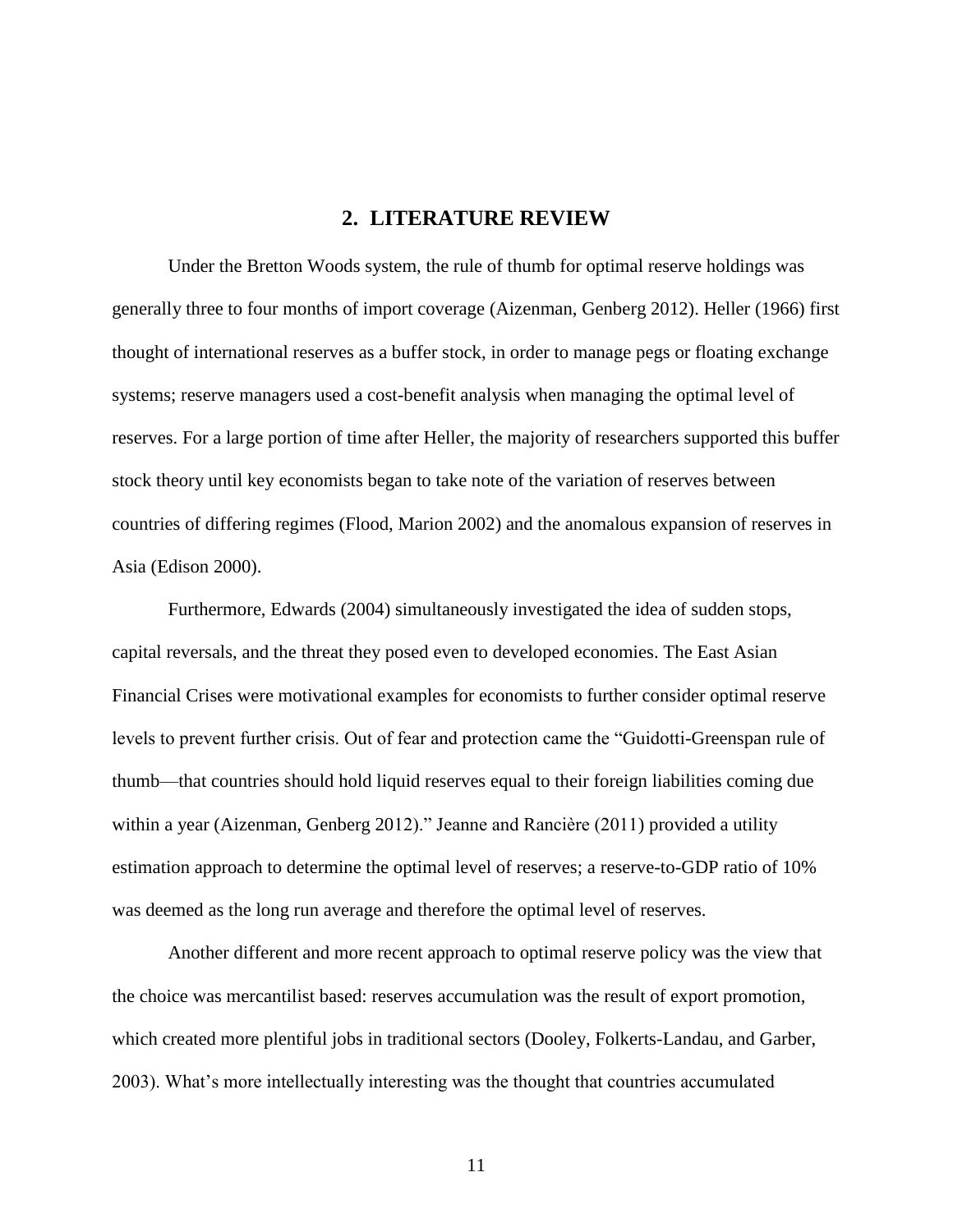reserves in order to "keep up with the Joneses," otherwise the country with lesser reserves would be susceptible to speculative flows (Aizenman, Genberg 2012). This idea came after Cheung and Qian (2009) proposed an interdependence of the demand for international reserves among East Asian countries.

Now, we go back to the 1990's when some economists looked at the dollar's declining reserve currency status and proposed replacement by the Deutsche Mark (Kindleberger 1995) or possibly by the yen (Hale 1995). Time went on, but the 2000's still saw continued dollar dominance. However, the debate about which currency would be the next contender for the dollar did not stop. By a combination of optimal reserve theory and contending reserve currency speculation, Chinn and Frankel sought "empirically to ascertain the determinants of international reserve currency shares in the past, in order to ascertain the conditions and timing under which the euro might possibly surpass the dollar in the future (2008)." The general model found significance of determinants being (1) output and trade, (2) financial markets, (3) confidence, and (4) network externalities. Ever since, economists have tweaked the general model to predict the rise of other currencies like Jong-Wha Lee (2014) applies to the renminbi.

Macroeconomic indicators have not been tested as reserve currency determinants over the course of international reserve studies, so I this study provides a first look at the relationship between macro indicators and reserve currency. However, the closest literature that I could find was the use of indicators as signals for currency crises. In the Budsayaplakorn, Dibooglu, and Mathur (2010) paper, real GDP growth was the third most useful indicator to predict a currency crisis; in addition, these authors also found that the domestic credit to GDP ratio was significant. Currency crises are similar to reserve currency usage, in the sense that indicators of government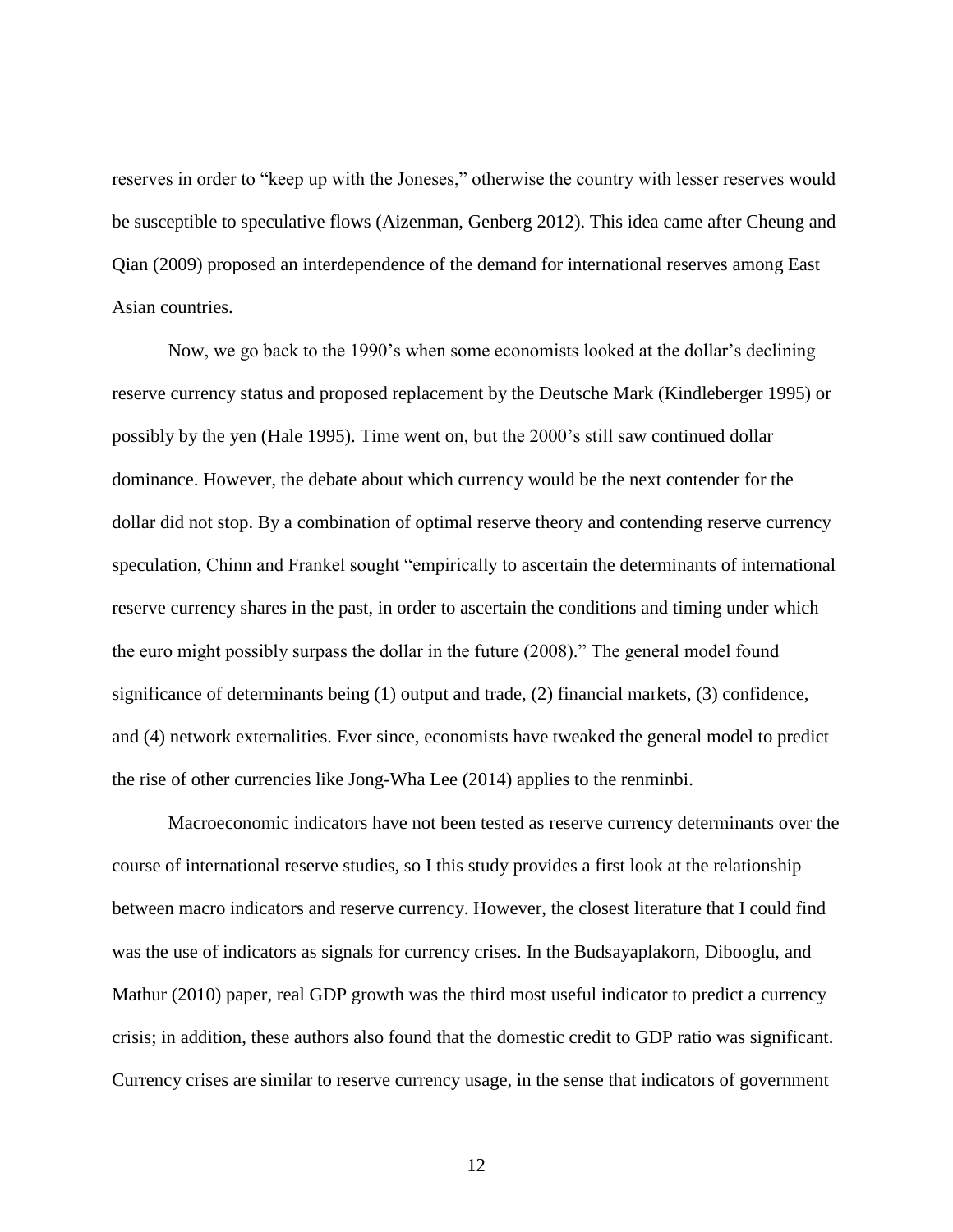<span id="page-19-0"></span>policies and the macroeconomic environment play a role in deciding which currencies are most fit for use or should be fled from.

#### 2.1. Reserves Data

Deciding which data source to use as a measure of official reserves is a complex decision. The International Monetary Fund's International Financial Statistics (IFS) aggregates world reserves using the instruments mentioned in COFER in addition to gold, special drawing rights, and IMF reserve positions. IFS captures the totality of world reserves, but specific information on dollar claims is estimated in smaller and more specific data sets that are incomplete across the board. Wooldridge (2006) divides the three sources of detailed reserve data as national sources, surveys, and counterparty data; the COFER database captures the most data at approximately 67.0% of total identified holdings. Table 4 is a summary from Philip's findings on reserve data sources.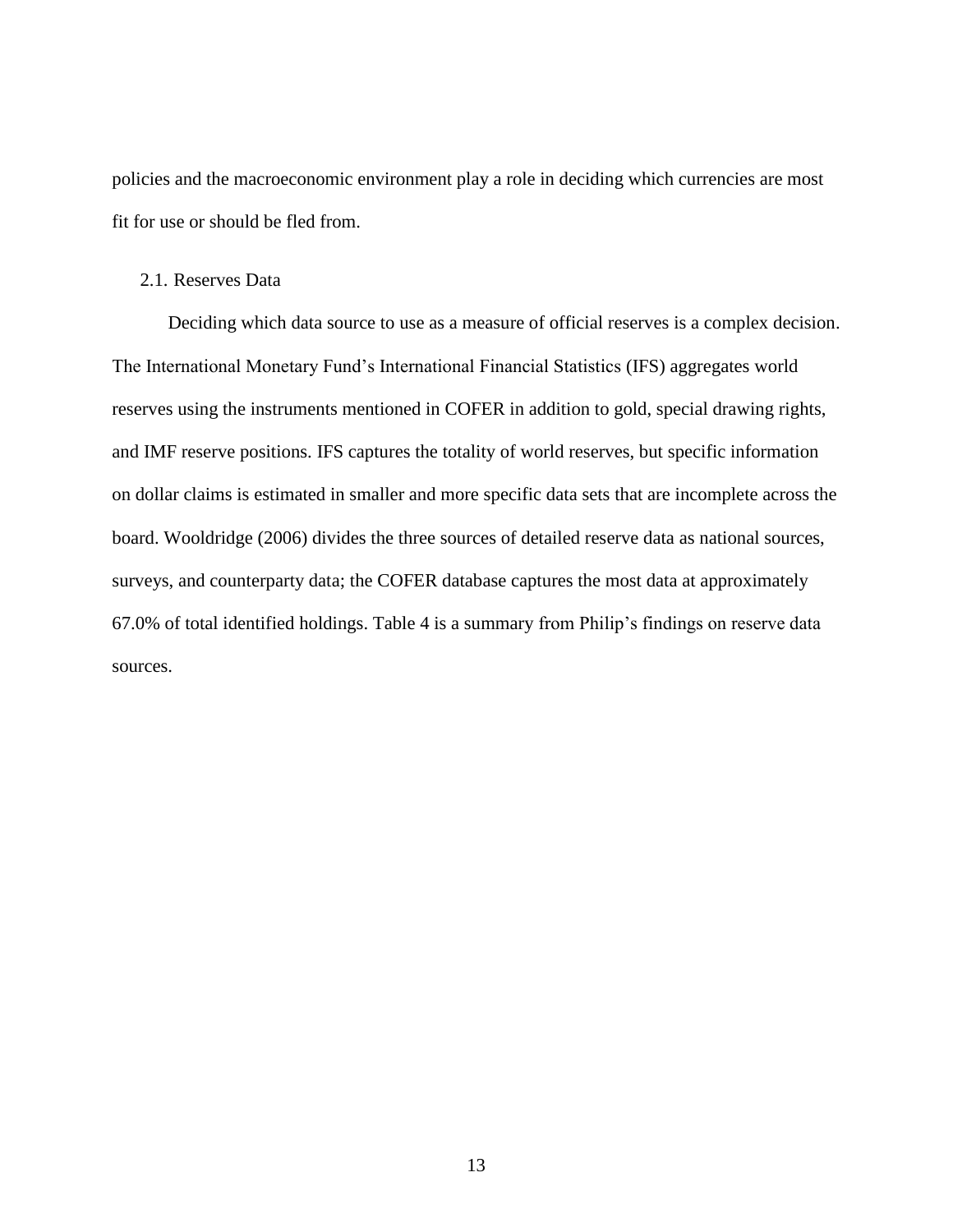<span id="page-20-0"></span>

|                                 | World total    | National data<br>Survey data<br>Counterparty data |                            |                          |               |                |
|---------------------------------|----------------|---------------------------------------------------|----------------------------|--------------------------|---------------|----------------|
|                                 | <b>IMF IFS</b> | <b>SDDS</b>                                       | <b>IMF</b><br><b>COFER</b> | <b>IMF SEFER</b>         | <b>US TIC</b> | <b>BIS LIB</b> |
| Identified holdings<br>(USD bn) | 4,347          | 2,832                                             | 2,911                      | 2,145                    | 1,938         | 1,079          |
| $-$ as % of total               | 100            | 65.2                                              | 67                         | 57.2                     | 49.1          | 24.8           |
| Countries included              | 184            | 65                                                | 114                        | $\overline{\mathcal{L}}$ | 184           | 184            |
| Industrial                      | 24             | 24                                                | 24                         | 23                       | 24            | 24             |
| Developing                      | 160            | 41                                                | 90                         | 45                       | 160           | 160            |
| China                           | Yes            | N <sub>o</sub>                                    | N <sub>o</sub>             | N <sub>o</sub>           | Yes           | No             |
| Taiwan, China                   | Yes            | N <sub>o</sub>                                    | N <sub>o</sub>             | N <sub>o</sub>           | Yes           | Yes            |
| By instrument                   | N <sub>0</sub> | <b>Yes</b>                                        | No.                        | Yes                      | <b>Yes</b>    | <b>Yes</b>     |
| By currency                     | N <sub>0</sub> | N <sub>0</sub>                                    | <b>Yes</b>                 | N <sub>0</sub>           | <b>Yes</b>    | <b>Yes</b>     |
| Frequency                       | Monthly        | Monthly                                           | Quarterly                  | Annually                 | Annually      | Quarterly      |
| Disclosure lag                  | 1 week         | 1 Month                                           | 3 months                   | 1 year                   | 1 year        | 4 Months       |

*Table 4: Summary of Wooldridge's Findings*

*Source: (Table 1) Wooldridge, Phillip. "The changing composition of official reserves." BIS* 

### *Quarterly Review, September 2006*

Data on official foreign exchange reserves has not always been the easiest information to obtain. Most countries disseminate data on reserves, of which are generally aggregate figures. However, certain key economic players like China and Taiwan do not report their claims included in COFER, which can amount up to 20% of world reserves for China alone (Wooldridge 2006). It is important to note the incompleteness of datasets without China and Taiwan, especially considering that emerging and developing economies account for 67% of total reserves in the 2014 COFER estimates.

As the world has changed and economies evolved, there have also been breaks in the COFER datasets. The first break occurred after 1979 with the creation of the European Monetary Cooperation Fund. The second break occurred in 1995 under a methodology change and a more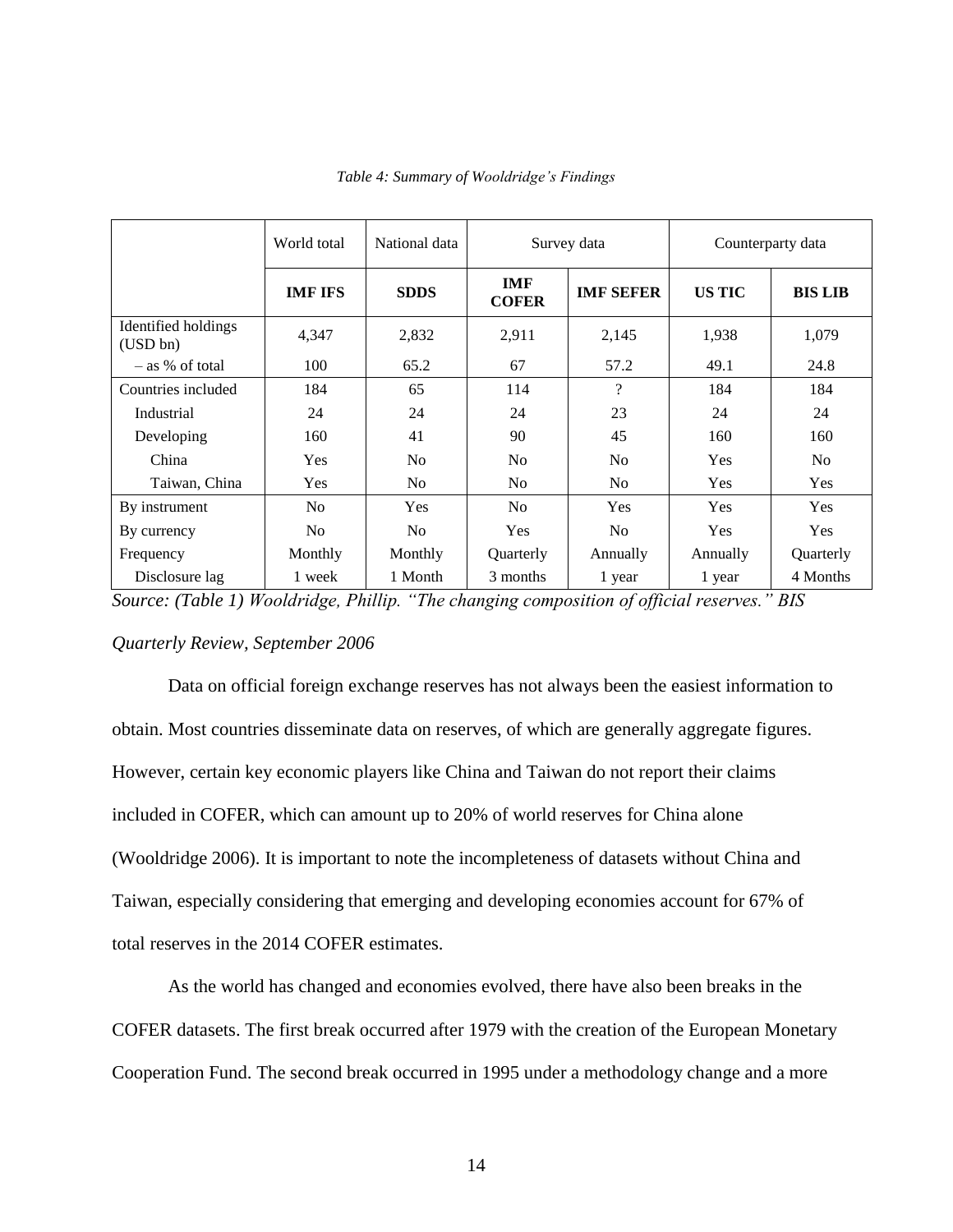limited use of estimations. Finally, the third break occurred in 1999 with the creation of the use of the euro as currency for the euro area and European Monetary Union (Truman, Wong 2006). Significant changes of U.S. dollar shares from one annualized period to the next were seen throughout these breaks in COFER data. Therefore, this study will use COFER data beginning in 2000 in order to avoid using the significant break in the dataset from the inclusion of the euro in 1999.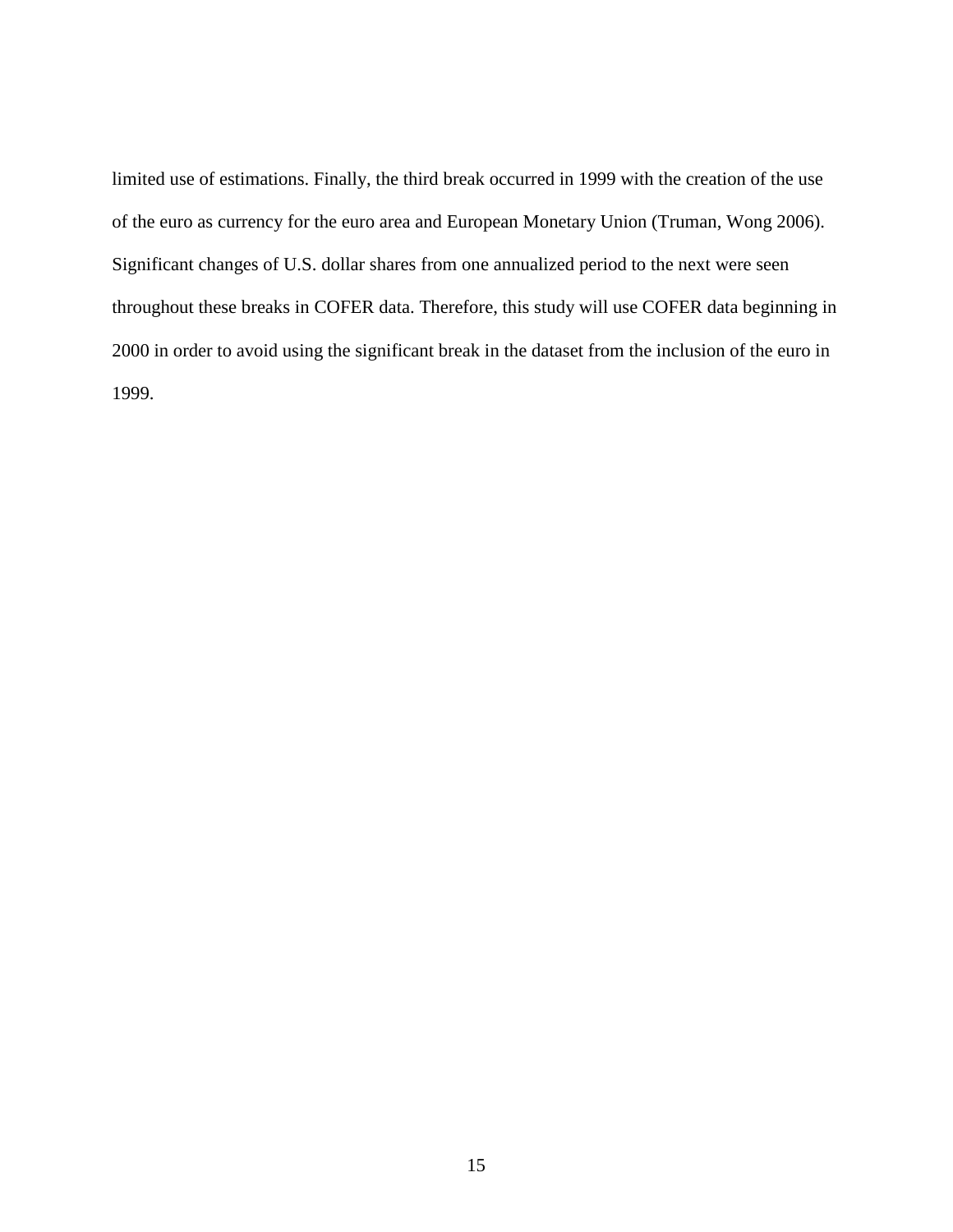# **3. METHODOLOGY**

<span id="page-22-0"></span>This paper seeks to find an alternative empirical framework of currency determinants for estimating the U.S. dollar share of official reserve claims using ordinary least squares regression. The empirical research takes place in two stages; first, establishing a baseline regression of real U.S. GDP growth on the percent of allocated reserve claims in dollars and examining the results. Second, by adding additional variables to the baseline regression to determine their significance in estimating the percent of allocated reserve claims in dollars. The final model utilized is displayed below in Equation (1). Using the OLS framework, I will obtain estimates of the currency share determinants. Then I will examine the significance of determinant coefficients by conducting individual hypothesis tests at the 95% confidence level. I will follow with lag tests of the independent variables of up to four quarters to determine the significance in a similar fashion. The significant determinants will be useful to infer a positive or negative association with level of currency share.

$$
Y_t = B_0 + B_1 Y_{t-1} + B_2 R G P G_U S_t + B_3 ERVOL_t + B_4UE_t + B_5CA_t + B_6 DEBT_t
$$
  
+ B<sub>7</sub>BUDGET<sub>t</sub> + U<sub>t</sub> (1)

#### 3.1. Data and Variables

I will use COFER data on official allocated reserve dollar claims as the dependent variable as opposed to estimates from other data sources. The dependent variable will be expressed as a proportion, the share of allocated reserves denominated in U.S. dollars. Although reporting from China, Taiwan, and other international players are missing from COFER, so are they missing from all other relevant data sources (Wooldridge 2006). The advantage of COFER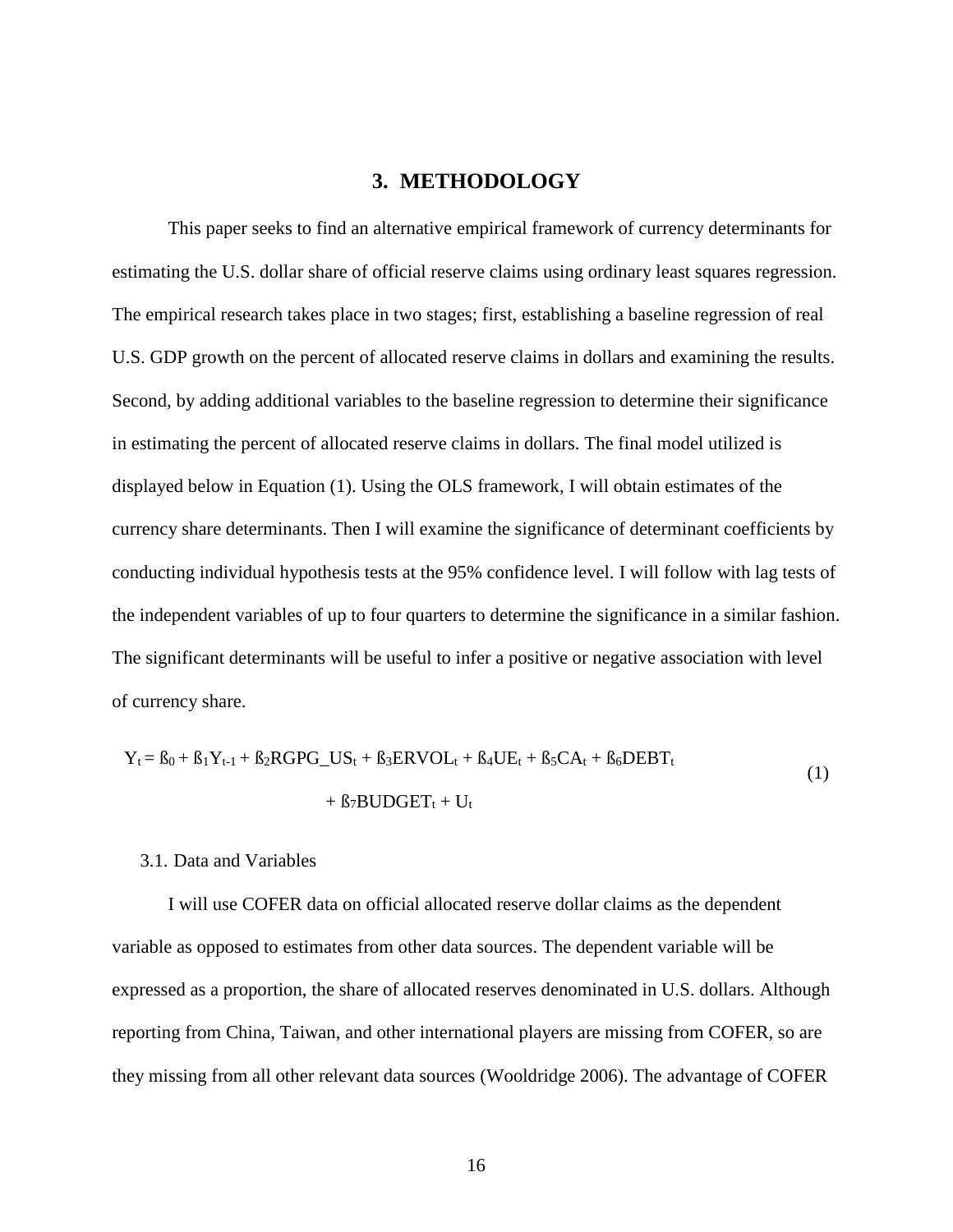over the other datasets include timeliness and, most importantly, the most identified holdings overall. Furthermore, the time period from COFER will be post-euro adoption. 1999 marked a third major break in the data due to reclassification by the IMF within COFER (Truman, Wong 2006). Therefore, I will be using quarterly time periods from 2000 to 2013 in order to obtain estimators for more modern times without the 1999 structural break.

The independent variables will be sourced from the Federal Reserve Economic Data (FRED) database and International Monetary Fund's International Financial Statistics (IFS). "FRED contains more than 217,000 regional, national, and international economic data series, with data coming in from 67 reporting agencies around the world," making it one of the most comprehensive databases and a standard for U.S. economic data (Stierholz 2014). FRED is used to source quarterly data on the macroeconomic indicators of real GDP growth (RGDPG\_US), exchange rate volatility (ERVOL), unemployment rate (UE), current account to GDP ratio (CA), public debt to GDP ratio (DEBT), and budget surplus/deficit to GDP ratio (BUDGET), all in real terms. The GDP growth rates of other various economic regions will be gathered from the IMF's IFS, in order to preliminarily test their significance on estimating the dollar's currency share of allocated reserve claims. These economic areas will include growth of the World (RGDPG\_W), Advanced Economies (RGDPG\_ADV), Euro Area (RGDPG\_EU), Emerging and Developing Asia (RGDPG EDA), and the Middle East and North Africa (RGDPG MENA).

I will use STATA for the econometric analysis, using the *regress* command to conduct OLS regressions and the post estimation *robust* command for robust standard errors. The post estimation *test* command will used to conduct tests of joint significance as well.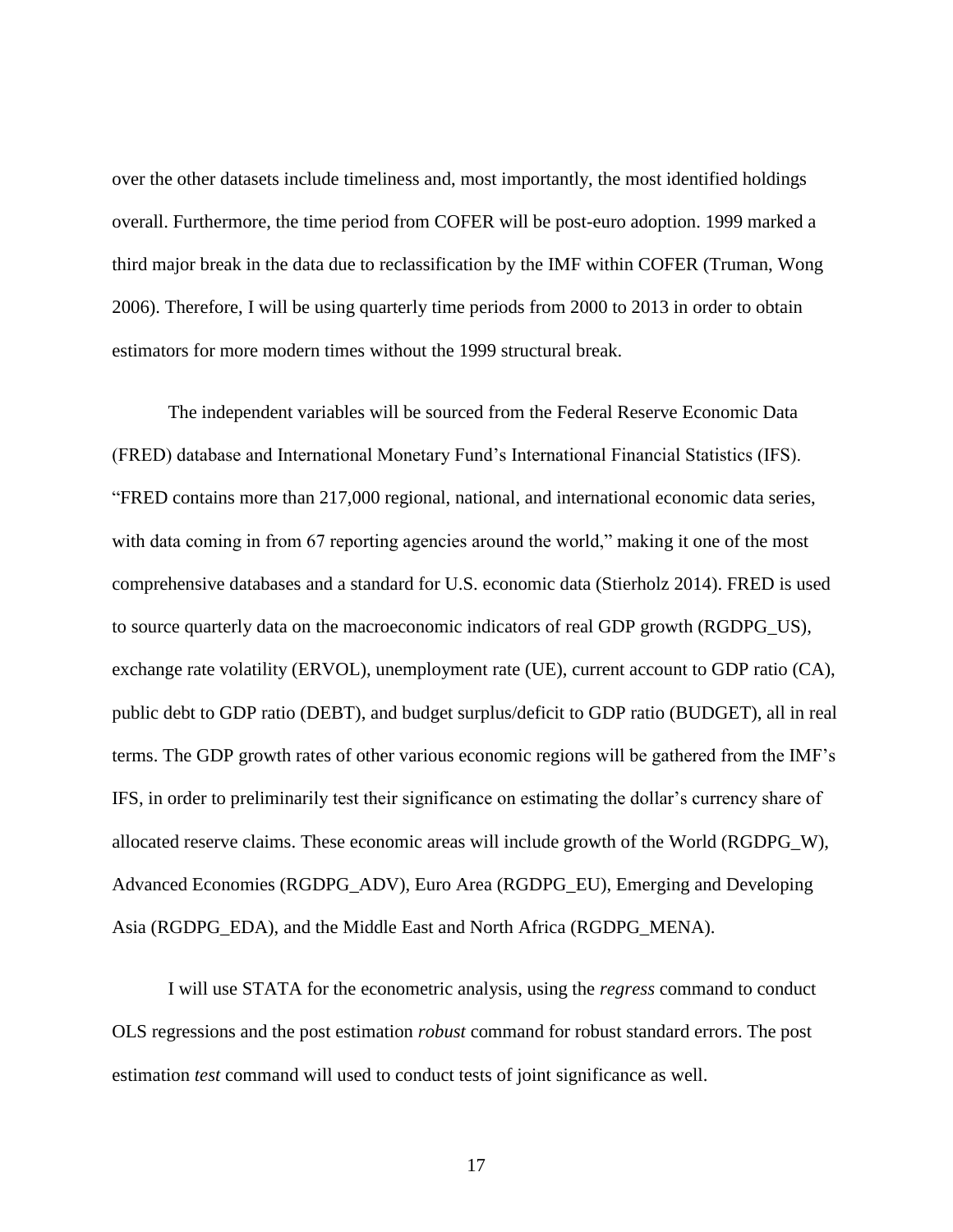#### <span id="page-24-0"></span>3.2. Establishing a Baseline Regression

The initial hypothesis of U.S. real GDP growth having an effect on the dollar currency share of allocated reserves would be modeled by the Equation (2). In which Equation (2),  $Y_t$  is the dependent variable (CLAIMS) for time period  $t$ , and  $\beta_1$  is the estimated coefficient for the U.S. real GDP growth rate (RGDPG\_US. However, this simplistic model has three critical issues that must be addressed for OLS to be the best linear unbiased estimator.

$$
Y_t = B_0 + B_1 R G P G_U S_t + U_t \tag{2}
$$

First, the error term  $U_t$  must be mean independent across the observations, otherwise we have a problem of autocorrelation and the estimators will be unbiased but inefficient. When an initial Durbin-Watson test for autocorrelation is conducted, the Durbin Watson test statistic of near 0, at 0.07, determines that there is strong positive autocorrelation. Second, is the issue of heteroscedasticity that will also generate an unbiased estimator but bias the standard error. The Breusch-Pagan test and White test are used to test for heteroscedasticity in this model. However the Breusch-Pagan test is for linear forms of heteroscedasticity, so I used the White test in addition to combat the instance of nonlinearity. The *hettest* and *whitetst* commands to conduct the tests are both based on the null hypothesis that the variance is constant. Therefore, when the probability is large as in this case, we fail to reject the null hypothesis of constant variance. Third, is the possible issue of a nonlinear relationship, in which the link test and Ramsey RESET test used to test the specification. From the results of the link test, the test of *\_hatsq* coefficient is not significant; meaning, the link test has failed to reject the assumption that the model is specified correctly. The Ramsey RESET test provided an insignificant p-value of 0.77, indicating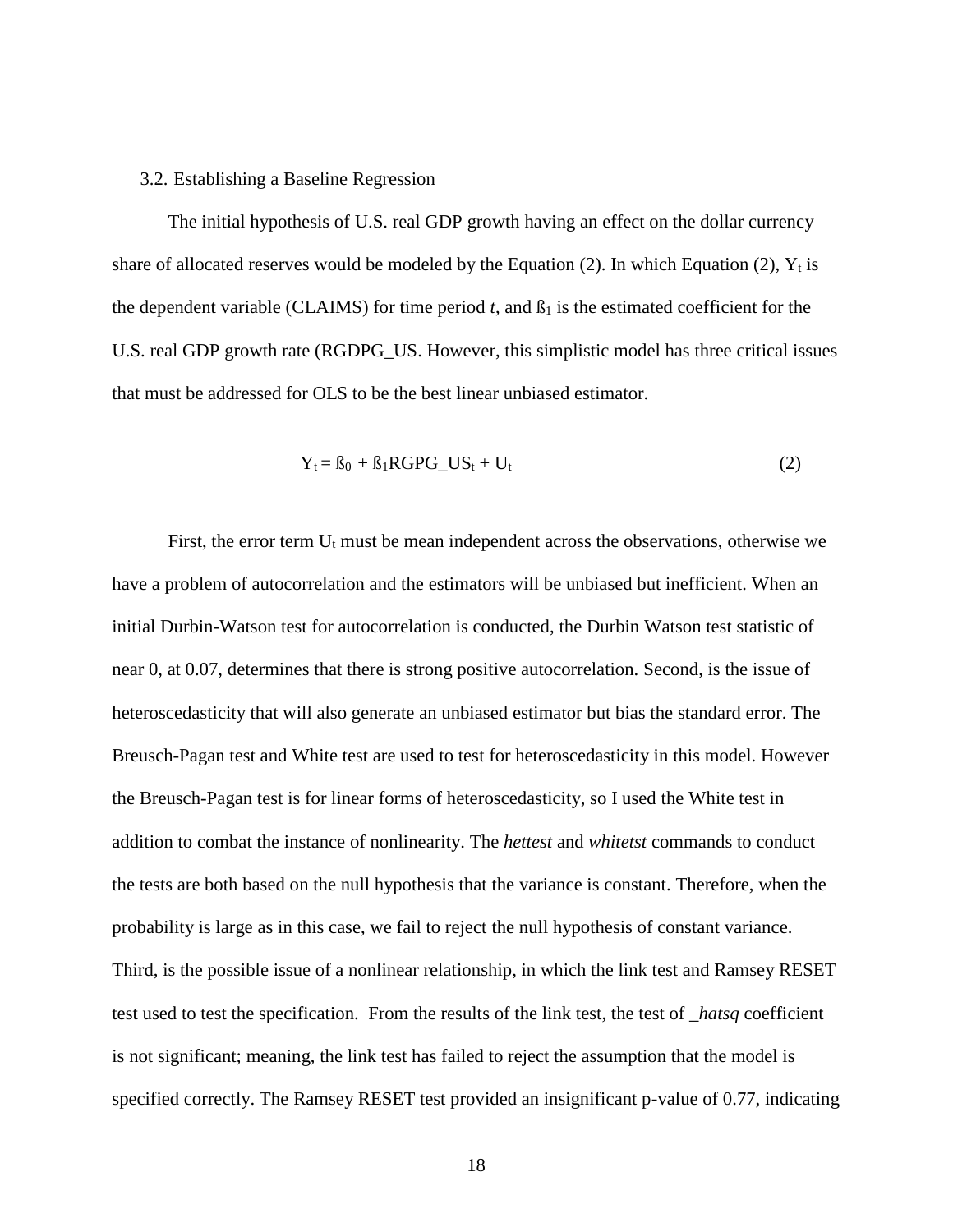that the model is adequate according to the test diagnostic. Given these results, it appears that the OLS model is a suitable specification to proceed forward.

Now, after testing Equation (2) I have concluded that the model suffers from autocorrelation. To remedy this problem, a lagged dependent variable is added to the original regression in Equation (2). The lagged dependent variable acts as an essential dynamic of reserve currency usage, which is theorized as inertial bias by Chinn and Frankel (2008). The reserve currency share is influenced by the continued use of it, and therefore likely captured in the single quarter lagged dependent variable (L.CLAIMS). Not including the lagged dependent variable in a model with such strong positive autocorrelation would have some serious problems. So, the inclusion of a lagged dependent variable becomes necessary although it likely means OLS is biased but consistent. The Durbin-Watson test is not applicable for models using a lagged dependent variable. Therefore the Durbin alternative test is used, and it indicates no autocorrelation. Similar to the Durbin alternative but used for high orders of autocorrelation, the Breusch–Godfrey test indicates no autocorrelation when tested even up to 12 periods of lags. While it is possible that there is some autocorrelation overlooked and undetected, the remaining autocorrelation has been reduced to a minimal amount with the inclusion of the lagged dependent variable.

In regards to heteroscedasticity, the Breusch-Pagan test rejects the null hypothesis of constant variance at the 5% significance level. At the 10% significance level, however, I cannot reject the null hypothesis and assume constant variance. The White test gives a contradictory result of moderate probability, and so I fail to reject the null hypothesis of constant variance. This raises minor concern about the ability to meet the assumption of homoscedasticity. So,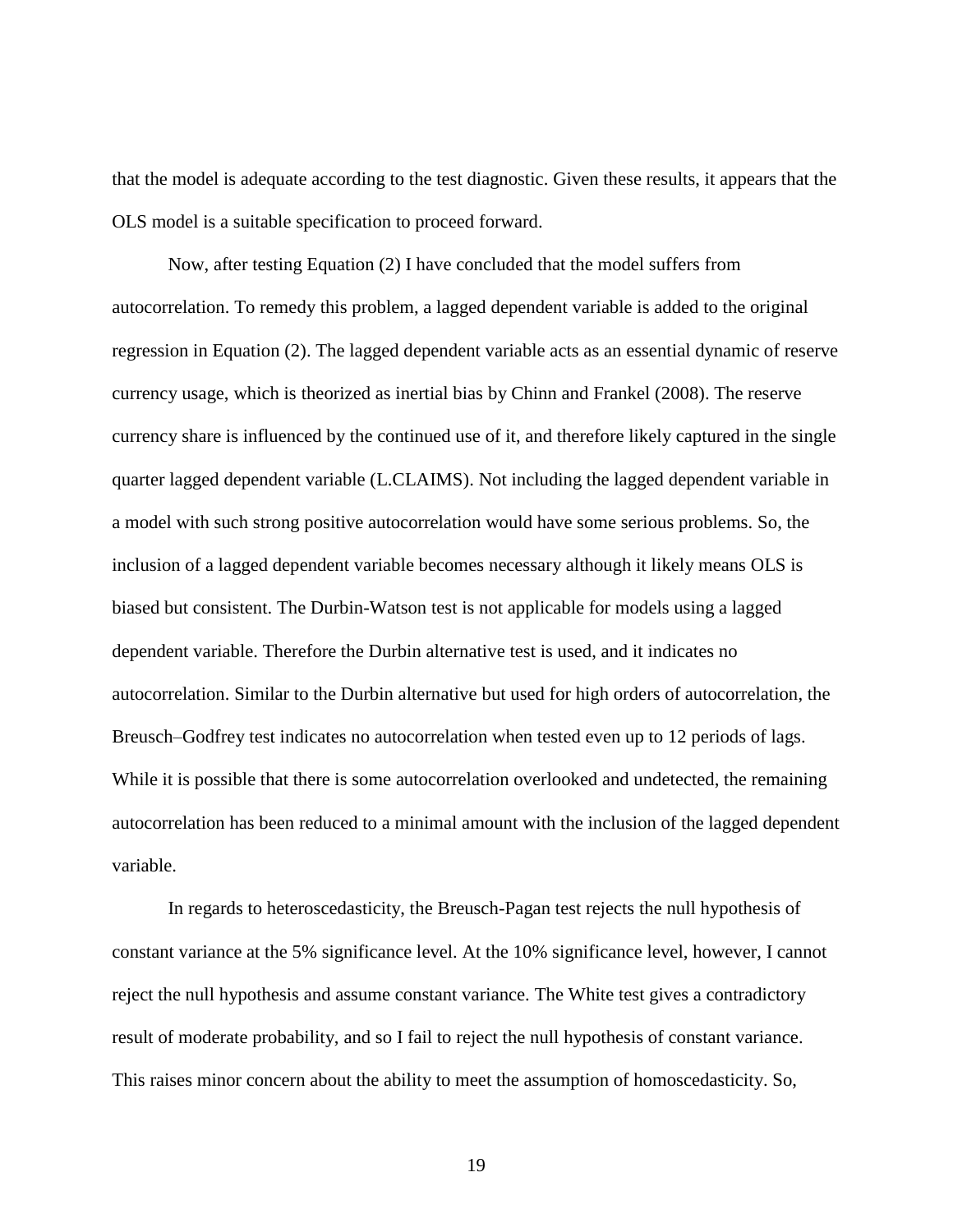robust standard errors are used moving forward, which do not assume homoscedasticity. With robust standard errors, the estimator coefficients are exactly the same as OLS. The changes stemming from the use of robust standard errors, however, are reflected in the adjusted t-tests and standard errors.

Finally, the issue of stationarity must be addressed in addition to the OLS assumptions. The time series spans over a period of thirteen years, so it is possible that the relationship between reserve shares and GDP growth is a non-stationary process. The Dickey-Fuller test is performed to test the null hypothesis that the variables contain a unit root, against the alternative that the process is stationary. In each test, the results indicate a rejection of the null hypothesis at all common significance levels and deem a stationary process. A final baseline model is shown in Equation (3) after tackling the issues with the model in Equation (2). Examples of the baseline regressions with and without robust error adjustments are displayed in Table 5.

$$
Y_t = B_0 + B_1 R G P G_U S_t + U_t
$$
\n<sup>(2)</sup>

$$
Y_t = B_0 + B_1 Y_{t-1} + B_2 R G P G_U S_t + U_t
$$
\n
$$
(3)
$$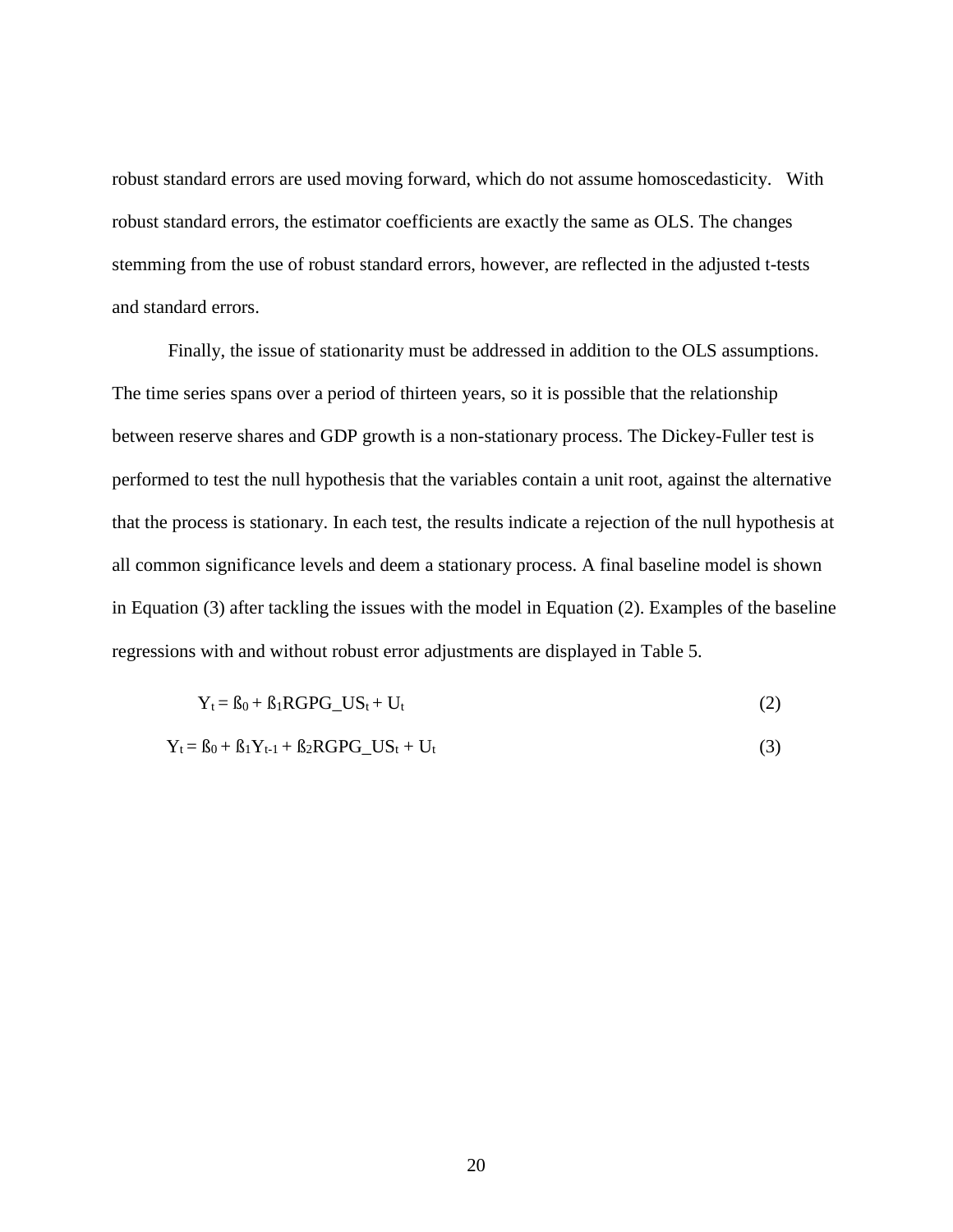# **4. RESULTS**

#### <span id="page-27-0"></span>4.1. Baseline Regression

The first stage of empirical research sought to establish a baseline regression, which we determined Equation (2) to be representative of our baseline when used in combination with robust standard errors. The results of this baseline regression are shown in Table 5 in the previous section under Column (2).

|                              | Coefficients  |                  |
|------------------------------|---------------|------------------|
| <b>Explanatory Variables</b> | w/o Robust SE | <b>Robust SE</b> |
|                              | (1)           | (2)              |
| <b>RGDPG US</b>              | $-0.003$      | $-0.003$         |
|                              | (0.047)       | (0.049)          |
| <b>L.CLAIMS</b>              | $0.951***$    | $0.951***$       |
|                              | (0.035)       | (0.040)          |
| Constant                     | 0.030         | 0.030            |
|                              | (0.023)       | (0.026)          |
| N                            | 55            | 55               |
| $R^2$                        | 93.5%         | 93.5%            |

*Table 5: Baseline Regression, Robust Standard Error Comparison* 

(Standard errors in parentheses)

\* Significant at 10% \*\* Significant at 5% \*\*\* Significant at 1%

The coefficient of real U.S. GDP growth on the claims of dollar reserves is -0.003; meaning, given a single unit increase in the real U.S. GDP growth rate, we can expect the level of claims to decrease by 0.3% on average. This implies a negative relationship of real GDP growth on the level of dollar claims; however, significance testing up to the 10% significance level has determined that the real GDP growth variable coefficient is not statistically significant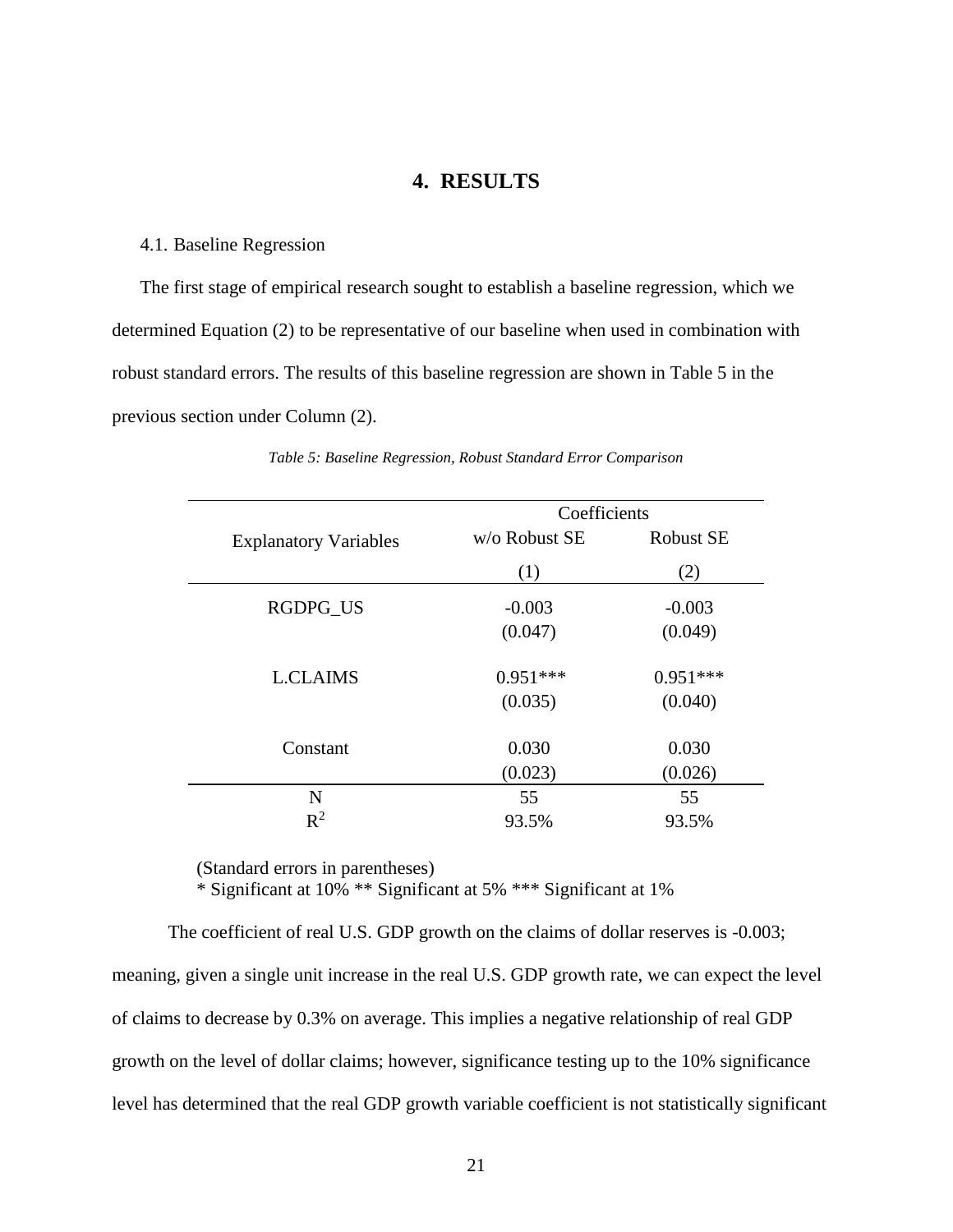from zero. It appears that the real GDP growth rate has no explanatory power. Furthermore, the results from this regression also indicate that the single period lagged dependent variable of claims is statistically significant, even at the 1% significance level. The coefficient on the lagged dependent variable is 0.951. This means that there is 95% persistence level of claims based on the previous period. The model also shows a particularly high  $\mathbb{R}^2$ , which indicates that about 93.5% of the variation in reserve claims can be explained by the model.

Recall that in our motivational graph we saw what appeared to be a lagged relationship between real U.S. GDP growth and the level of dollar reserves. Therefore, after establishing the baseline I decided to test out the effects of lagging on the real GDP growth rate. The lagged dependent variables act as instruments to test causality of GDP growth on the level of claims. I lagged the GDP growth rate up to four periods to see if this would make the estimator statistically significant or improve the explanatory power of the model. The results of these individual tests all showed that the GDP growth was consistently statistically insignificant throughout, as displayed in Table 6. A test of joint significance of the lagged growth variables generated a probability of 0.2898, indicating that not even one of the growth variables was statistically different from zero. Despite lagging the growth variable, only the lagged dependent variable seems to be consistently significant on estimating the level of reserves.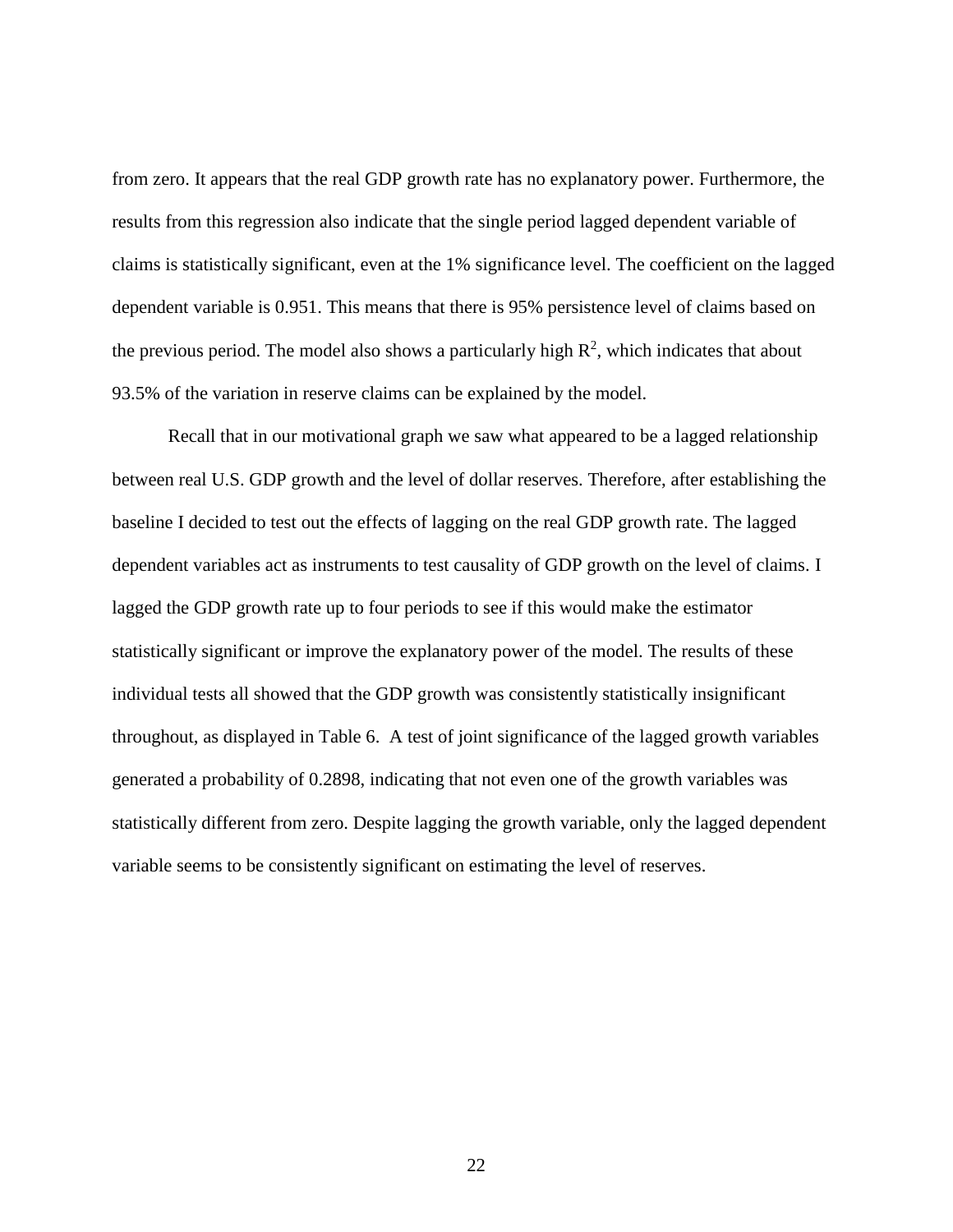<span id="page-29-0"></span>

|                              |                       |                       | Coefficients          |                       |                       |
|------------------------------|-----------------------|-----------------------|-----------------------|-----------------------|-----------------------|
| <b>Explanatory Variables</b> | <b>Baseline</b>       | Lagged                | Lagged                | Lagged                | Lagged                |
|                              |                       | (1)                   | (2)                   | (3)                   | (4)                   |
| RGDPG_US                     | $-0.003$<br>(0.049)   |                       |                       |                       |                       |
| L.RGDPG_US                   |                       | $-0.006$<br>(0.069)   |                       |                       |                       |
| L2. RGDPG_US                 |                       |                       | 0.063<br>(0.065)      |                       |                       |
| L3. RGDPG_US                 |                       |                       |                       | 0.081<br>(0.051)      |                       |
| L4. RGDPG_US                 |                       |                       |                       |                       | 0.033<br>(0.043)      |
| <b>L.CLAIMS</b>              | $0.951***$<br>(0.040) | $0.951***$<br>(0.040) | $0.938***$<br>(0.043) | $0.923***$<br>(0.043) | $0.932***$<br>(0.049) |
| Constant                     | 0.030<br>(0.026)      | 0.030<br>(0.026)      | 0.037<br>(0.028)      | 0.046<br>(0.028)      | 0.042<br>(0.031)      |
| $\mathbf N$<br>$R^2$         | 55                    | 55                    | 54                    | 53                    | 52                    |
|                              | 93.5%                 | 93.5%                 | 93.4%                 | 93.1%                 | 92.2%                 |

*Table 6: Real U.S. GDP Growth Lag Tests<sup>1</sup>*

(Standard errors in parentheses)

 $\overline{a}$ 

\* Significant at 10% \*\* Significant at 5% \*\*\* Significant at 1%

Dependent variable lags were tested up to four periods, and the results are displayed in Table 7. Compared to the baseline regression, longer lags of the dependent continued to remain statistically significant. I was surprised by the consistent statistical significance of the lagged

<sup>&</sup>lt;sup>1</sup> A regression on CLAIMS using all lagged U.S. growth rates and a lagged dependent results in a combined coefficient of 0.065 for all growth variables; joint significance testing showed no difference from zero. L.CLAIMS is statistically significant, and the model has an  $R^2$  of 93.08%.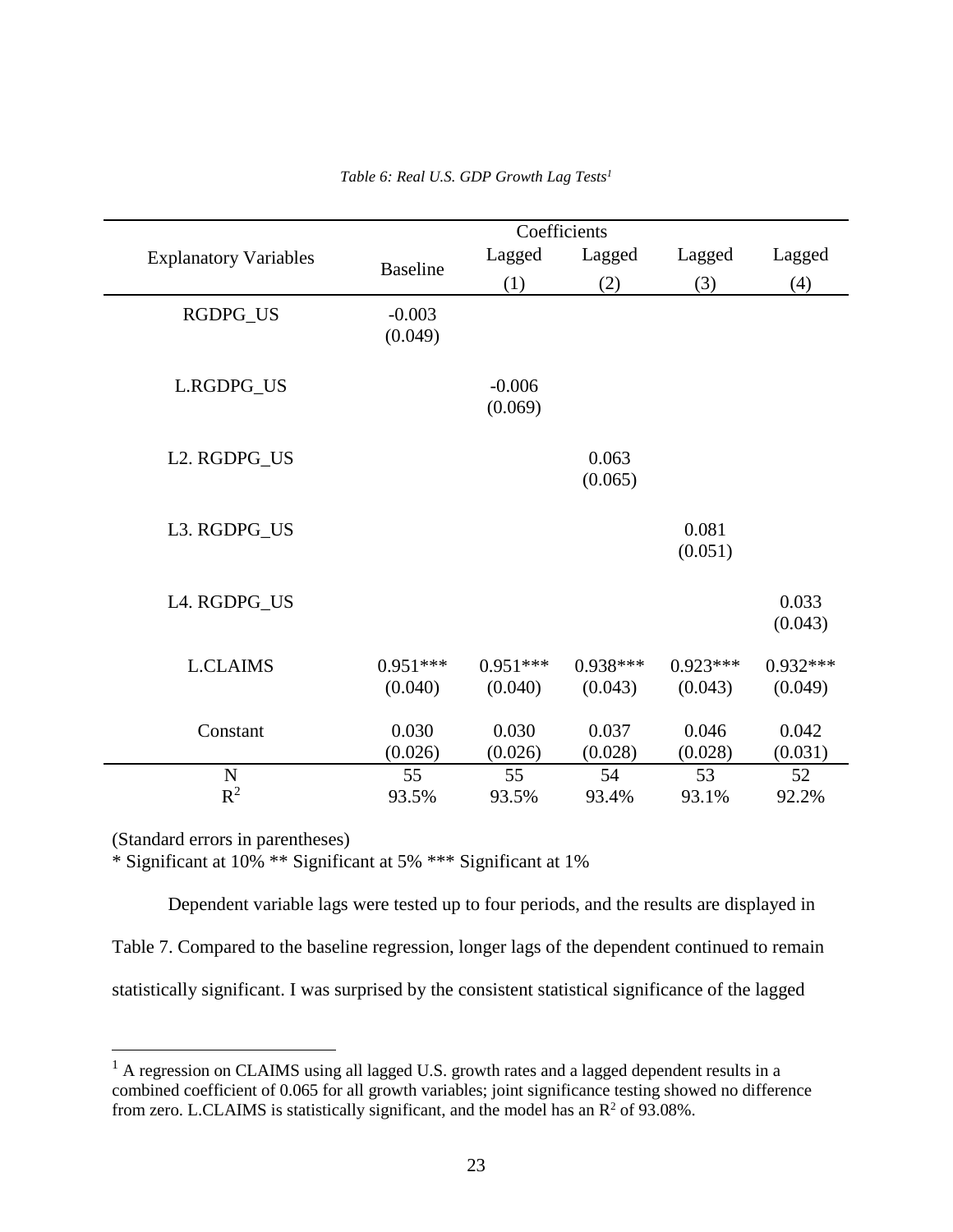<span id="page-30-0"></span>dependent variables. Based upon the results of testing the dependent and independent lags, I conclude that the baseline regression of a contemporaneous GDP growth variable and a single period lagged dependent variable is the most explanatory model thus far. I proceeded by using the model in Equation (3) for the addition of other possible explanatory variables.

|                              |                 | Coefficients |            |            |
|------------------------------|-----------------|--------------|------------|------------|
| <b>Explanatory Variables</b> | <b>Baseline</b> | Lagged       | Lagged     | Lagged     |
|                              |                 | (2)          | (3)        | (4)        |
| RGDPG_US                     | $-0.003$        | $-0.039$     | $-0.043$   | $-0.046$   |
|                              | (0.049)         | (0.052)      | (0.078)    | (0.069)    |
| <b>L.CLAIMS</b>              | $0.951***$      |              |            |            |
|                              | (0.040)         |              |            |            |
| L <sub>2</sub> .CLAIMS       |                 | $0.898***$   |            |            |
|                              |                 | (0.053)      |            |            |
| L3.CLAIMS                    |                 |              | $0.845***$ |            |
|                              |                 |              | (0.063)    |            |
|                              |                 |              |            |            |
| <b>L4.CLAIMS</b>             |                 |              |            | $0.800***$ |
|                              |                 |              |            | (0.074)    |
| Constant                     | 0.030           | 0.063        | $0.0964*$  | $0.124*$   |
|                              | (0.026)         | (0.034)      | (0.040)    | (0.047)    |
| $\mathbf N$                  | 55              | 54           | 53         | 52         |
| $R^2$                        | 93.5%           | 88.2%        | 84.0%      | 79.6%      |

*Table 7: Dependent Variable Lag Tests*

(Standard errors in parentheses)

\* Significant at 10% \*\* Significant at 5% \*\*\* Significant at 1%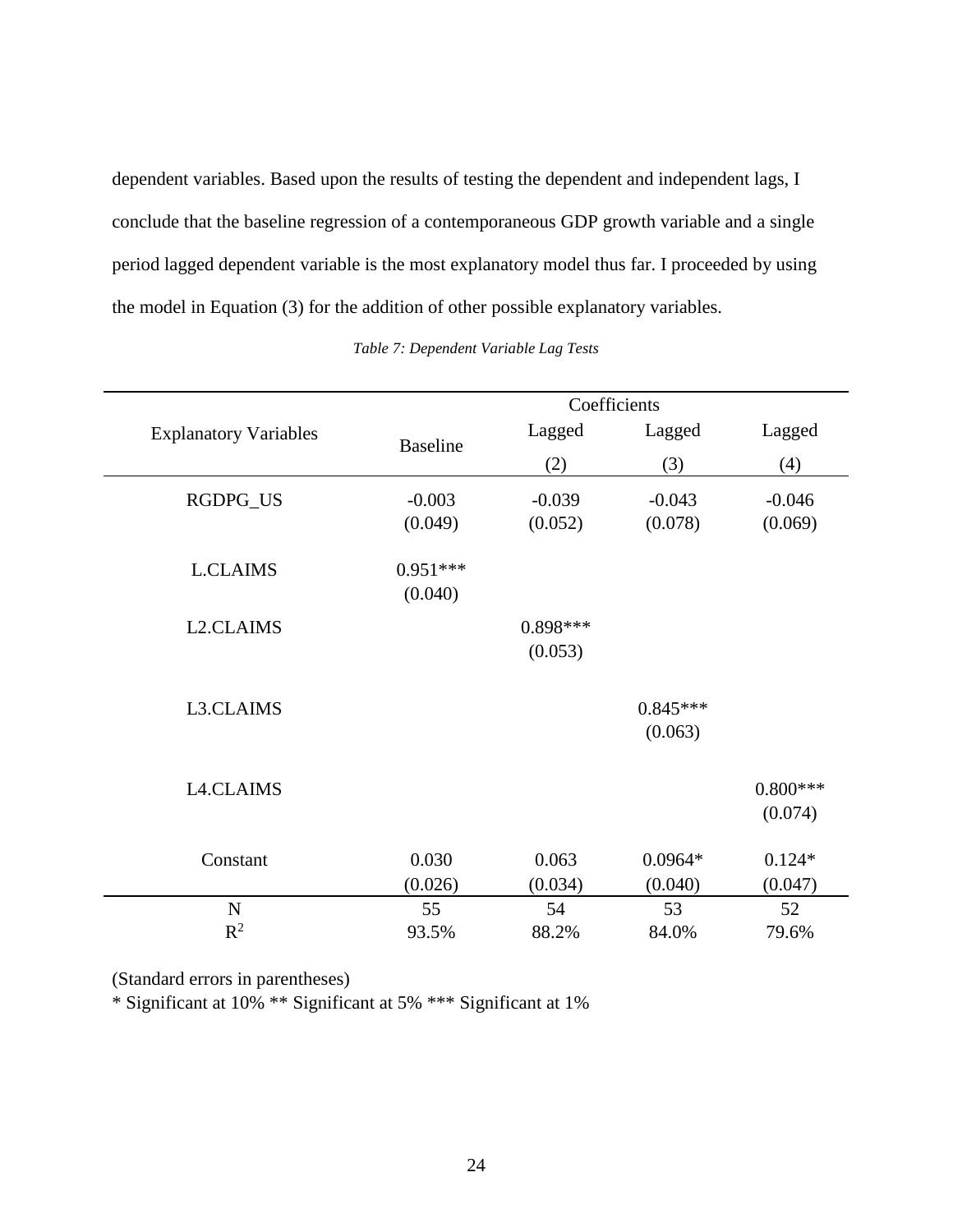#### <span id="page-31-0"></span>4.2. Modified Baseline Regressions

#### 4.2.1. Global Growth Rates

Using real U.S. GDP growth added no significant explanatory power to the model, but there are other economic areas that could explain the changes in the dependent variable. I mentioned earlier that claims were starting to shift more in proportion to unallocated reserves; Woon, Sharma, and Strömqvist (2007) note a large accumulation of these reserves by emerging and developing economics. I used some growth rate variables like that of the World (RGDPG\_W), Advanced Economies (RGDPG\_ADV), Euro Area (RGDPG\_EU), Emerging and Developing Asia (RGDPG\_EDA), and the Middle East and North Africa (RGDPG\_MENA) in order to get a broad range of explanatory variables. However the results once again generated insignificant values, and the only consistently significant variable was the lagged dependent. Even the constant was statistically insignificant. The results of the individual regressions are displayed in Table 8. A test of joint significance on all of the growth rates generated a probability of 0.3847, meaning the variables are jointly not statistically significant from zero.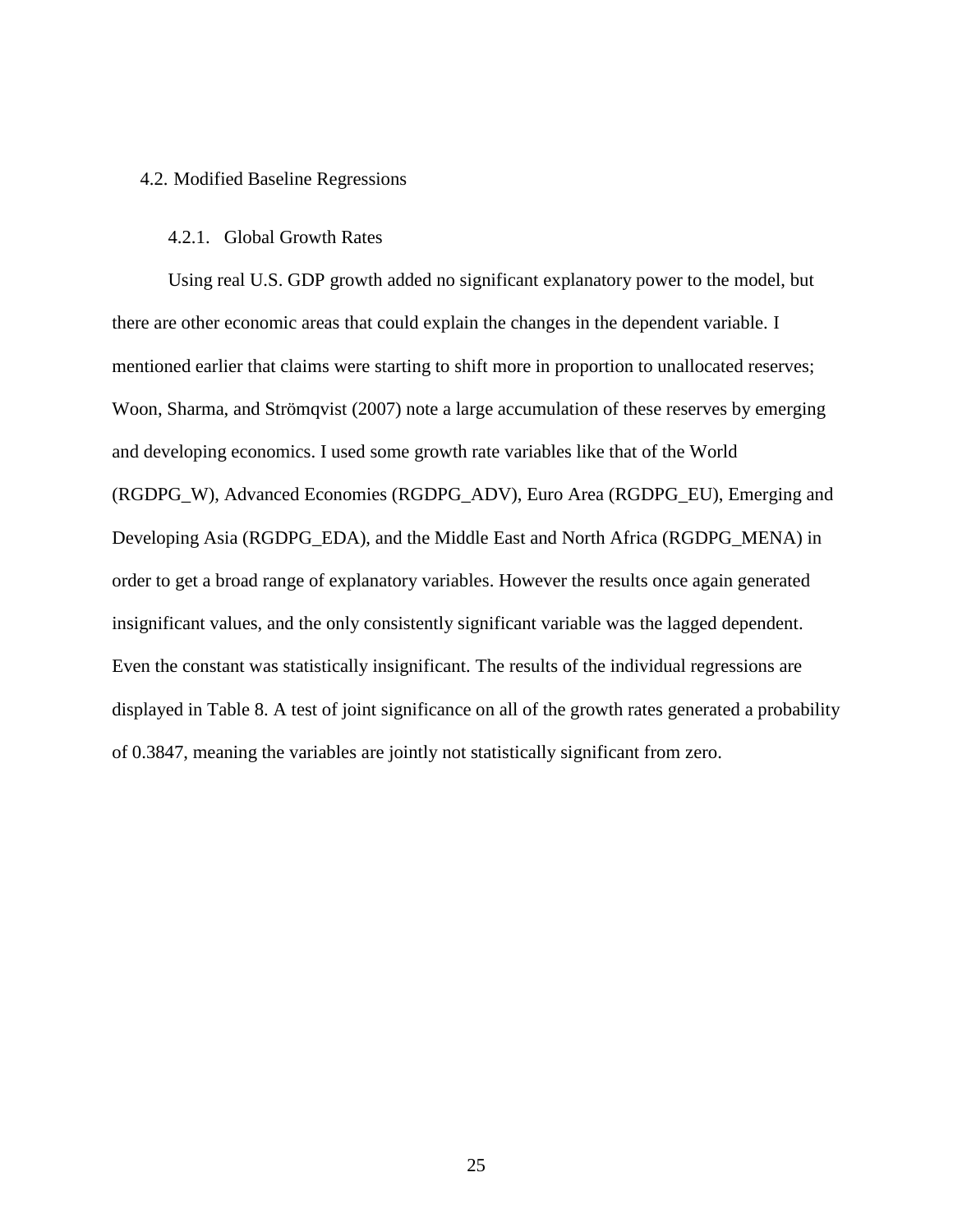<span id="page-32-0"></span>

| <b>Explanatory Variables</b> | <b>Baseline</b> | World      | Advanced         | Euro Area  | Asia       | Middle<br>East &<br>North<br>Africa |
|------------------------------|-----------------|------------|------------------|------------|------------|-------------------------------------|
| RGDPG_US                     | $-0.003$        | $-0.032$   | $-0.048$         | 0.013      | 0.001      | $-0.004$                            |
|                              | (0.049)         | (0.053)    | (0.058)          | (0.051)    | (0.048)    | (0.050)                             |
| <b>L.CLAIMS</b>              | $0.951***$      | $0.952***$ | $0.938***$       | $0.959***$ | $0.948***$ | $0.952***$                          |
|                              | (0.040)         | (0.040)    | (0.043)          | (0.044)    | (0.038)    | (0.041)                             |
| RGDPG_W                      |                 | 0.095      |                  |            |            |                                     |
|                              |                 | (0.117)    |                  |            |            |                                     |
|                              |                 |            |                  |            |            |                                     |
| RGDPG_ADV                    |                 |            | 0.115<br>(0.111) |            |            |                                     |
|                              |                 |            |                  |            |            |                                     |
| RGDPG_EU                     |                 |            |                  | $-0.122$   |            |                                     |
|                              |                 |            |                  | (0.247)    |            |                                     |
| RGDPG_EDA                    |                 |            |                  |            | $-0.028$   |                                     |
|                              |                 |            |                  |            | (0.056)    |                                     |
| RGDPG_MENA                   |                 |            |                  |            |            | $-0.018$                            |
|                              |                 |            |                  |            |            | (0.026)                             |
| ${\bf N}$                    | 55              | 55         | 55               | 55         | 55         | 55                                  |
| $R^2$                        | 93.5%           | 93.6%      | 93.7%            | 93.5%      | 93.5%      | 93.5%                               |

*Table 8: Global Growth Rate Regressions*

(Standard errors in parentheses)

\* Significant at 10% \*\* Significant at 5% \*\*\* Significant at 1%

4.2.2. Stability and Growth Indicators

The next round of trials included several indicator variables, tested both individually and together to determine their significance on predicting the level of reserve shares. These quarterly macroeconomic indicators include exchange rate volatility (ERVOL), unemployment rate (UE), the dollar per barrel price of crude oil (OIL), current account to GDP ratio (CA), public debt to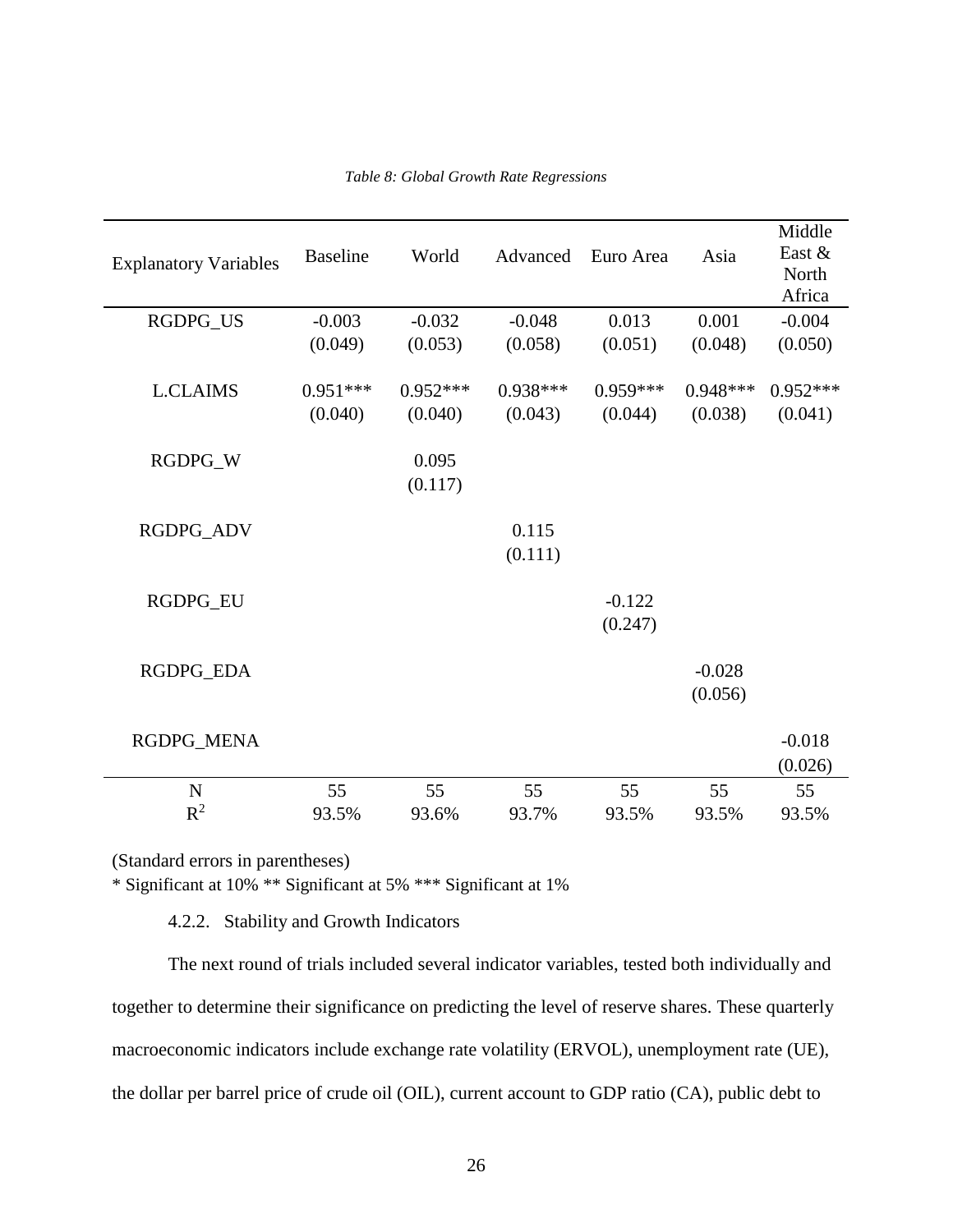GDP ratio (DEBT), and the budget surplus/deficit to GDP ratio (BUDGET). Each of these indicators was tested for lags up to four periods to determine significance. Additionally lagged periods always resulted in a lower adjusted  $\mathbb{R}^2$  value for the model. The constant consistently came up insignificant while the lagged dependent was always significant for all other variables and their respective lags.

Once each variable was tested for lags, I regressed all of the indicators on CLAIMS. Now that the model includes additional indicators, the explanatory power of the model has increased slightly. An  $\mathbb{R}^2$  comparison across the models tells us that the baseline regression had among the highest explanatory power; the all-inclusive expanded model had the most explanatory power. When the debt to GDP ratio and unemployment rate variable were added to the baseline regression, the  $R^2$  value actually increased. For the first three and last indicator models, the inclusion of other variables deemed not significant either does not add or takes away from the explanatory power of the model. A test of joint significance determined that these indicator variables jointly did not differ from zero. The tabulation of results is displayed in Table 9.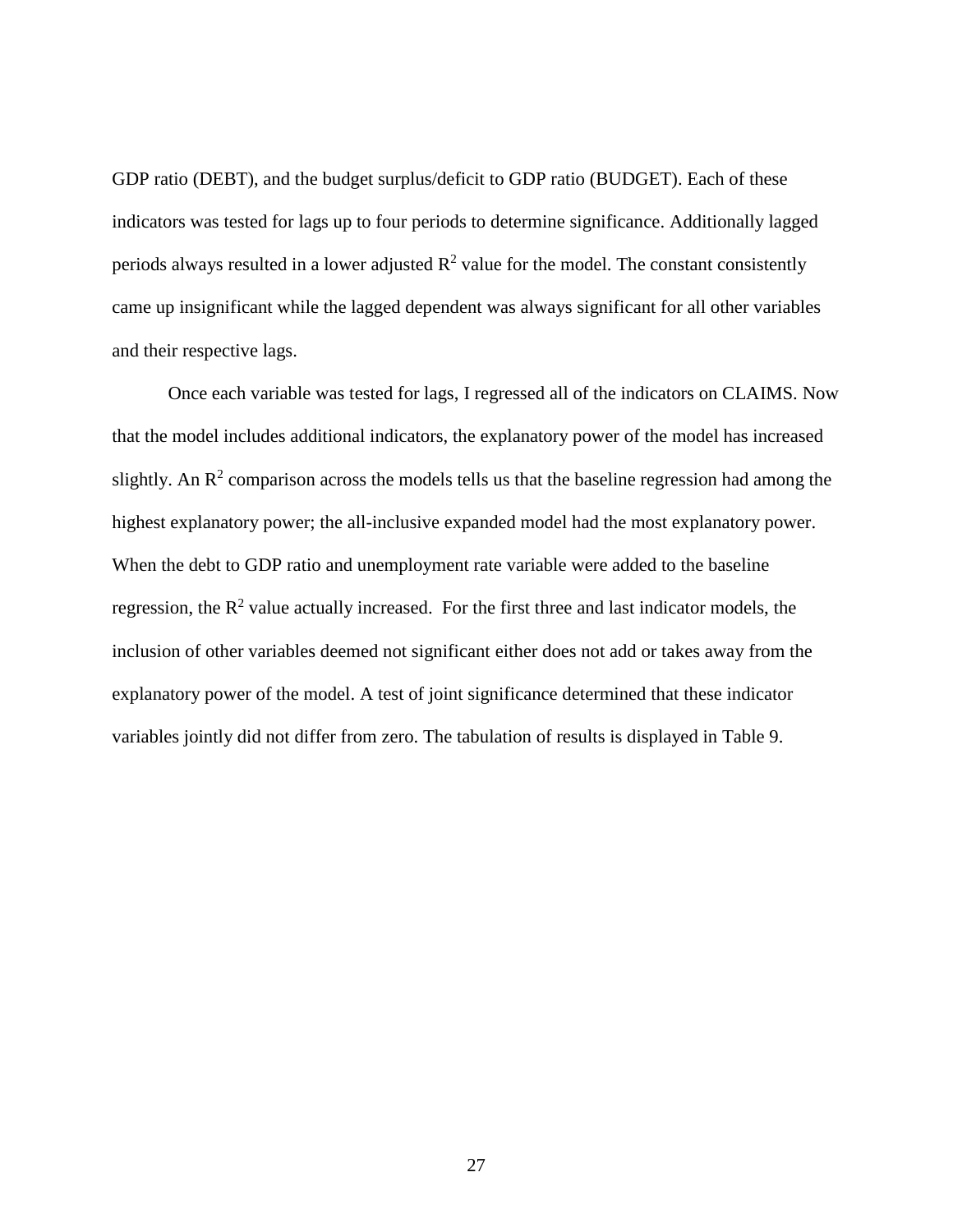|  | Table 9: Indicator Regressions |  |
|--|--------------------------------|--|
|  |                                |  |

<span id="page-34-0"></span>

| Explanatory     | <b>Baseline</b> | $\Sigma$   | Model      | Model      | Model      | Model      | Model      | Model      |
|-----------------|-----------------|------------|------------|------------|------------|------------|------------|------------|
| Variables       |                 |            |            |            |            |            |            |            |
|                 |                 |            | (1)        | (2)        | (3)        | (4)        | (5)        | (6)        |
| RGDPG_US        | $-0.003$        | 0.005      | $-0.004$   | $-0.012$   | $-0.005$   | $-0.002$   | $-0.005$   | $-0.006$   |
|                 | (0.049)         | (0.054)    | (0.050)    | (0.052)    | (0.051)    | (0.050)    | (0.051)    | (0.049)    |
|                 |                 | $0.745***$ | $0.952***$ | $0.939***$ | $0.942***$ |            | $0.900***$ |            |
| <b>L.CLAIMS</b> | $0.951***$      |            |            |            |            | $0.901***$ |            | $0.910***$ |
|                 | (0.040)         | (0.120)    | (0.039)    | (0.045)    | (0.048)    | (0.074)    | (0.063)    | (0.076)    |
| <b>ERVOL</b>    |                 | 0.000      | 0.000      |            |            |            |            |            |
|                 |                 | (0.002)    | (0.002)    |            |            |            |            |            |
|                 |                 |            |            |            |            |            |            |            |
| <b>BUDGET</b>   |                 | 0.062      |            | 0.062      |            |            |            |            |
|                 |                 | (0.118)    |            | (0.118)    |            |            |            |            |
|                 |                 |            |            |            |            |            |            |            |
| CA              |                 | $-0.065$   |            |            | $-0.065$   |            |            |            |
|                 |                 | (0.109)    |            |            | (0.109)    |            |            |            |
|                 |                 |            |            |            |            |            |            |            |
| <b>DEBT</b>     |                 | $-0.013$   |            |            |            | $-0.013$   |            |            |
|                 |                 | (0.012)    |            |            |            | (0.012)    |            |            |
|                 |                 |            |            |            |            |            |            |            |
| <b>UE</b>       |                 | $-0.135$   |            |            |            |            | $-0.135$   |            |
|                 |                 | (0.108)    |            |            |            |            | (0.108)    |            |
|                 |                 |            |            |            |            |            |            |            |
| $\rm OIL$       |                 | 0.000      |            |            |            |            |            | 0.000      |
|                 |                 | (0.000)    |            |            |            |            |            | (0.000)    |
| $\mathbf N$     | 55              | 55         | 55         | 55         | 55         | 55         | 55         | 55         |
| $R^2$           | 93.5%           | 94.1%      | 93.5%      | 93.5%      | 93.5%      | 93.6%      | 93.7%      | 93.5%      |

(Standard errors in parentheses)

\* Significant at 10% \*\* Significant at 5% \*\*\* Significant at 1%

4.2.3. Final Regression

The final OLS regression included every variable, and the results were somewhat surprising. Only until this final regression, the coefficient on the lagged dependent dropped to 0.710 from the usual 0.951 persistence level. In addition, the coefficients of the constant term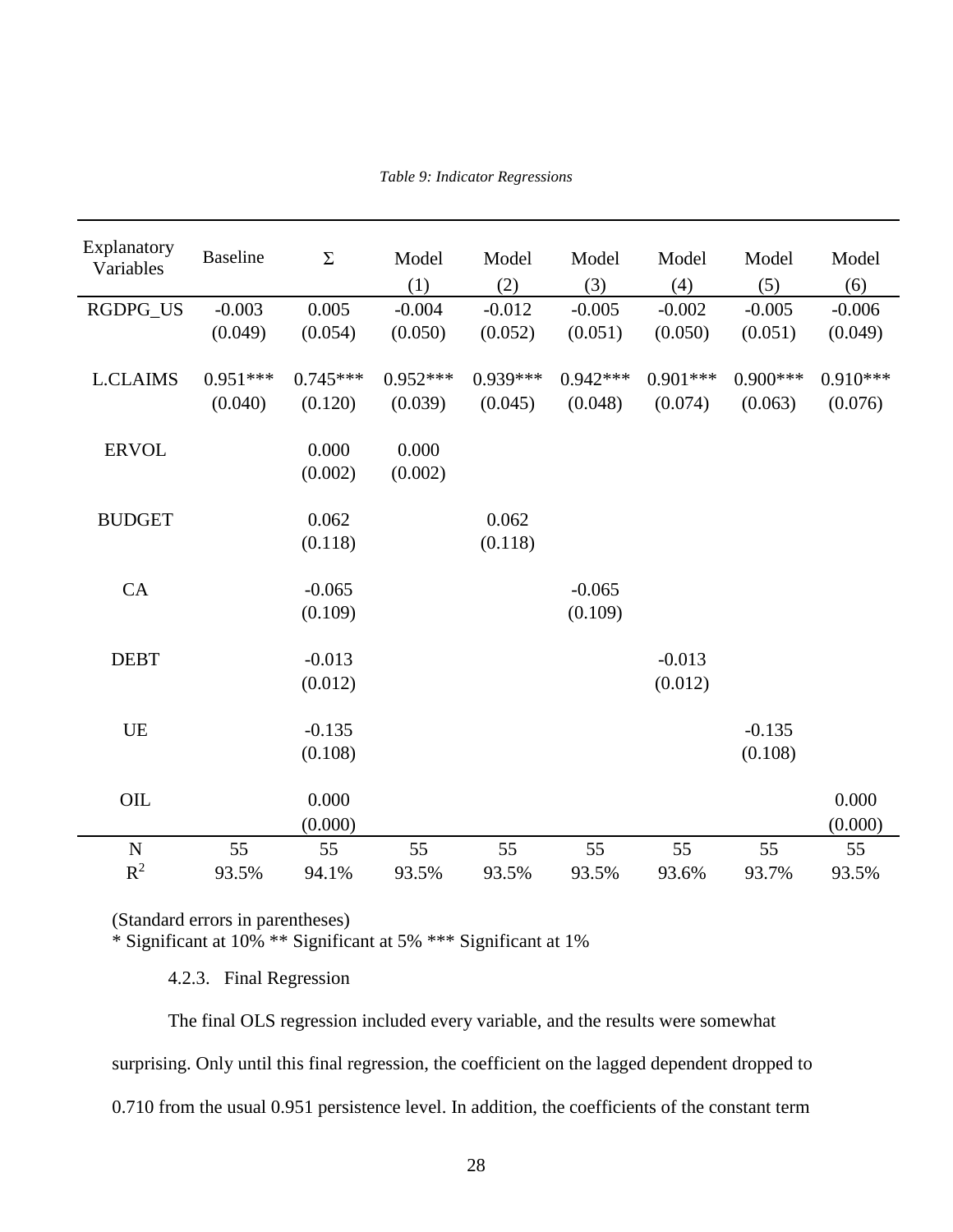and debt-GDP ratio (DEBT) were significant at the 5% level. The debt coefficient is negative, and implies a 7.5% decrease in the expected level of dollar reserves given a 1% increase in the public debt to GDP ratio. The negative coefficient is expected and coincides with the literature that reserve currency managers prefer currencies from growing and table economies. A growing debt worries many that the federal government will have trouble repaying its debts, and therefore is a signal for the market to switch to a more perceivably stable currency (Budsayaplakorn, Dibooglu, and Mathur 2010).

Furthermore, the Middle East and North Africa growth rates were statistically significant at the 10% significance level. The negative 0.082 coefficient for the Middle East and North African growth rate actually brings the level of dollar reserves down by 8.2% on average for every 1% increase of the growth rate. Besides China, Middle Eastern countries like Saudi Arabia are expected to account for large shares of unallocated reserves. When countries in this region grow economically, they are most likely to accumulate unreported reserves, which account for unallocated reserves. Therefore the negative coefficient is an accurate estimator of the relationship, because an increase in the MENA region's growth rate will take away from the share of dollars as allocated reserves. The entire tabulation of the regression results is listed below in Table 10.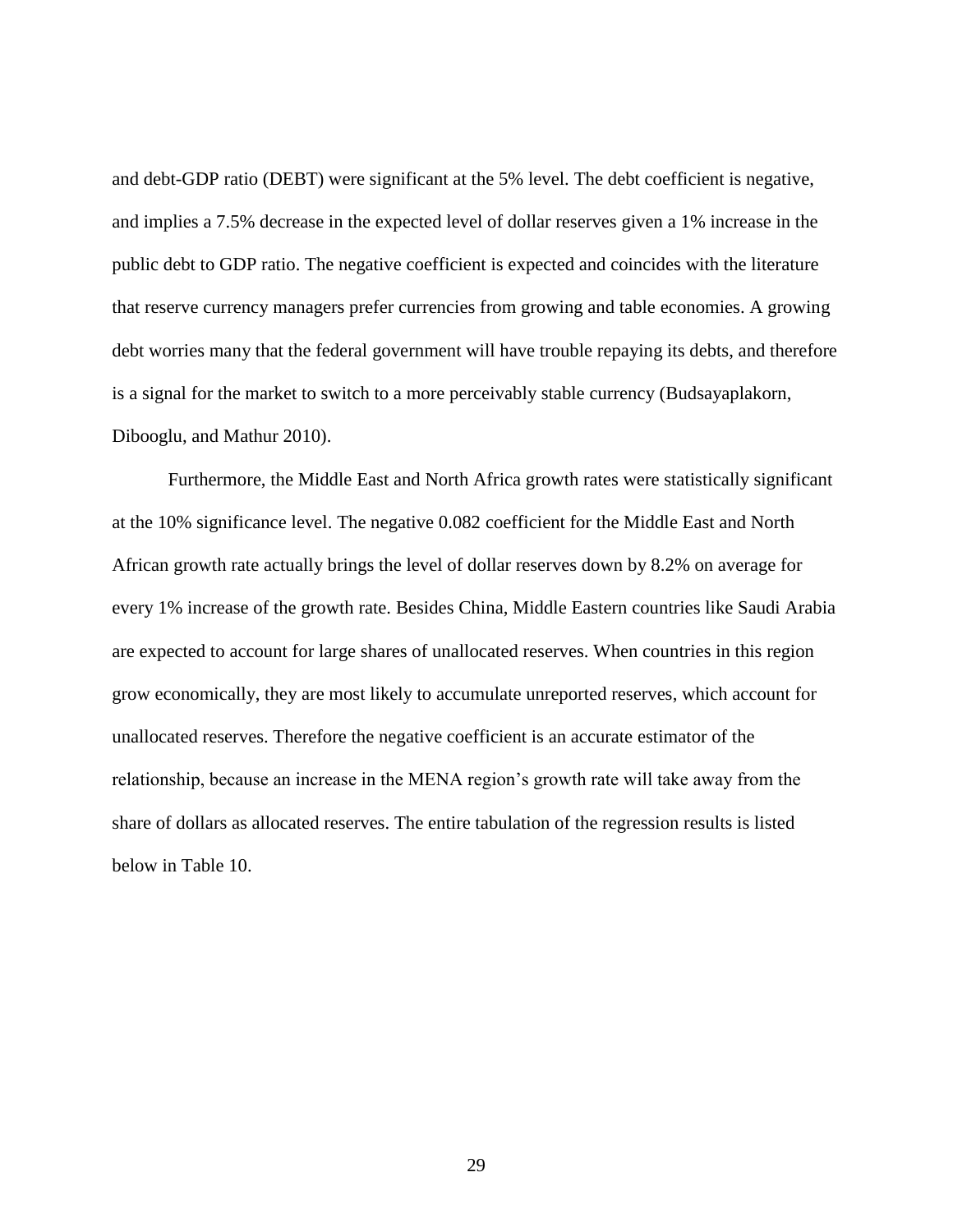|  |  |  | Table 10: Final Regression |
|--|--|--|----------------------------|
|--|--|--|----------------------------|

<span id="page-36-0"></span>

| <b>Explanatory Variables</b> | <b>Baseline</b> | $\Sigma$ All |
|------------------------------|-----------------|--------------|
| RGDPG_US                     | $-0.003$        | 0.013        |
|                              | (0.049)         | (0.069)      |
| <b>L.CLAIMS</b>              | $0.951***$      | $0.711***$   |
|                              | (0.040)         | (0.133)      |
| RGDPG_EU                     |                 | $-0.174$     |
|                              |                 | (0.384)      |
| RGDPG_UK                     |                 | $-0.178$     |
|                              |                 | (0.314)      |
| RGDPG_ADV                    |                 | $-0.301$     |
|                              |                 | (0.450)      |
| RGDPG_EDA                    |                 | $-0.386$     |
|                              |                 | (0.250)      |
| RGDPG_MENA                   |                 | $-0.068*$    |
|                              |                 | (0.045)      |
| RGDPG_W                      |                 | 0.753        |
|                              |                 | (0.599)      |
| <b>ERVOL</b>                 |                 | 0.000        |
|                              |                 | (0.002)      |
| <b>BUDGET</b>                |                 | $-0.038$     |
|                              |                 | (0.168)      |
| CA                           |                 | 0.462        |
|                              |                 | (0.329)      |
| <b>DEBT</b>                  |                 | $-0.075**$   |
|                              |                 | (0.035)      |
| <b>UE</b>                    |                 | $-0.090$     |
|                              |                 | (0.174)      |
| Constant                     | 0.03            | $0.279**$    |
|                              | (0.026)         | (0.125)      |
| $\mathbf N$                  | 55              | 53           |
| $R^2$                        | 94%             | 95%          |

(Standard errors in parentheses)

\* Significant at 10% \*\* Significant at 5% \*\*\* Significant at 1%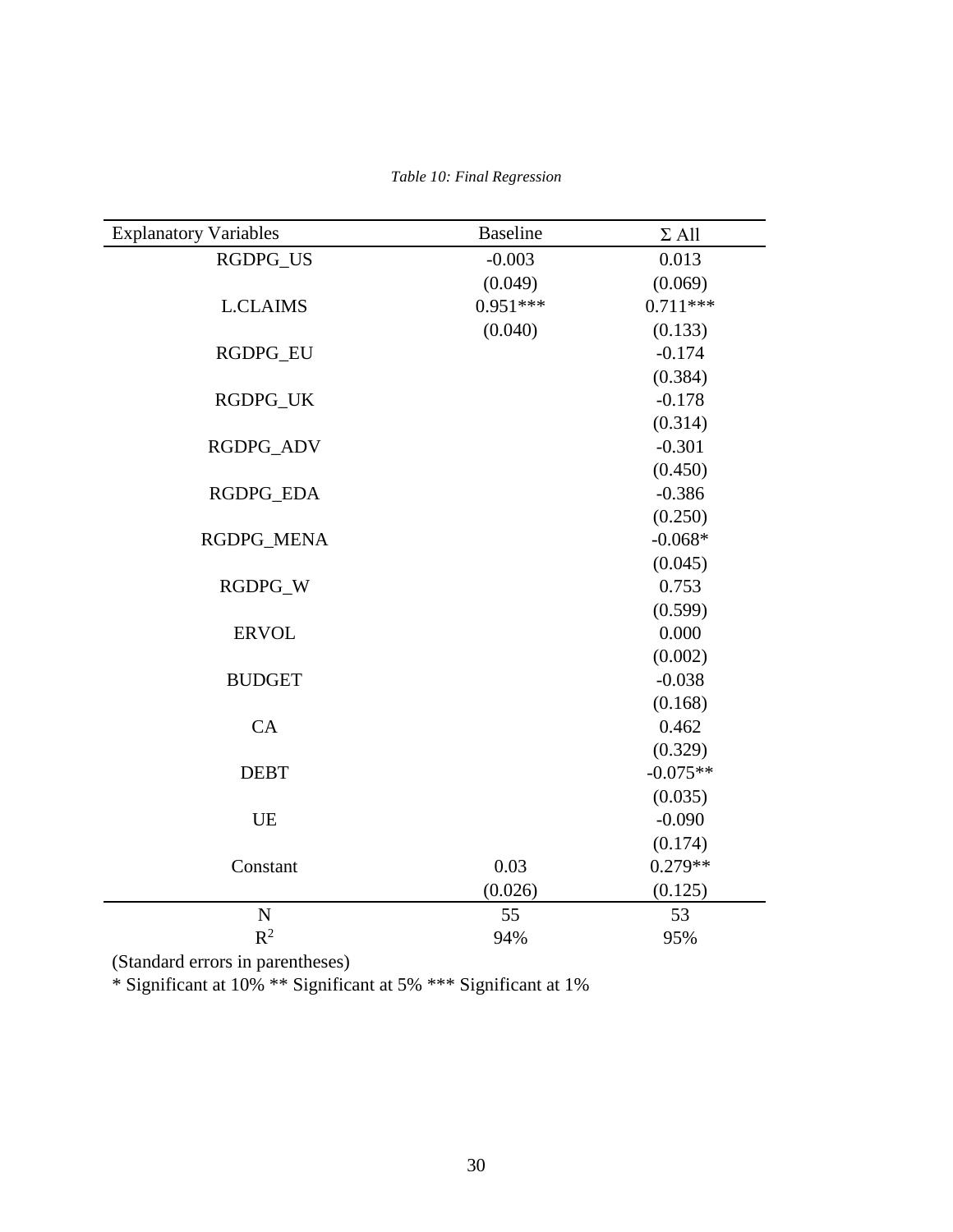#### <span id="page-37-0"></span>4.3. Logit Specification

The linear specification was used throughout this research for several reasons, including the simplicity of the model given an undergraduate understanding of econometrics. Also, a look at the values of the dependent variable shows us that the level of claims followed a relatively straight, downward trend that allowed the liner specification to be an appropriate estimate for our purposes. The OLS regression was the best linear unbiased estimator given the assumptions, which never provided an estimate of reserve claims that were outside the bounded possibilities of zero and one. However, given that the dependent variable is a ratio bounded between zero and one, it was possible to use the logit specification for my research purposes as well. Normally the logit specification is for binary outcomes representing a probability of acceptance or not, but could also be used to predict dependent variables as proportions like the level of dollar reserve claims. Therefore, I decided to use the baseline OLS regression in a logit model to test the significance of real U.S. GDP growth on predicting the level of reserve claims, including a lagged dependent variable. Although the logit specification was tested after OLS, it was important to develop a baseline logit regression as a way to scope out possibilities for further research. The result from the generalized linear model linked to the logit specification, using robust standard errors, is displayed in Table 11 below. The results indicate a similar finding to what we have seen before. Once again, the real U.S. GDP growth is statistically not significant from zero, but the lagged dependent variable and constant are statistically significant.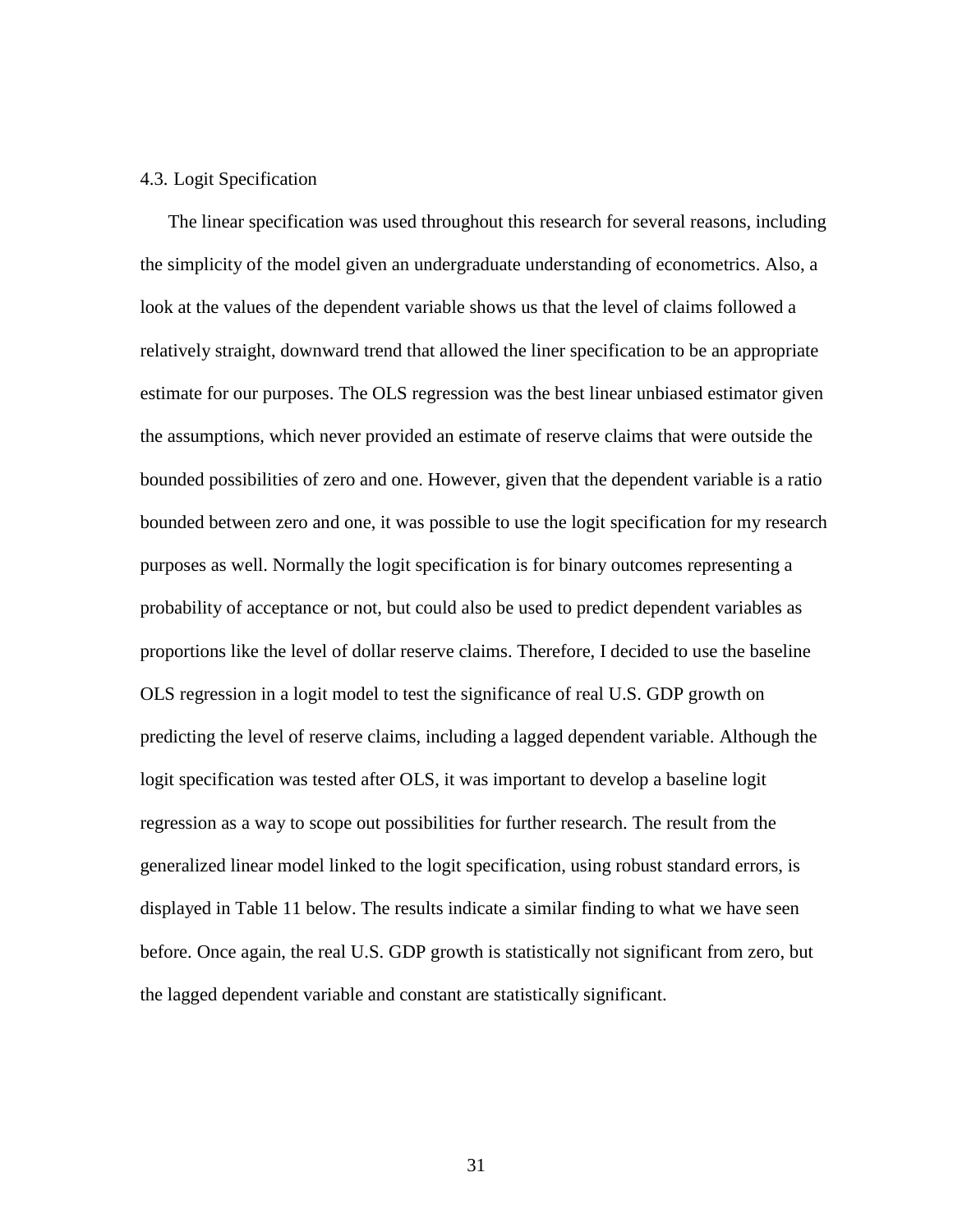<span id="page-38-0"></span>

|                              | Coefficients        |                |  |  |
|------------------------------|---------------------|----------------|--|--|
| <b>Explanatory Variables</b> | <b>OLS</b> Baseline | Logit Baseline |  |  |
|                              | (1)                 | (2)            |  |  |
| <b>RGDPG US</b>              | $-0.003$            | $-0.021$       |  |  |
|                              | (0.047)             | (0.217)        |  |  |
| <b>L.CLAIMS</b>              | $0.951***$          | $4.273***$     |  |  |
|                              | (0.035)             | (0.185)        |  |  |
| Constant                     | 0.030               | $-2.162***$    |  |  |
|                              | (0.023)             | (0.119)        |  |  |
| N                            | 55                  | 55             |  |  |
| $R^2$                        | 93.5%               |                |  |  |

(Standard errors in parentheses)

\* Significant at 10% \*\* Significant at 5% \*\*\* Significant at 1%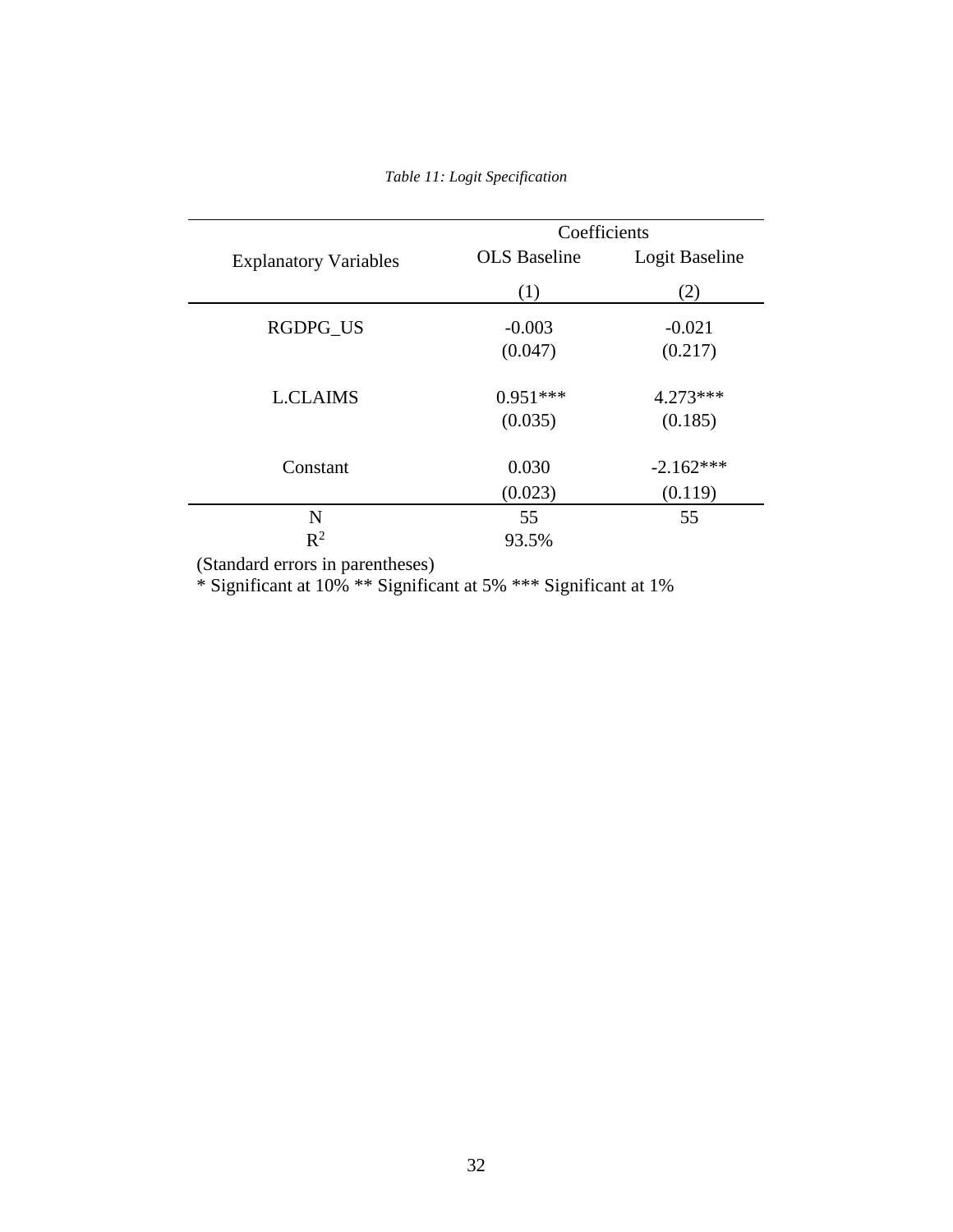# **5. CONCLUSIONS**

<span id="page-39-0"></span>This paper sought to develop an empirical framework to model the estimated level of allocated reserve claims in dollars determined by macroeconomic indicators like real gross domestic product growth. Using the ordinary least squares regression model, I discovered that only a few of the macroeconomic indicators tested showed statistical significance. The real GDP growth rates of the Middle East and North Africa had some explanatory power according to the results. The debt-to-GDP of the U.S. also tested statistically significant in predicting the level of allocated reserve claims in dollars. However, the results for these variables were not robust in the sense that they consistently came up statistically significant. Although the indicator variables were not able to explain the U.S. dollar share of reserves, there is a possible use of indicators to estimate the level of reserve share for an alternative currency. Alternative currency shares may be more responsive to the changes of our indicators than the U.S. dollar.

Most importantly, the one variable that consistently showed statistical significance at the 1% significance level was that of the lagged dependent variable. Once the lagged level of reserve claims was included in the model, the generated  $R^2$  value often meant that the model was able to account for 93% or more of the variation for the level of allocated reserve claims in dollars. The coefficient on the lagged dependent variable indicated very high persistence effects on the current level of reserves. Given the robustness of the statistical results, it is probably valid to conclude that the current level reserves in a given period are highly determined by the levels of the preceding period.

The literature on currency reserves theorizes that of an "inertial bias" of currency usage; reserve managers tend to use whatever currency is the status quo. The dollar, as a primary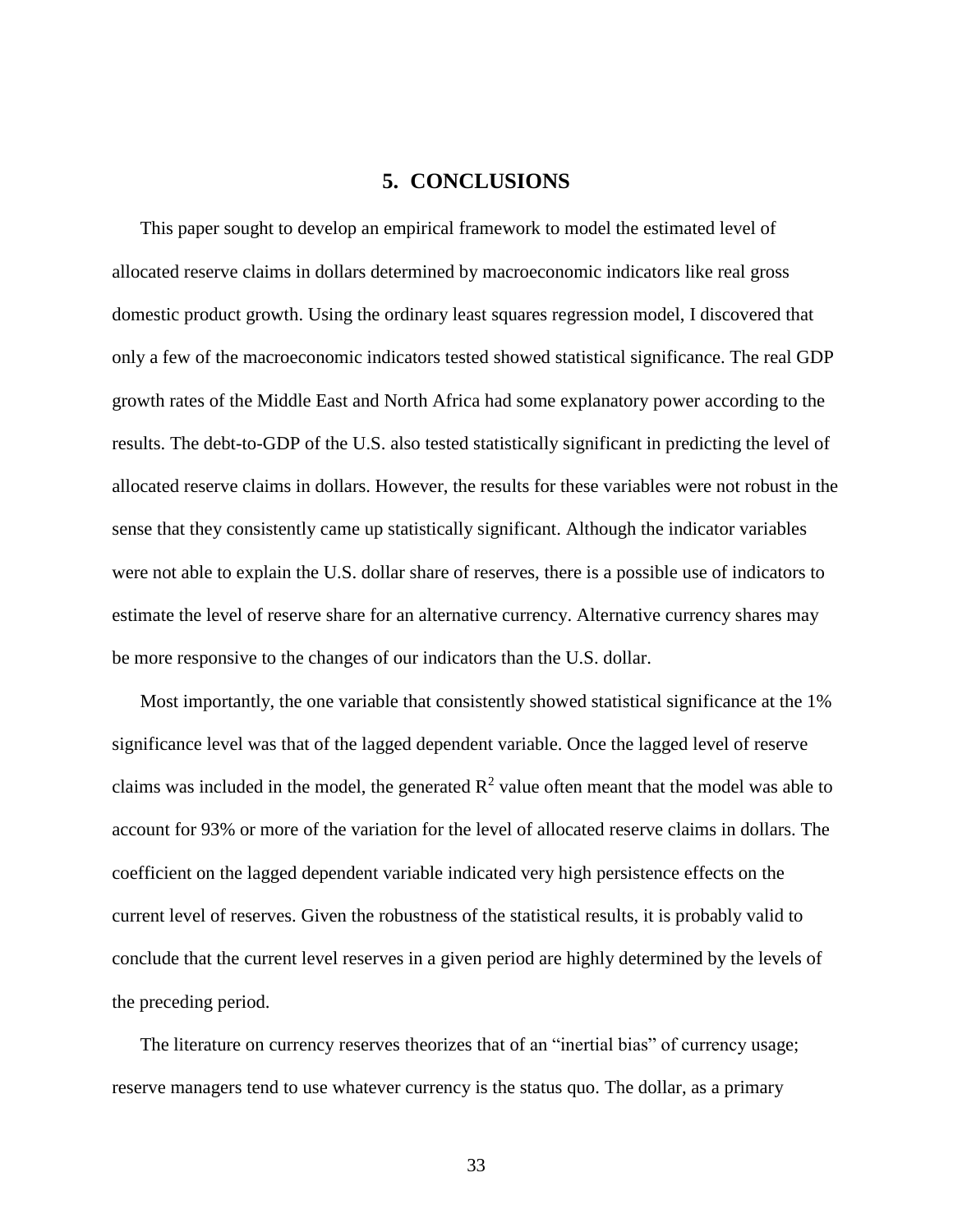reserve currency, has an inertial bias that I believe is captured empirically within the persistence of the lagged dependent variable. According to Chinn and Frankel's research (2008), "the implication is that small changes in the determinants will not produce corresponding changes in the reserve currency numbers, at least not in the short run." This may explain why the quarterly changes of indicators like real GDP came up statistically insignificant; a long run trend of unfavorable indicators is likely better at explaining the decline in the share of allocated reserve claims in dollars. Nonetheless, I believe my research has concluded with the findings of many other economists studying the use of the dollar as a primary reserve currency. At least for the near future, inertial bias will result in the continued use of the dollar as the primary reserve currency.

Subsequently, this leads me to discuss opportunities for further study on this matter. Foremost, I would additionally address the issue of stationarity and resulting bias, through the use of time dummy variables for each year and another for the Great Recession. These time dummies could help explain, for example, if the recession had a significant impact on the way these macro indicators were able to explain the level of dollar reserves. Second, I would like to replicate this study using the logit model as an alternative to ordinary least squares. The logit model would ensure an outcome of the dependent variable that is bounded between zero and one, while carrying most of the same assumptions as ordinary least squares. The results may very likely be the same or fairly close to the OLS regressions, but it is important to test out the model in the best specification possible and logit may very well be that specification. Third, as more data comes available I would like to test the indicators over a longer span of time utilizing longer lags as well; the short run fluctuations within these indicators may not have an immediate effect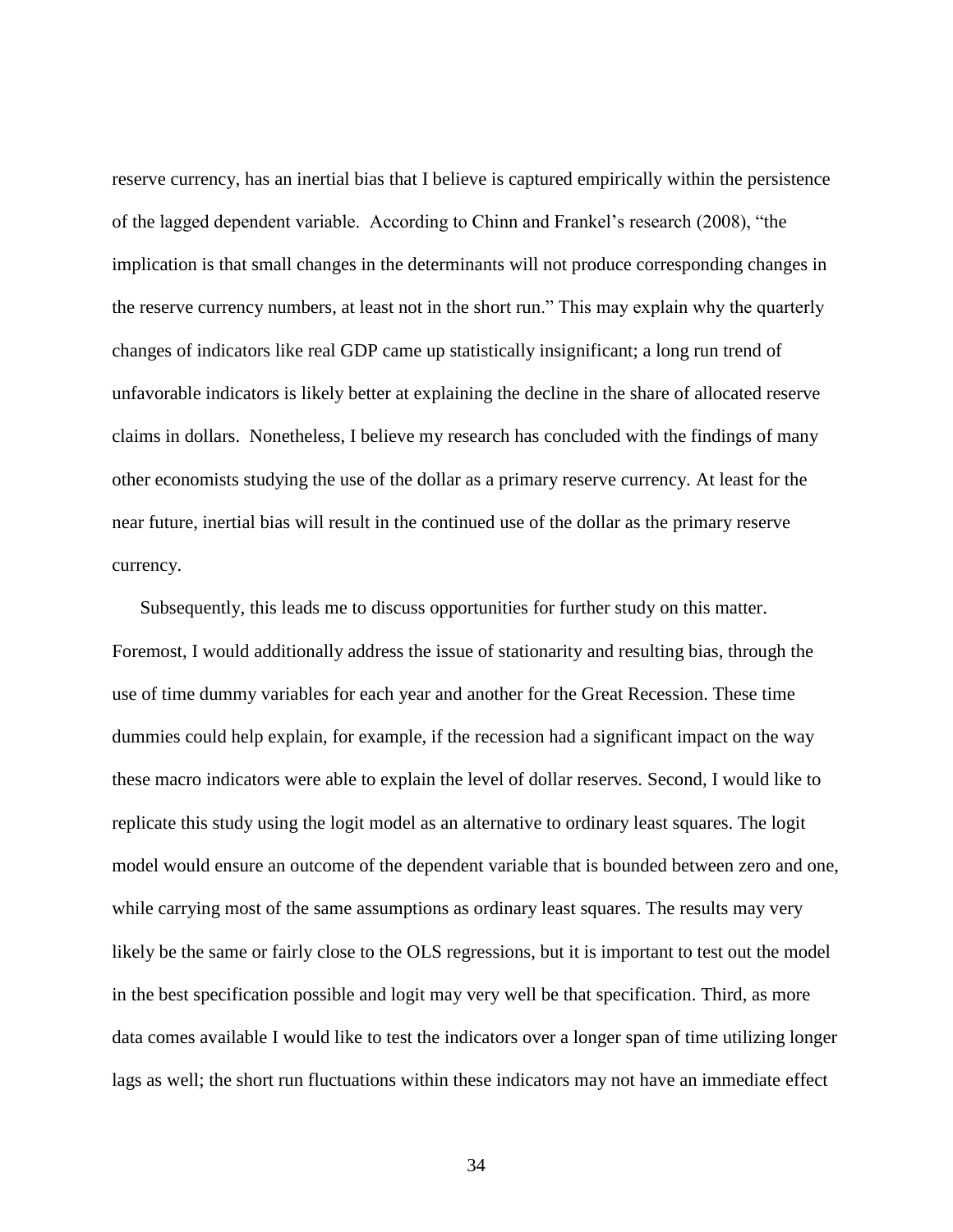on the level of currency reserves, but a longer time span and lag may show that the indicators do not have a significant effect until some time later.

Finally, I mentioned that unallocated reserves have grown to be an almost equally large share of total reserves. Given this information, I would like to test the ability of macroeconomic indicators to help explain the increasing share of unallocated reserves. Although we cannot know the exact proportion of dollars held as unallocated reserves, we can assume a very significant amount and likely more than the proportion held as allocate reserves. Therefore, these macroeconomic indicators might have much more explanatory power on predicting the proportion of unallocated reserves.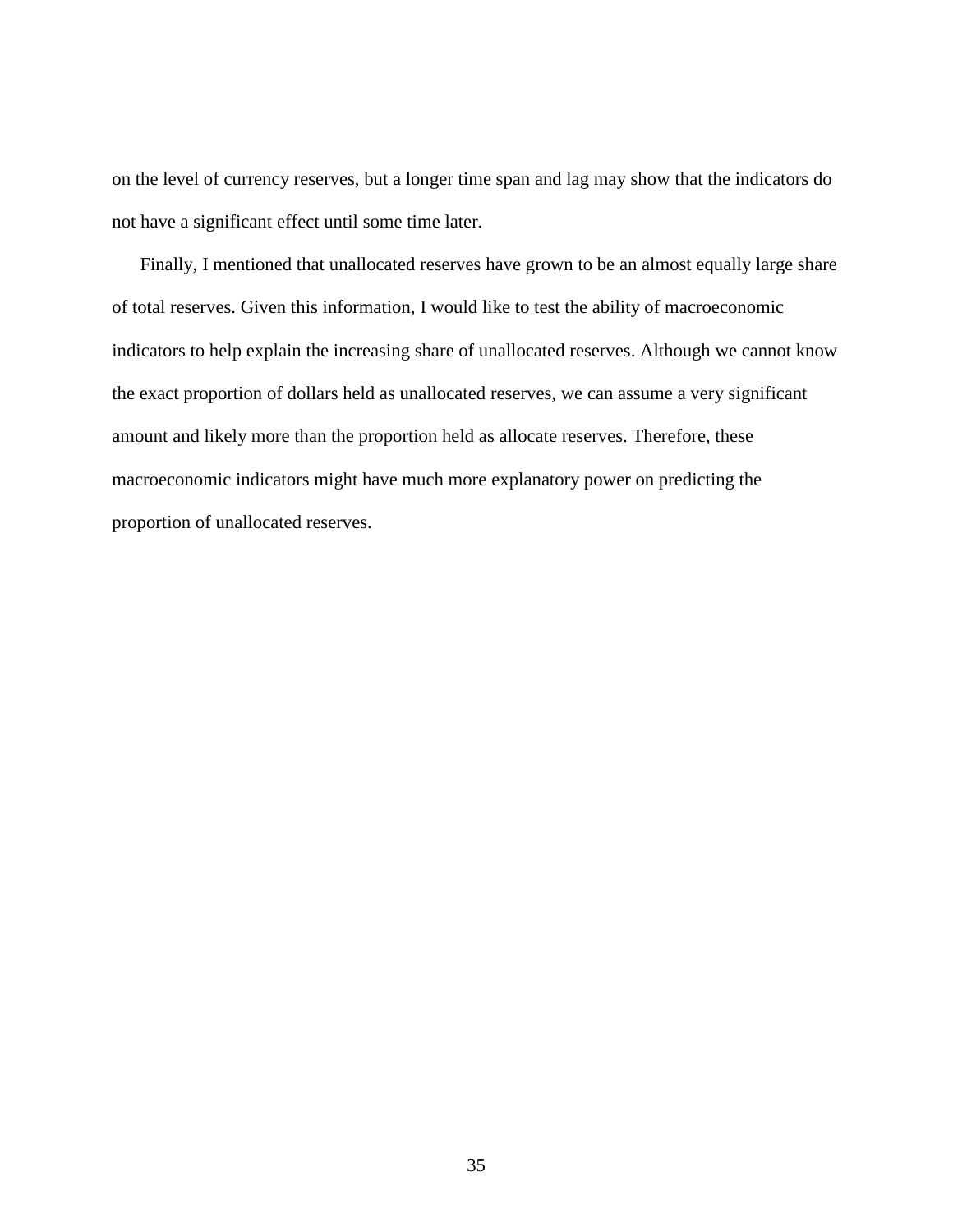## **REFERENCES**

- <span id="page-42-0"></span>Aizenman, Joshua, and Hans Grenburg. "Research on the Demand for International Reserves: Developments in Academia, the Contribution of IMF Researchers, and Influence on IMF Surveillance" IEO Background Paper (2012). Print.
- Aizenman, Joshua, and Nancy Marion. "The High Demand for International Reserves in the Far East: What is Going on?" Journal of the Japanese and International Economies 17.3 (2003): 370-400. Web.
- Aliber, Robert Z. "The Costs and Benefits of the U.S. Role as a Reserve Currency Country." Quarterly Journal of Economics 78.3 (1964): 442-56. Web.
- Bahmani-Oskooee, Mohsen, and Scott W. Hegerty. "How Stable is the Demand for International Reserves?" Applied Economics Letters 18.14 (2011): 1387-92. Web.
- Budsayaplakorn, Saksit, Sel Dibooglu, and Ike Mathur. "Can Macroeconomic Indicators Predict a Currency Crisis? Evidence from Selected Southeast Asian Countries." Emerging Markets Finance & Trade 46.6 (2010): 5-21. Web.
- Cheung, Yin-Wong, and Xingwang Qian. "Hoarding of International Reserves: Mrs. Machlup's Wardrobe and the Joneses." Review of International Economics 17.4 (2009): 824-43. Web.
- Chinn, Menzie D., and Jeffrey A. Frankel. The Euro may Over the Next 15 Years Surpass the Dollar as Leading International Currency [Electronic Resource] / Menzie D. Chinn, Jeffrey A. Frankel. Cambridge, Mass.: National Bureau of Economic Research, 2008, 2008. Web.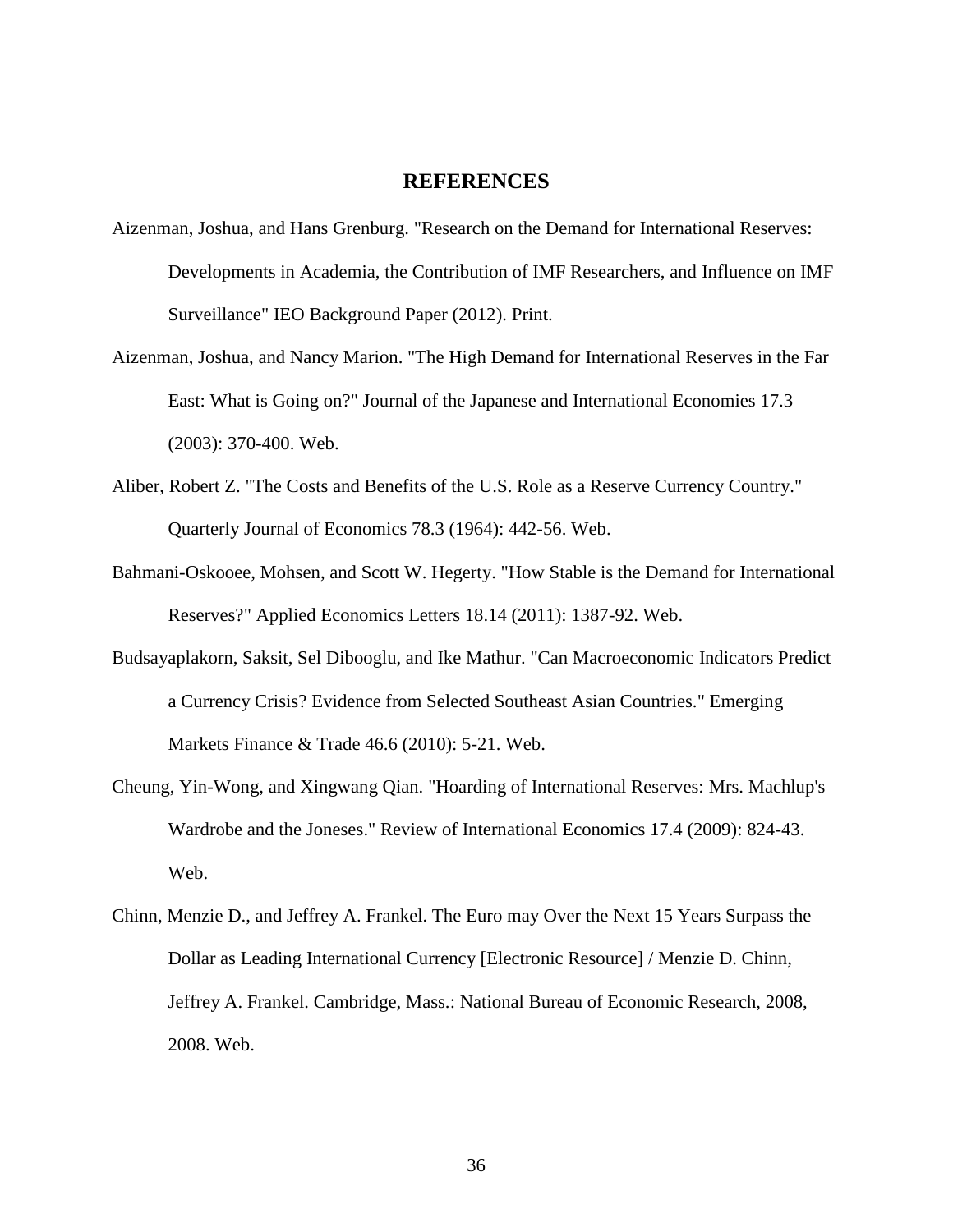- Chinn, Menzie, and Jeffrey Frankel. "Why the Euro Will Rival the Dollar: Commentary." International Finance 11.1 (2008): 49-73. Web.
- Dooley, Michael P., David Folkerts-Landau, and Peter Garber. An Essay on the Revived Bretton Woods System. National Bureau of Economic Research, Inc., NBER Working Papers: 9971, 2003. Web.
- Edison, Hali J., Pongsak Luangaram, and Marcus Miller. "Asset Bubbles, Leverage and 'Lifeboats': Elements of the East Asian Crisis." Economic Journal 110.460 (2000): 309- 34. Web.
- Edwards, Sebastian. "Thirty Years of Current Account Imbalances, Current Account Reversals, and Sudden Stops." IMF Staff Papers 51 (2004): 1-49. Web.

"Euro could Replace Dollar as Top Currency-Greenspan." Reuters 2007. Print.

- Flood, Robert P., and Nancy P. Marion. Holding International Reserves in an Era of High Capital Mobility. International Monetary Fund, IMF Working Papers: 02/62, 2002. Web.
- Frenkel, Jacob A. "The Demand for International Reserves by Developed and Less-Developed Countries." Economica 41.161 (1974): 14-24. Web.
- Goldberg, Linda. The International Role of the Dollar: Does it Matter if this Changes?. Federal Reserve Bank of New York, Staff Reports: 522, 2011. Web.
- Hale, David, 1995, "A Yen for Change: Why the Yen as a Reserve Currency is Not Farfetched," The International Economy, May/June.
- Heller, H. R., and Mohsin S. Khan. "The Demand for International Reserves Under Fixed and Floating Exchange Rates." International Monetary Fund Staff Papers 25.4 (1978): 623- 49. Web.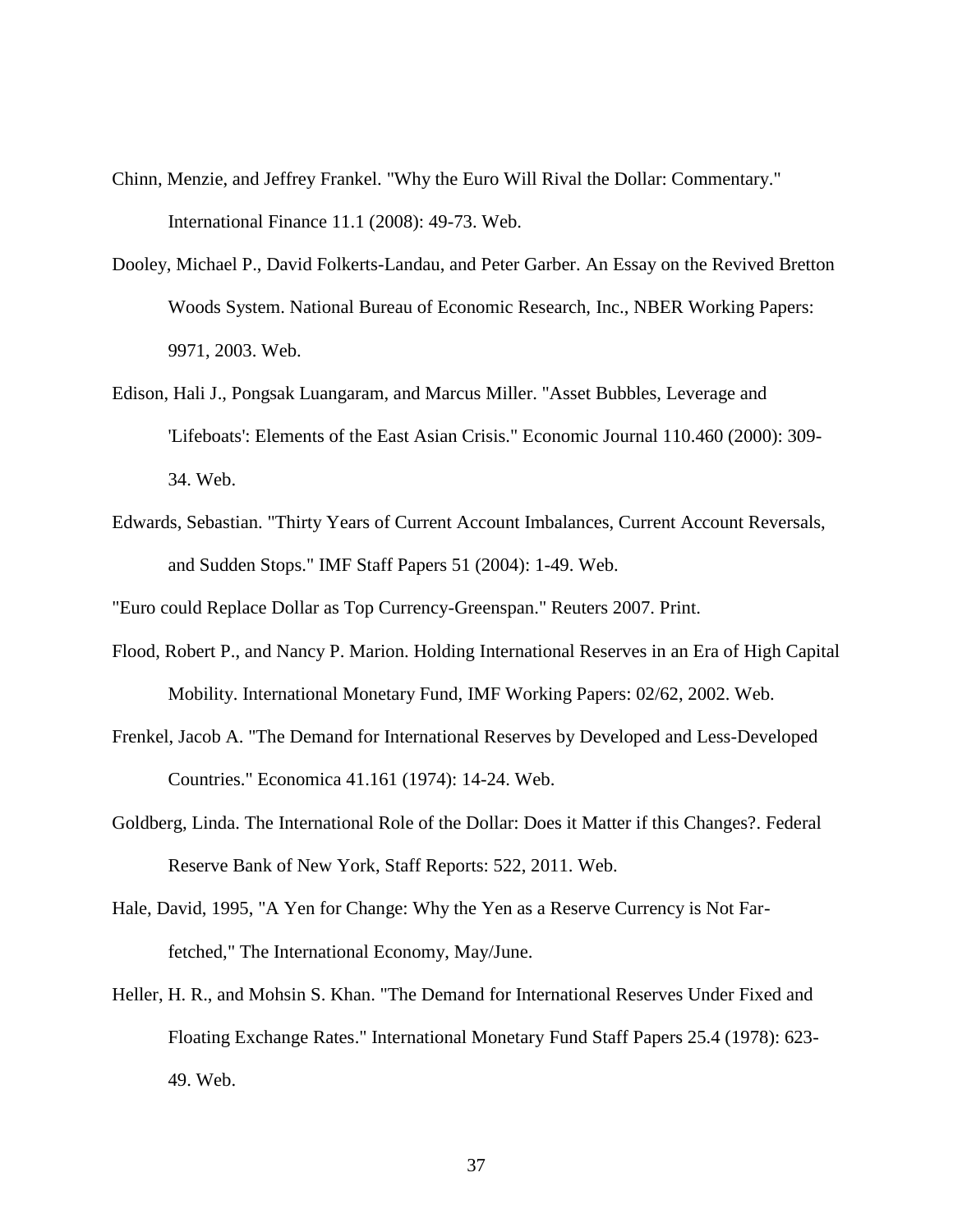Heller, H. R. "Optimal International Reserves." Economic Journal 76 (1966): 296-311. Web.

- Jeanne, Olivier, and Romain Ranciere. "The Optimal Level of International Reserves for Emerging Market Countries: A New Formula and some Applications." Economic Journal 121.555 (2011): 905-30. Web.
- Jeffrey A. Frankel, "Foreign Exchange." The Concise Encyclopedia of Economics. 2008. Library of Economics and Liberty. 14 November 2014.

<http://www.econlib.org/library/Enc/ForeignExchange.html>.

Judson, Ruth. "Crisis And Calm: Demand For U.S. Currency At Home And Abroad From The Fall Of The Berlin Wall To 2011." Working Papers -- U.S. Federal Reserve Board's International Finance Discussion Papers 1058/1065 (2012): 1-34. Business Source Premier. Web. 23 Mar. 2015.

Kindleberger, Charles, 1995, "Dollar Darkness," The International Economy, May/June 1995.

- Lascaux, Alexander. "Money, Trust and Hierarchies: Understanding the Foundations for Placing Confidence in Complex Economic Institutions." Journal of Economic Issues (M.E.Sharpe Inc.) 46.1 (2012): 75-100. Web.
- Leahy, Michael P. "The Dollar as an Official Reserve Currency Under EMU." Open Economies Review 7.4 (1996): 371-90. Web.
- Lee, Jong-Wha. "Will the Renminbi Emerge as an International Reserve Currency?" World Economy 37.1 (2014): 42-62. Web.
- Mankiw, N. Gregory. Principles of Macroeconomics. 8th Edition Vol. New York: Worth Publishers, 2013. Print.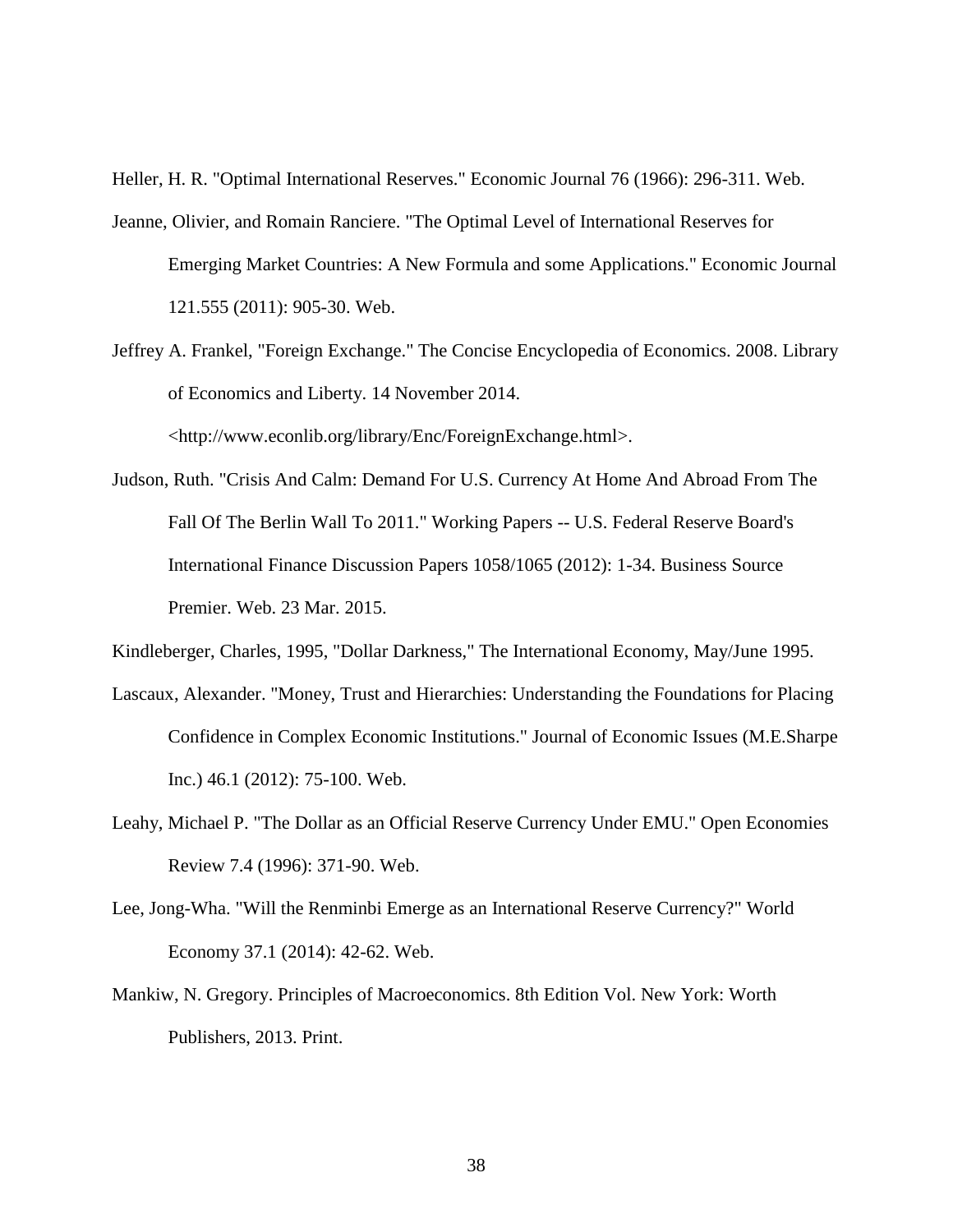- Mauldin, Josh. "China's Renminbi is Well on its Way to Becoming A Global Reserve Currency." Business Insider September 23, 2013Print.
- Neely, Christopher J. "Are Changes in Foreign Exchange Reserves Well Correlated with Official Intervention?" Federal Reserve Bank of St. Louis Review 82.5 (2000): 17-31. Web.
- Obstfeld, Maurice, Jay C. Shambaugh, and Alan M. Taylor. "Financial Stability, the Trilemma, and International Reserves." American Economic Journal: Macroeconomics 2.2 (2010): 57-94. Web.
- "Reserve Currency." Investopedia. 2014.Web.

<http://www.investopedia.com/terms/r/reservecurrency.asp>.

- Stierholz, Katrina. "FRED, the St. Louis Fed's Force of Data." Review (00149187) 96.2 (2014): 195-8. Web.
- Thimann, Christian. "Global Roles of Currencies." International Finance 11.3 (2008): 211-45. Web.
- Truman, Edwin M., and Anna Wong, 2006, "The Case for an International Reserve Diversification Standard," Peterson Institute for International Economics WP 06-2 (Washington: Peterson Institute).
- Wooldridge, Philip D. "The Changing Composition of Official Reserves." BIS Quarterly Review (2006): 25-38. Web.
- Woon, Gyu Choi, Sunil Sharma, and Maria Strömqvist. "Net Capital Flows, Financial Integration, and International Reserve Holdings: The Recent Experience of Emerging Markets and Advanced Economies." IMF Staff Papers 56.3 (2009): 516-40. Web.